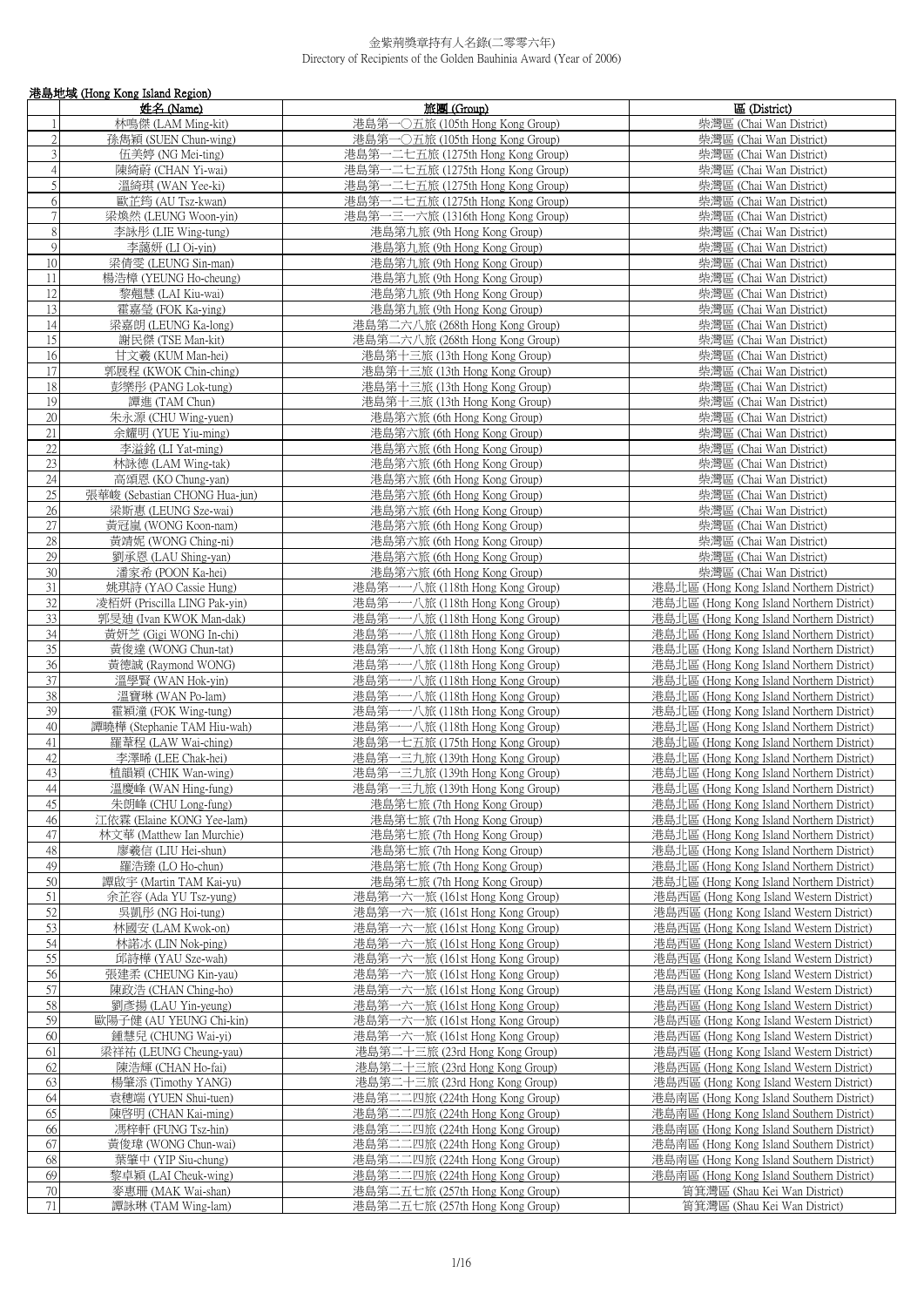|     | 姓名 (Name)                                     | 旅團 (Group)                                                          | 區 (District)                                               |
|-----|-----------------------------------------------|---------------------------------------------------------------------|------------------------------------------------------------|
| 72  | 吳俊軒 (NG Chun-hin)                             | 港島第二五五旅 (255th Hong Kong Group)                                     | 筲箕灣區 (Shau Kei Wan District)                               |
| 73  | 吳振寧 (Gordon NG)                               | 港島第二五五旅 (255th Hong Kong Group)                                     | 筲箕灣區 (Shau Kei Wan District)                               |
| 74  | 吳溢曦 (NG Yat-hei)                              | 港島第二五五旅 (255th Hong Kong Group)                                     | 筲箕灣區 (Shau Kei Wan District)                               |
| 75  | 呂承恩 (LUI Shing-yan)                           | 港島第二五五旅 (255th Hong Kong Group)                                     | 筲箕灣區 (Shau Kei Wan District)                               |
| 76  | 姚俊 (YIU Chun)                                 | 港島第二五五旅 (255th Hong Kong Group)                                     | 筲箕灣區 (Shau Kei Wan District)                               |
| 77  | 陳易海 (CHAN Yik-hoi)                            | 港島第二五五旅 (255th Hong Kong Group)                                     | 筲箕灣區 (Shau Kei Wan District)                               |
| 78  | 王笑鸝 (WONG Siu-lei)                            | 港島第二四二旅 (242nd Hong Kong Group)                                     | 筲箕灣區 (Shau Kei Wan District)                               |
| 79  | 許萃霖 (Serena HUI Shui-lam)                     | 港島第二四二旅 (242nd Hong Kong Group)                                     | 筲箕灣區 (Shau Kei Wan District)                               |
| 80  | 趙浩雲 (CHIU Ho-wan)                             | 港島第二四二旅 (242nd Hong Kong Group)                                     | 筲箕灣區 (Shau Kei Wan District)                               |
| 81  | 劉月丹 (LAU Yuet-tan)                            | 港島第二四二旅 (242nd Hong Kong Group)                                     | 筲箕灣區 (Shau Kei Wan District)                               |
| 82  | 鄧伊婷 (TANG Yi-ting)                            | 港島第二四二旅 (242nd Hong Kong Group)                                     | 筲箕灣區 (Shau Kei Wan District)                               |
| 83  | 余尚賢 (Joseph YU Sheung-yin)                    | 港島第八十二旅 (82nd Hong Kong Group)                                      | 筲箕灣區 (Shau Kei Wan District)                               |
| 84  | 張蔚浚 (CHEUNG Wai-tsun)                         | 港島第八十二旅 (82nd Hong Kong Group)                                      | 筲箕灣區 (Shau Kei Wan District)                               |
| 85  | 黃詠詩 (Angie WONG Wing-see)                     | 港島第八十二旅 (82nd Hong Kong Group)                                      | 筲箕灣區 (Shau Kei Wan District)                               |
| 86  | 盧日勤 (LO Yat-kan)                              | 港島第八十二旅 (82nd Hong Kong Group)                                      | 筲箕灣區 (Shau Kei Wan District)                               |
| 87  | 蕭樂淘 (Steffi SIU Lok-to)                       | 港島第八十二旅 (82nd Hong Kong Group)                                      | 筲箕灣區 (Shau Kei Wan District)                               |
| 88  |                                               |                                                                     |                                                            |
| 89  | 羅浩誠 (Jacky LO Hao-cheng)<br>余惠婷 (YU Wai-ting) | 港島第八十二旅 (82nd Hong Kong Group)<br>港島第一一五五旅 (1155th Hong Kong Group) | 筲箕灣區 (Shau Kei Wan District)<br>維多利亞城區 (Victoria District) |
| 90  | 吳世豪 (Michael Timothy NG)                      |                                                                     |                                                            |
|     |                                               | 港島第一一五五旅 (1155th Hong Kong Group)                                   | 維多利亞城區 (Victoria District)                                 |
| 91  | 李蔚思 (Daisy LEE Wai-sze)                       | 港島第一一五五旅 (1155th Hong Kong Group)                                   | 維多利亞城區 (Victoria District)                                 |
| 92  | 袁紹彰 (YUEN Siu-cheung)                         | 港島第一一五五旅 (1155th Hong Kong Group)                                   | 維多利亞城區 (Victoria District)                                 |
| 93  | 馬凱尹 (MA Hoi-wan)                              | 港島第一一五五旅 (1155th Hong Kong Group)                                   | 維多利亞城區 (Victoria District)                                 |
| 94  | 郭智勇 (KWOK Chi-yung)                           | 港島第一一五五旅 (1155th Hong Kong Group)                                   | 維多利亞城區 (Victoria District)                                 |
| 95  | 霍紫欣 (FOK Tsz-yan)                             | 港島第一一五五旅 (1155th Hong Kong Group)                                   | 維多利亞城區 (Victoria District)                                 |
| 96  | 蘇嘉詠 (SO Ka-wing)                              | 港島第一一五五旅 (1155th Hong Kong Group)                                   | 維多利亞城區 (Victoria District)                                 |
| 97  | 梁智康 (LEUNG Chi-hong)                          | 港島第一二五旅 (125th Hong Kong Group)                                     | 維多利亞城區 (Victoria District)                                 |
| 98  | 魯靖怡 (LO Ching-yee)                            | 港島第一二五旅 (125th Hong Kong Group)                                     | 維多利亞城區 (Victoria District)                                 |
| 99  | 王頌轅 (Johnny WONG Chung-yuen)                  | 港島第一旅 (1st Hong Kong Group)                                         | 維多利亞城區 (Victoria District)                                 |
| 100 | 左駿逸 (Clarence CHOR Chun-yat)                  | 港島第一旅 (1st Hong Kong Group)                                         | 維多利亞城區 (Victoria District)                                 |
| 101 | 何朗然 (Nicholas HO Long-yin)                    | 港島第一旅 (1st Hong Kong Group)                                         | 維多利亞城區 (Victoria District)                                 |
| 102 | 姜家榮 (Edmond GIANG)                            | 港島第一旅 (1st Hong Kong Group)                                         | 維多利亞城區 (Victoria District)                                 |
| 103 | 梁裕淦 (Michael LEUNG)                           | 港島第一旅 (1st Hong Kong Group)                                         | 維多利亞城區 (Victoria District)                                 |
| 104 | 陳亮年 (CHAN Leong-nin)                          | 港島第一旅 (1st Hong Kong Group)                                         | 維多利亞城區 (Victoria District)                                 |
| 105 | 陳銘暉 (Matthew CHAN Ming-fai)                   | 港島第一旅 (1st Hong Kong Group)                                         | 維多利亞城區 (Victoria District)                                 |
| 106 | 陳燁朗 (CHAN Ip-long)                            | 港島第一旅 (1st Hong Kong Group)                                         | 維多利亞城區 (Victoria District)                                 |
| 107 | 陸澤衎 (LUK Chak-hon)                            | 港島第一旅 (1st Hong Kong Group)                                         | 維多利亞城區 (Victoria District)                                 |
| 108 | 馮嘉瑋 (Matthias FUNG Kar-wei)                   | 港島第一旅 (1st Hong Kong Group)                                         | 維多利亞城區 (Victoria District)                                 |
| 109 | 楊家麟 (Timmy YEUNG Ka-lun)                      | 港島第一旅 (1st Hong Kong Group)                                         | 維多利亞城區 (Victoria District)                                 |
| 110 | 劉家誠 (LAU Ka-shing)                            | 港島第一旅 (1st Hong Kong Group)                                         | 維多利亞城區 (Victoria District)                                 |
| 111 | 蔡卓岐 (Alex TSUI)                               | 港島第一旅 (1st Hong Kong Group)                                         | 維多利亞城區 (Victoria District)                                 |
| 112 | 蔡顯廷 (LEO CHOI Hin-ting)                       | 港島第一旅 (1st Hong Kong Group)                                         | 維多利亞城區 (Victoria District)                                 |
| 113 | 戴樂天 (Timothy L. TAI)                          | 港島第一旅 (1st Hong Kong Group)                                         | 維多利亞城區 (Victoria District)                                 |
| 114 | 鍾曉林 (Arthur CHUNG)                            | 港島第一旅 (1st Hong Kong Group)                                         | 維多利亞城區 (Victoria District)                                 |
| 115 | 譚皓文 (Edward TAM Ho-man)                       | 港島第一旅 (1st Hong Kong Group)                                         | 維多利亞城區 (Victoria District)                                 |
| 116 | 蘇卓臻 (Derek SO Cheuk-tsun)                     | 港島第一旅 (1st Hong Kong Group)                                         | 維多利亞城區 (Victoria District)                                 |
| 117 | 吳浩鏘 (Ronald NG Ho-cheong)                     | 港島第九十九旅 (99th Hong Kong Group)                                      | 維多利亞城區 (Victoria District)                                 |
| 118 | 吳智健 (NG Chi-kin)                              | 港島第九十九旅 (99th Hong Kong Group)                                      | 維多利亞城區 (Victoria District)                                 |
| 119 | 李俊民 (LI Chun-man)                             | 港島第九十九旅 (99th Hong Kong Group)                                      | 維多利亞城區 (Victoria District)                                 |
| 120 | 房嘉裕 (FONG Kar-yue)                            | 港島第九十九旅 (99th Hong Kong Group)                                      | 維多利亞城區 (Victoria District)                                 |
| 121 | 林澤麟 (LAM Chak-lun)                            | 港島第九十九旅 (99th Hong Kong Group)                                      | 維多利亞城區 (Victoria District)                                 |
| 122 | 陸煒傑 (LUK Wai-kit)                             | 港島第九十九旅 (99th Hong Kong Group)                                      | 維多利亞城區 (Victoria District)                                 |
| 123 | 黃樹豐 (WONG Shu-fung)                           | 港島第九十九旅 (99th Hong Kong Group)                                      | 維多利亞城區 (Victoria District)                                 |
| 124 | 潘家昌 (POON Ka-cheong)                          | 港島第九十九旅 (99th Hong Kong Group)                                      | 維多利亞城區 (Victoria District)                                 |
| 125 | 羅灝智 (Hugh LO)                                 | 港島第九十九旅 (99th Hong Kong Group)                                      | 維多利亞城區 (Victoria District)                                 |
| 126 | 關俊傑 (KWAN Chun-kit)                           | 港島第九十九旅 (99th Hong Kong Group)                                      | 維多利亞城區 (Victoria District)                                 |
| 127 | 張恩慈 (CHUENG Yan-che)                          | 港島第二六一旅 (261st Hong Kong Group)                                     | 維多利亞城區 (Victoria District)                                 |
| 128 | 麥顯勲 (MAK Hin-fan)                             | 港島第二六一旅 (261st Hong Kong Group)                                     | 維多利亞城區 (Victoria District)                                 |
| 129 | 靳韋聿 (Willis KUN Wai-lut)                      | 港島第二六一旅 (261st Hong Kong Group)                                     | 維多利亞城區 (Victoria District)                                 |
| 130 | 鍾巧梨 (CHUNG Hau-lei)                           | 港島第二六一旅 (261st Hong Kong Group)                                     | 維多利亞城區 (Victoria District)                                 |
| 131 | 張穎樂 (CHEUNG Wing-lok)                         | 港島第十二海童軍旅 (12th Hong Kong Sea Scout Group)                          | 維多利亞城區 (Victoria District)                                 |
| 132 | 黎宛姍 (LAI Yuen-shan)                           | 港島第十二海童軍旅 (12th Hong Kong Sea Scout Group)                          | 維多利亞城區 (Victoria District)                                 |
| 133 | 黎宛欣 (LAI Yuen-yan)                            | 港島第十二海童軍旅 (12th Hong Kong Sea Scout Group)                          | 維多利亞城區 (Victoria District)                                 |
| 134 | 黎峻源 (LAI Chun-yuen)                           | 港島第十二海童軍旅 (12th Hong Kong Sea Scout Group)                          | 維多利亞城區 (Victoria District)                                 |
| 135 | 李穎茵 (Winnie LEE Wing-yan)                     | 港島第一一六旅 (116th Hong Kong Group)                                     | 灣仔區 (Wan Chai District)                                    |
| 136 | 麥幗炘 (Nataile MAK)                             | 港島第一一六旅 (116th Hong Kong Group)                                     | 灣仔區 (Wan Chai District)                                    |
| 137 | 黃晞芸 (Vanessa WONG Hei-wan)                    | 港島第一一六旅 (116th Hong Kong Group)                                     | 灣仔區 (Wan Chai District)                                    |
| 138 | 趙展霆 (Ronli CHIU)                              | 一一六旅 (116th Hong Kong Group)<br>港島第-                                | 灣仔區 (Wan Chai District)                                    |
| 139 | 江暐元 (KONG Wai-yuen)                           | 港島第一八六旅 (186th Hong Kong Group)                                     | 灣仔區 (Wan Chai District)                                    |
| 140 | 翁洛民 (YUNG Lok-man)                            | 港島第一八六旅 (186th Hong Kong Group)                                     | 灣仔區 (Wan Chai District)                                    |
| 141 | 梁頌欣 (Sharon LEUNG Chung-yan)                  | 港島第一八六旅 (186th Hong Kong Group)                                     | 灣仔區 (Wan Chai District)                                    |
| 142 | 陳凱游 (CHAN Hoi-yan)                            | 港島第一八六旅 (186th Hong Kong Group)                                     | 灣仔區 (Wan Chai District)                                    |
| 143 | 廖浩樺 (Ronald LIU Ho-wah)                       | 港島第一八六旅 (186th Hong Kong Group)                                     | 灣仔區 (Wan Chai District)                                    |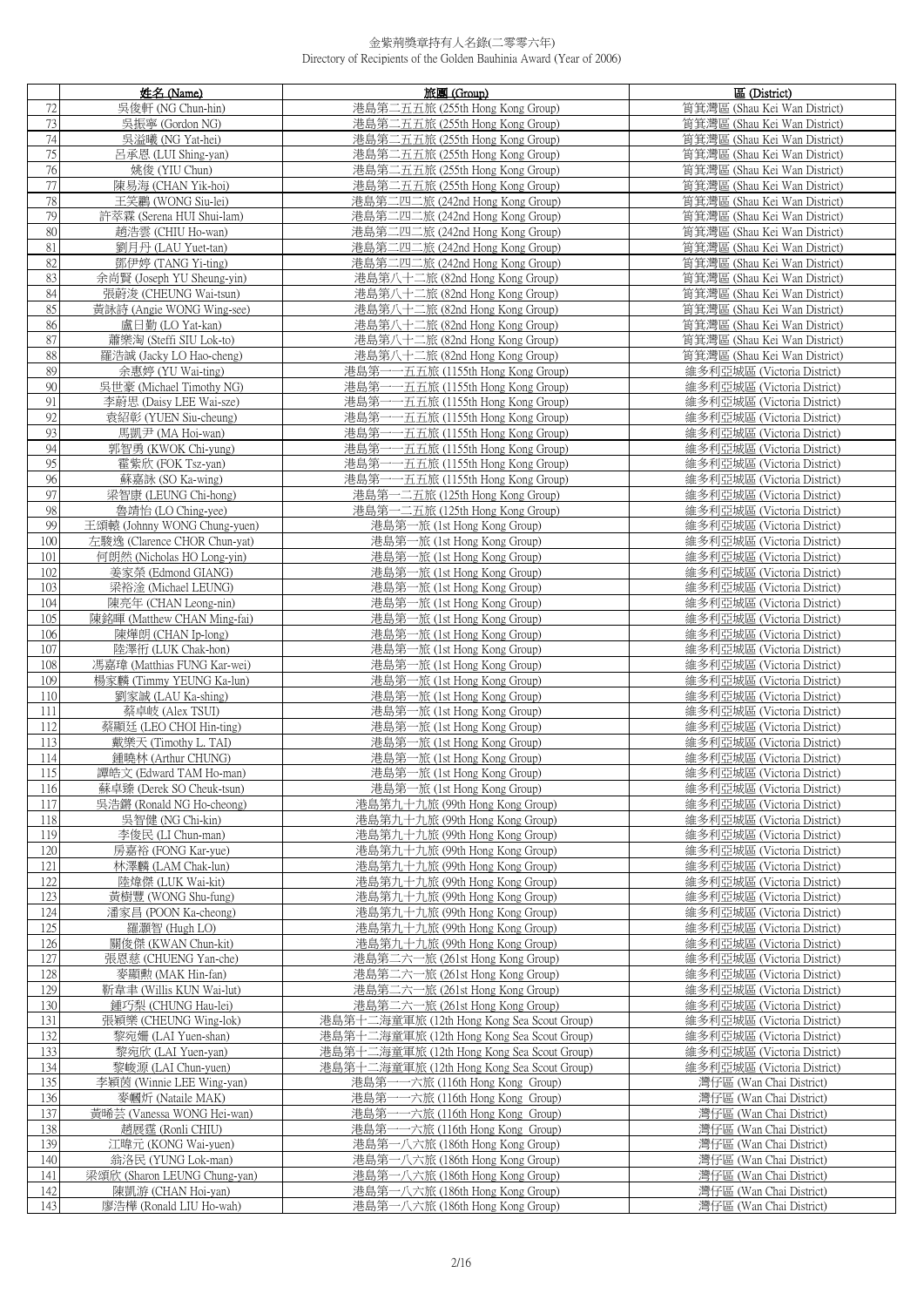|            | 姓名 (Name)                             | 旅團 (Group)                                                         | 區 (District)                                       |
|------------|---------------------------------------|--------------------------------------------------------------------|----------------------------------------------------|
| 144        | 何君諾 (HO Kwan-nok)                     | 港島第二〇八旅 (208th Hong Kong Group)                                    | 灣仔區 (Wan Chai District)                            |
| 145        | 佘卓燊 (SHE Cheuk-san)                   | 港島第二○八旅 (208th Hong Kong Group)                                    | 灣仔區 (Wan Chai District)                            |
| 146        | 余典澍 (YU Tin-shue)                     | 港島第二〇八旅 (208th Hong Kong Group)                                    | 灣仔區 (Wan Chai District)                            |
| 147        | 余晉為 (YU Chun-wai)                     | 港島第二〇八旅 (208th Hong Kong Group)                                    | 灣仔區 (Wan Chai District)                            |
| 148        | 吳鑑軒 (NG Kam-hin)                      | 港島第二〇八旅 (208th Hong Kong Group)                                    | 灣仔區 (Wan Chai District)                            |
| 149        | 林澤賢 (LAM Chak-yin)                    | 港島第二〇八旅 (208th Hong Kong Group)                                    | 灣仔區 (Wan Chai District)                            |
| 150        | 秦昊淮 (CHUN Ho-wei)                     | 港島第二〇八旅 (208th Hong Kong Group)                                    | 灣仔區 (Wan Chai District)                            |
| 151        | 袁志浩 (YUEN Chi-ho)                     | 港島第二〇八旅 (208th Hong Kong Group)                                    | 灣仔區 (Wan Chai District)                            |
| 152        | 張文朗 (Jason CHEUNG Man-long)           | 港島第二〇八旅 (208th Hong Kong Group)                                    | 灣仔區 (Wan Chai District)                            |
| 153        | 張諾琛 (CHEUNG Lok-sum)                  | 港島第二〇八旅 (208th Hong Kong Group)                                    | 灣仔區 (Wan Chai District)                            |
| 154        | 梁百添 (LEUNG Pak-tim)                   | 港島第二○八旅 (208th Hong Kong Group)                                    | 灣仔區 (Wan Chai District)                            |
| 155        | 郭豐煒 (KWOK Fung-wai)                   | 港島第二〇八旅 (208th Hong Kong Group)                                    | 灣仔區 (Wan Chai District)                            |
| 156        | 郭豐霖 (KWOK Fung-lam)                   | 港島第二〇八旅 (208th Hong Kong Group)                                    | 灣仔區 (Wan Chai District)                            |
| 157        | 陳祈至 (CHAN Ki-chi)                     | 港島第二○八旅 (208th Hong Kong Group)                                    | 灣仔區 (Wan Chai District)                            |
| 158        | 陳家樂 (CHAN Ka-lok)                     | 港島第二〇八旅 (208th Hong Kong Group)                                    | 灣仔區 (Wan Chai District)                            |
| 159        | 彭俊穎 (PANG Chun-wing)                  | 港島第二〇八旅 (208th Hong Kong Group)                                    | 灣仔區 (Wan Chai District)                            |
| 160        | 黃憫懷 (WONG Mun-wai)                    | 港島第二〇八旅 (208th Hong Kong Group)                                    | 灣仔區 (Wan Chai District)                            |
| 161        | 鄒俊彥 (CHAU Chun-yin)                   | 港島第二○八旅 (208th Hong Kong Group)                                    | 灣仔區 (Wan Chai District)                            |
| 162        | 劉兆銅 (LAU Siu-tung)                    | 港島第二○八旅 (208th Hong Kong Group)                                    | 灣仔區 (Wan Chai District)                            |
| 163        | 劉彥臻 (Eugene LAU Yiu-tsun)             | 港島第二〇八旅 (208th Hong Kong Group)                                    | 灣仔區 (Wan Chai District)                            |
| 164        | 劉誠謙 (LAU Shing-him)                   | 港島第二〇八旅 (208th Hong Kong Group)                                    | 灣仔區 (Wan Chai District)                            |
| 165        | 鄧文翹 (Manfield TANG)                   | 港島第二○八旅 (208th Hong Kong Group)                                    | 灣仔區 (Wan Chai District)                            |
| 166        | 蕭浚尉 (SIU Tsun-wai)                    | 港島第二〇八旅 (208th Hong Kong Group)                                    | 灣仔區 (Wan Chai District)                            |
| 167        | 蕭揚耀 (SIU Yeung-yiu)                   | 港島第二〇八旅 (208th Hong Kong Group)                                    | 灣仔區 (Wan Chai District)                            |
| 168        | 戴亦承 (Andrew TAI Yik-shing)            | 港島第二〇八旅 (208th Hong Kong Group)                                    | 灣仔區 (Wan Chai District)                            |
| 169        | 謝立翹 (Victor TSE Lap-kiu)              | 港島第二〇八旅 (208th Hong Kong Group)                                    | 灣仔區 (Wan Chai District)                            |
| 170        | 謝柏禮 (TSE Pak-lai)                     | 港島第二〇八旅 (208th Hong Kong Group)                                    | 灣仔區 (Wan Chai District)                            |
| 171        | 李彥翹 (LEE Yin-kiu)                     | 港島第二七四旅 (274th Hong Kong Group)                                    | 灣仔區 (Wan Chai District)                            |
| 172        | 林皓朗 (Ronald LAM Ho-long)              | 港島第二七四旅 (274th Hong Kong Group)                                    | 灣仔區 (Wan Chai District)                            |
| 173        | 黃展輝 (WONG Chin-fai)                   | 港島第二七四旅 (274th Hong Kong Group)                                    | 灣仔區 (Wan Chai District)                            |
| 174        | 黃靖軒 (WONG Jing-hin)                   | 港島第二七四旅 (274th Hong Kong Group)                                    | 灣仔區 (Wan Chai District)                            |
| 175        | 蕭文浩 (SIU Man-ho)                      | 港島第二七四旅 (274th Hong Kong Group)                                    | 灣仔區 (Wan Chai District)                            |
| 176        | 林綽婷 (Abigail LAM Cheuk-ting)          | 港島第二二九旅 (229th Hong Kong Group)                                    | 灣仔區 (Wan Chai District)                            |
| 177        | 孫浩鈞 (SUEN Ho-kwan)                    | 港島第二二九旅 (229th Hong Kong Group)                                    | 灣仔區 (Wan Chai District)                            |
| 178        | 張樂人 (Claudia CHEUNG)                  | 港島第二二九旅 (229th Hong Kong Group)                                    | 灣仔區 (Wan Chai District)                            |
| 179        | 梁正恆 (LEUNG Ching-hang)                | 港島第二二九旅 (229th Hong Kong Group)                                    | 灣仔區 (Wan Chai District)                            |
| 180        | 陳卓朗 (Bill CHAN Cheuk-long)            | 港島第二二九旅 (229th Hong Kong Group)                                    | 灣仔區 (Wan Chai District)                            |
| 181        | 陳彥臻 (Theodore CHAN Yin-tsun)          | 港島第二二九旅 (229th Hong Kong Group)                                    | 灣仔區 (Wan Chai District)                            |
| 182        | 葉子謙 (Francis IP Tsz-him)              | 港島第二二九旅 (229th Hong Kong Group)                                    | 灣仔區 (Wan Chai District)                            |
| 183        | 劉家晞 (Justin LAU Ka-hei)               | 港島第二二九旅 (229th Hong Kong Group)                                    | 灣仔區 (Wan Chai District)                            |
| 184        | 潘千樺 (Janice POON Chin-wah)            | 港島第二二九旅 (229th Hong Kong Group)                                    | 灣仔區 (Wan Chai District)                            |
| 185        | 鄭諾欣 (Natalie CHENG Lok-yan)           | 港島第二二九旅 (229th Hong Kong Group)                                    | 灣仔區 (Wan Chai District)<br>灣仔區 (Wan Chai District) |
| 186<br>187 | 顏君妍 (Janice NGAN Kwan-in)             | 港島第二二九旅 (229th Hong Kong Group)                                    | 灣仔區 (Wan Chai District)                            |
| 188        | 黎峻宇 (LAI Tsun-yu)<br>謝浩民 (TSE Ho-man) | 港島第二六九旅 (269th Hong Kong Group)<br>港島第二六九旅 (269th Hong Kong Group) | 灣仔區 (Wan Chai District)                            |
| 189        | 王駿豪 (WONG Tsun-ho)                    | 港島第十八旅 (18th Hong Kong Group)                                      | 灣仔區 (Wan Chai District)                            |
| 190        | 伍嘉浚 (NG Ka-tsun)                      | 港島第十八旅 (18th Hong Kong Group)                                      | 灣仔區 (Wan Chai District)                            |
| 191        | 吳榮峰 (NG Wing-fung)                    | 港島第十八旅 (18th Hong Kong Group)                                      | 灣仔區 (Wan Chai District)                            |
| 192        | 周晉濤 (Edward CHOW Gen-to)              | 港島第十八旅 (18th Hong Kong Group)                                      | 灣仔區 (Wan Chai District)                            |
| 193        | 張肇庭 (CHEUNG Siu-ting)                 | 港島第十八旅 (18th Hong Kong Group)                                      | 灣仔區 (Wan Chai District)                            |
| 194        | 梁穎詩 (LEUNG Wing-sze)                  | 港島第十八旅 (18th Hong Kong Group)                                      | 灣仔區 (Wan Chai District)                            |
| 195        | 趙榮桑 (CHIU Wing-san)                   | 港島第十八旅 (18th Hong Kong Group)                                      | 灣仔區 (Wan Chai District)                            |
| 196        | 駱嘉豪 (Vincent JIA Hao-luo)             | 港島第十八旅 (18th Hong Kong Group)                                      | 灣仔區 (Wan Chai District)                            |
| 197        | 丘漢堯 (Matthew Hannah GIEUW)            | 港島第十五旅 (15th Hong Kong Group)                                      | 灣仔區 (Wan Chai District)                            |
| 198        | 江俊豪 (Jonathan KONG Chun-ho)           | 港島第十五旅 (15th Hong Kong Group)                                      | 灣仔區 (Wan Chai District)                            |
| 199        | 李淦暘 (Elbert LEE Kam-yeung)            | 港島第十五旅 (15th Hong Kong Group)                                      | 灣仔區 (Wan Chai District)                            |
| 200        | 姚錦浩 (Chester YIU Kam-ho)              | 港島第十五旅 (15th Hong Kong Group)                                      | 灣仔區 (Wan Chai District)                            |
| 201        | 容瑋澤 (YUNG Wai-chak)                   | 港島第十五旅 (15th Hong Kong Group)                                      | 灣仔區 (Wan Chai District)                            |
| 202        | 梁晉滔 (Ivan LEUNG Chun-to)              | 港島第十五旅 (15th Hong Kong Group)                                      | 灣仔區 (Wan Chai District)                            |
| 203        | 梁智生 (LEUNG Chi-sang)                  | 港島第十五旅 (15th Hong Kong Group)                                      | 灣仔區 (Wan Chai District)                            |
| 204        | 陳珏琛 (Godfrey CHAN Kok-sum)            | 港島第十五旅 (15th Hong Kong Group)                                      | 灣仔區 (Wan Chai District)                            |
| 205        | 陳哲行 (Angus CHAN Chit-hang)            | 港島第十五旅 (15th Hong Kong Group)                                      | 灣仔區 (Wan Chai District)                            |
| 206        | 麥毅朗 (Nelson MAK Ngai-long)            | 港島第十五旅 (15th Hong Kong Group)                                      | 灣仔區 (Wan Chai District)                            |
| 207        | 溫畧棓 (Bryan WAN Leuk-pui)              | 港島第十五旅 (15th Hong Kong Group)                                      | 灣仔區 (Wan Chai District)                            |
| 208        | 葉其明 (Terrence YIP Ki-ming)            | 港島第十五旅 (15th Hong Kong Group)                                      | 灣仔區 (Wan Chai District)                            |
| 209        | 鄒晉豪 (CHOW Chun-ho)                    | 港島第十五旅 (15th Hong Kong Group)                                      | 灣仔區 (Wan Chai District)                            |
| 210        | 樊逸曦 (FAN Yat-hei)                     | 港島第十五旅 (15th Hong Kong Group)                                      | 灣仔區 (Wan Chai District)                            |
| 211        | 謝子穎 (Kenneth TSE Tze-wing)            | 港島第十五旅 (15th Hong Kong Group)                                      | 灣仔區 (Wan Chai District)                            |
| 212        | 蘇梓賢 (SO Tsz-yin)                      | 港島第十五旅 (15th Hong Kong Group)                                      | 灣仔區 (Wan Chai District)                            |
| 213        | 費筠傑 (Natalie Jane FEI)                | 港島第十四旅 (14th Hong Kong Group)                                      | 灣仔區 (Wan Chai District)                            |
| 214        | 謝子均 (Priscilla TSE Tee-won)           | 港島第十四旅 (14th Hong Kong Group)                                      | 灣仔區 (Wan Chai District)                            |
| 215        | 羅煒程 (LAW Wai-ching)                   | 港島第十四旅 (14th Hong Kong Group)                                      | 灣仔區 (Wan Chai District)                            |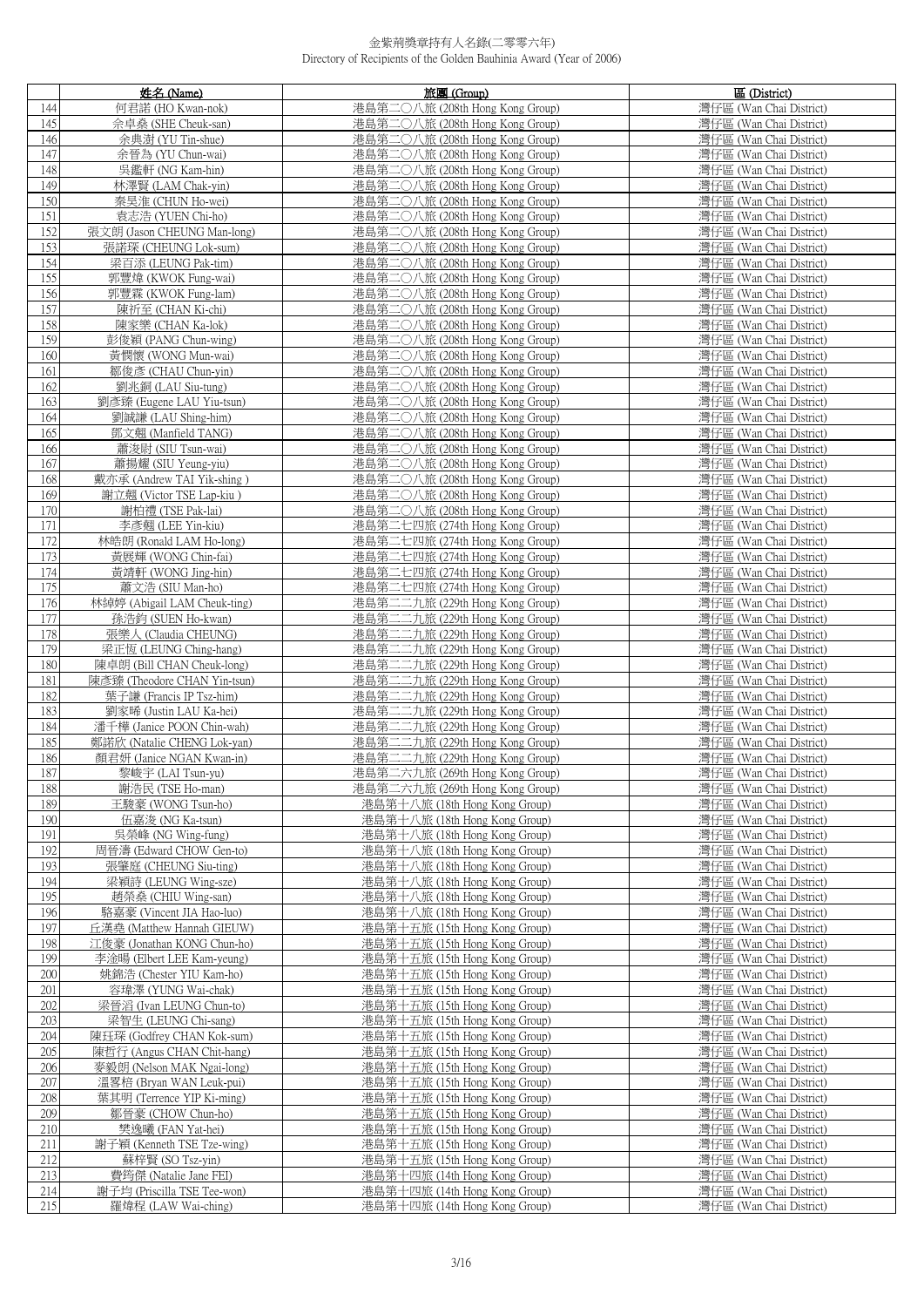|     | 姓名 (Name)            | 旅團 (Group)                               | 區 (District)                    |
|-----|----------------------|------------------------------------------|---------------------------------|
| 216 | 呂子程 (LUI Tze-ching)  | 港島第六十一旅 (6 <u>1st Hong Kong Group)</u>   | 灣仔區 (Wan Chai District)         |
| 217 | 梁潞穎 (LEUNG Lo-wing)  | 港島第六十一旅 (61st Hong Kong Group)           | 灣仔區 (Wan Chai District)         |
| 218 | 黎昀瓚 (LAI Kwan-tsaan) | 港島第六十一旅 (61st Hong Kong Group)           | 灣仔區 (Wa <u>n Chai District)</u> |
| 219 | 江愷耀 (KONG Hoi-yiu)   | 港島第六海童軍旅 (6th Hong Kong Sea Scout Group) | 灣仔區 (Wan Chai District)         |
| 220 | 周晉琳 (CHAU Tsun-lam)  | 港島第六海童軍旅 (6th Hong Kong Sea Scout Group) | 灣仔區 (Wan Chai District)         |

# 九龍地域 (Kowloon Region)

|     | 姓名 (Name)                   | 旅團 (Group)                               | 區 (District)                  |
|-----|-----------------------------|------------------------------------------|-------------------------------|
| 221 | 李文浚 (LI Man-tsun)           | 九龍第一八〇旅 (180th Kowloon Group)            | 九龍城區 (Kowloon City District)  |
| 222 | 李家希 (LI Ka-hei)             | 九龍第一八〇旅 (180th Kowloon Group)            | 九龍城區 (Kowloon City District)  |
| 223 | 李逸朗 (LEE Yat-long)          | 九龍第一八〇旅 (180th Kowloon Group)            | 九龍城區 (Kowloon City District)  |
| 224 | 林仲濠 (LAM Chung-ho)          | 九龍第一八〇旅 (180th Kowloon Group)            | 九龍城區 (Kowloon City District)  |
|     |                             |                                          |                               |
| 225 | 林悅霆 (LAM Yuet-ting)         | 九龍第一八〇旅 (180th Kowloon Group)            | 九龍城區 (Kowloon City District)  |
| 226 | 胡穎鴻 (WU Wing-hung)          | 九龍第一八〇旅 (180th Kowloon Group)            | 九龍城區 (Kowloon City District)  |
| 227 | 孫嘉偉 (SUN Ka-wai)            | 九龍第一八〇旅 (180th Kowloon Group)            | 九龍城區 (Kowloon City District)  |
| 228 | 陳以時 (CHAN Yee-sze)          | 九龍第一八〇旅 (180th Kowloon Group)            | 九龍城區 (Kowloon City District)  |
| 229 | 陳嘉添 (CHAN Ka-tim)           | 九龍第一八〇旅 (180th Kowloon Group)            | 九龍城區 (Kowloon City District)  |
| 230 | 華耀輝 (WAH Yiu-fai)           | 九龍第一八〇旅 (180th Kowloon Group)            | 九龍城區 (Kowloon City District)  |
| 231 | 黃家輝 (WONG Ka-fai)           | 九龍第一八〇旅 (180th Kowloon Group)            | 九龍城區 (Kowloon City District)  |
| 232 | 劉卓康 (LAU Cheuk-hong)        | 九龍第一八〇旅 (180th Kowloon Group)            | 九龍城區 (Kowloon City District)  |
| 233 | 龔兆鑫 (KUNG Siu-yim)          | 九龍第一八〇旅 (180th Kowloon Group)            | 九龍城區 (Kowloon City District)  |
| 234 | 史浩然 (SI Ho-vin)             | 九龍第一六一旅 (161st Kowloon Group)            | 九龍城區 (Kowloon City District)  |
| 235 | 甘煒然 (KAM Wai-yin)           | 九龍第一六一旅 (161st Kowloon Group)            | 九龍城區 (Kowloon City District)  |
| 236 | 吳滓駿 (NG Tsz-chun)           | 九龍第一六一旅 (161st Kowloon Group)            | 九龍城區 (Kowloon City District)  |
| 237 |                             |                                          | 九龍城區 (Kowloon City District)  |
|     | 李懿諾 (Zenon LI)              | 九龍第一六一旅 (161st Kowloon Group)            |                               |
| 238 | 區敏倫 (AU Man-lun)            | 九龍第一六一旅 (161st Kowloon Group)            | 九龍城區 (Kowloon City District)  |
| 239 | 張家琪 (CHEUNG Ka-ki)          | 九龍第一六一旅 (161st Kowloon Group)            | 九龍城區 (Kowloon City District)  |
| 240 | 陳浩霖 (CHAN Ho-lam)           | 九龍第一六一旅 (161st Kowloon Group)            | 九龍城區 (Kowloon City District)  |
| 241 | 黃俊尉 (WONG Tsun-wai)         | 九龍第一六一旅 (161st Kowloon Group)            | 九龍城區 (Kowloon City District)  |
| 242 | 黃嘉寶 (WONG Ka-po)            | 九龍第一六一旅 (161st Kowloon Group)            | 九龍城區 (Kowloon City District)  |
| 243 | 劉煒衡 (LAU Wai-hang)          | 九龍第一六一旅 (161st Kowloon Group)            | 九龍城區 (Kowloon City District)  |
| 244 | 鄭博文 (CHENG Pok-man)         | 九龍第一六一旅 (161st Kowloon Group)            | 九龍城區 (Kowloon City District)  |
| 245 | 黎衍暘 (Darius LAI Hin-yeung)  | 九龍第十七旅 (17th Kowloon Group)              | 九龍城區 (Kowloon City District)  |
| 246 | 盧昭良 (LO Chiu-leung)         | 九龍第五十一旅 (51st Kowloon Group)             | 九龍城區 (Kowloon City District)  |
| 247 | 曾俊雄 (TSANG Chun-hung)       | 九龍第五十三旅 (53rd Kowloon Group)             | 九龍城區 (Kowloon City District)  |
| 248 | 衞炳燊 (WAI Ping-sun)          | 九龍第五十三旅 (53rd Kowloon Group)             | 九龍城區 (Kowloon City District)  |
| 249 | 張健森 (CHEUNG Kin-sum)        | 九龍第四十一旅 (41st Kowloon Group)             | 九龍城區 (Kowloon City District)  |
| 250 | 梁栢維 (LEUNG Pak-wai)         | 九龍第四十一旅 (41st Kowloon Group)             | 九龍城區 (Kowloon City District)  |
| 251 |                             |                                          |                               |
|     | 陳煒樺 (CHAN Wai-wah)          | 九龍第四十一旅 (41st Kowloon Group)             | 九龍城區 (Kowloon City District)  |
| 252 | 葉沛鴻 (YIP Pui-hung)          | 九龍第四十一旅 (41st Kowloon Group)             | 九龍城區 (Kowloon City District)  |
| 253 | 潘卓麒 (POON Cheuk-kei)        | 九龍第四十一旅 (41st Kowloon Group)             | 九龍城區 (Kowloon City District)  |
| 254 | 鄧潤豐 (TANG Yun-fung)         | 九龍第四十一旅 (41st Kowloon Group)             | 九龍城區 (Kowloon City District)  |
| 255 | 陳卓軒 (Adrian CHAN)           | 九龍第一〇九〇旅 (1090th Kowloon Group)          | 九龍塘區 (Kowloong Tong District) |
| 256 | 葉浩政 (Alexander YIP)         | 九龍第一〇九〇旅 (1090th Kowloon Group)          | 九龍塘區 (Kowloong Tong District) |
| 257 | 張展魁 (CHEUNG Chin-fui)       | 九龍第一三六一旅 (1361st Kowloon Group)          | 九龍塘區 (Kowloong Tong District) |
| 258 | 莫海峯 (MOK Hoi-fung)          | 九龍第一三六一旅 (1361st Kowloon Group)          | 九龍塘區 (Kowloong Tong District) |
| 259 | 楊卓穎 (YEUNG Cheuk-wing)      | 九龍第一三六一旅 (1361st Kowloon Group)          | 九龍塘區 (Kowloong Tong District) |
| 260 | 何晉毓 (HO Chun-yuk)           | 九龍第十一海童軍旅 (11th Kowloon Sea Scout Group) | 九龍塘區 (Kowloong Tong District) |
| 261 | 張肇庭 (CHEUNG Siu-ting)       | 九龍第十一海童軍旅 (11th Kowloon Sea Scout Group) | 九龍塘區 (Kowloong Tong District) |
| 262 | 張穎淇 (CHEUNG Wing-kei)       | 九龍第十一海童軍旅 (11th Kowloon Sea Scout Group) | 九龍塘區 (Kowloong Tong District) |
| 263 | 梁煒鑫 (Ryan LEUNG Wai-yam)    | 九龍第十一海童軍旅 (11th Kowloon Sea Scout Group) | 九龍塘區 (Kowloong Tong District) |
| 264 | 郭潤坤 (KWOK Yun-kwan)         | 九龍第十一海童軍旅 (11th Kowloon Sea Scout Group) | 九龍塘區 (Kowloong Tong District) |
| 265 | 陳廷威 (CHAN Ting-wai)         | 九龍第十一海童軍旅 (11th Kowloon Sea Scout Group) | 九龍塘區 (Kowloong Tong District) |
| 266 | 陳俊煒 (CHAN Chun-wai)         | 九龍第十一海童軍旅 (11th Kowloon Sea Scout Group) | 九龍塘區 (Kowloong Tong District) |
| 267 | 潘世安 (PUN Sai-on)            | 九龍第十一海童軍旅 (11th Kowloon Sea Scout Group) | 九龍塘區 (Kowloong Tong District) |
| 268 | 繆子欣 (MIU Tsz-yan)           | 九龍第十一海童軍旅 (11th Kowloon Sea Scout Group) | 九龍塘區 (Kowloong Tong District) |
|     |                             |                                          |                               |
| 269 | 文冠棠 (MAN Koon-tong)         | 九龍第五十七旅 (57th Kowloon Group)             | 九龍塘區 (Kowloong Tong District) |
| 270 | 胡寶瑩 (WU Po-ying)            | 九龍第五十七旅 (57th Kowloon Group)             | 九龍塘區 (Kowloong Tong District) |
| 271 | 陸加翹 (LUK Ka-kiu)            | 九龍第五十七旅 (57th Kowloon Group)             | 九龍塘區 (Kowloong Tong District) |
| 272 | 葉穎朗 (Stephanie IP)          | 九龍第五十七旅 (57th Kowloon Group)             | 九龍塘區 (Kowloong Tong District) |
| 273 | 鍾慧清 (CHUNG Hui-qing)        | 九龍第五十七旅 (57th Kowloon Group)             | 九龍塘區 (Kowloong Tong District) |
| 274 | 陳彥融 (Christabelle CHAN)     | 九龍第一一七旅 (117th Kowloon Group)            | 何文田區 (Ho Man Tin District)    |
| 275 | 鄭雅文 (Carmen CHANG)          | 九龍第一一七旅 (117th Kowloon Group)            | 何文田區 (Ho Man Tin District)    |
| 276 | 周曉東 (CHOW Hiu-tung)         | 九龍第七十九旅 (79th Kowloon Group)             | 何文田區 (Ho Man Tin District)    |
| 277 | 高逸朗 (KO Yat-long)           | 九龍第七十九旅 (79th Kowloon Group)             | 何文田區 (Ho Man Tin District)    |
| 278 | 曹尚聰 (TSO Sheung-chung)      | 九龍第七十九旅 (79th Kowloon Group)             | 何文田區 (Ho Man Tin District)    |
| 279 | 劉懿慧 (LAU Yi-wai)            | 九龍第七十九旅 (79th Kowloon Group)             | 何文田區 (Ho Man Tin District)    |
| 280 | 吳子淇 (NG Tsz-ki)             | 九龍第七十八旅 (78th Kowloon Group)             | 何文田區 (Ho Man Tin District)    |
| 281 | 胡育朗 (WU Yu-lang)            | 九龍第七十八旅 (78th Kowloon Group)             | 何文田區 (Ho Man Tin District)    |
| 282 | 容栢灝 (YUNG Pak-ho)           | 九龍第七十八旅 (78th Kowloon Group)             | 何文田區 (Ho Man Tin District)    |
| 283 | 陳達銓 (Dustin CHAN Tat-chuen) | 九龍第七十八旅 (78th Kowloon Group)             | 何文田區 (Ho Man Tin District)    |
| 284 | 陳睿晞 (CHAN Yui-hei)          | 九龍第七十八旅 (78th Kowloon Group)             | 何文田區 (Ho Man Tin District)    |
|     |                             |                                          |                               |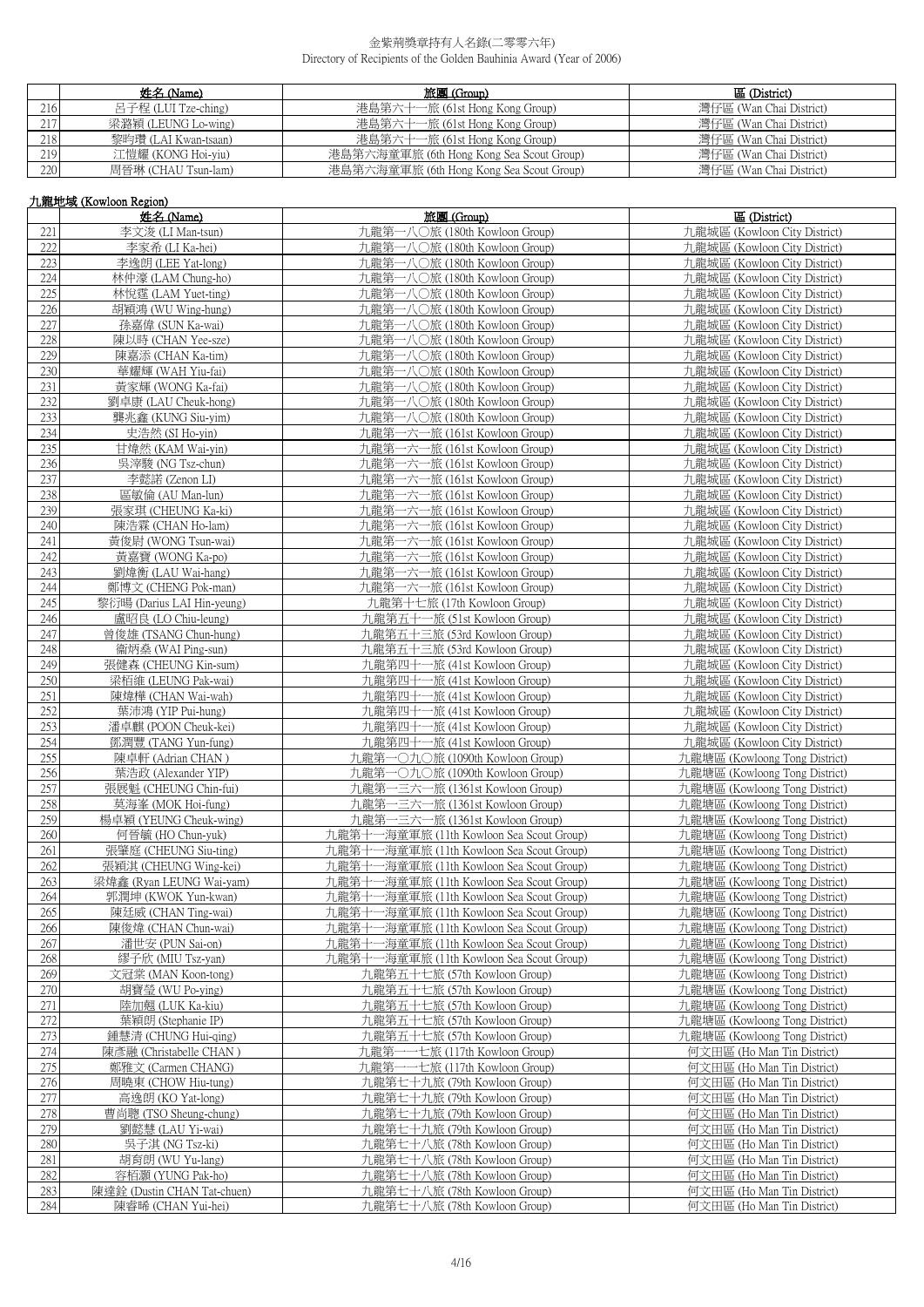|            | 姓名 (Name)                                     | 旅團 (Group)                                               | 區 (District)                                       |
|------------|-----------------------------------------------|----------------------------------------------------------|----------------------------------------------------|
| 285        | 劉穎洳 (LAU Wing-yue)                            | 九龍第七十八旅 (78th Kowloon Group)                             | 何文田區 (Ho Man Tin District)                         |
| 286        | 謝家駿 (CHE Ka-chon)                             | 九龍第七十八旅 (78th Kowloon Group)                             | 何文田區 (Ho Man Tin District)                         |
| 287        | 蘇希彤 (SO Hei-tung)                             | 九龍第七十八旅 (78th Kowloon Group)                             | 何文田區 (Ho Man Tin District)                         |
| 288        | 印松進 (Canneth YAN Chung-chun)                  | 九龍第二〇五旅 (205th Kowloon Group)                            | 何文田區 (Ho Man Tin District)                         |
| 289        | 何啟楊 (HO Kai-yeung)                            | 九龍第二〇五旅 (205th Kowloon Group)                            | 何文田區 (Ho Man Tin District)                         |
| 290        | 許達聰 (HUI Tat-chung)                           | 九龍第二〇五旅 (205th Kowloon Group)                            | 何文田區 (Ho Man Tin District)                         |
| 291        | 黃梓寧 (WONG Chi-ning)                           | 九龍第二〇五旅 (205th Kowloon Group)                            | 何文田區 (Ho Man Tin District)                         |
| 292        | 劉君浩 (LAU Kwan-ho)                             | 九龍第二〇五旅 (205th Kowloon Group)                            | 何文田區 (Ho Man Tin District)                         |
| 293        | 歐陽瀚 (AU Yeung-hon)                            | 九龍第二〇五旅 (205th Kowloon Group)                            | 何文田區 (Ho Man Tin District)                         |
| 294        | 黎詠彤 (LAI Wing-tung)                           | 九龍第二〇五旅 (205th Kowloon Group)                            | 何文田區 (Ho Man Tin District)                         |
| 295        | 關泓熙 (KWAN Wang-hei)                           | 九龍第二〇五旅 (205th Kowloon Group)                            | 何文田區 (Ho Man Tin District)                         |
| 296        | 梁俊傑 (LEUNG Chun-kit)                          | 九龍第二海童軍旅 (2nd Kowloon Sea Scout Group)                   | 何文田區 (Ho Man Tin District)                         |
| 297        | 方俊傑 (FONG Chun-kit)                           | 九龍第八十八旅 (88th Kowloon Group)                             | 何文田區 (Ho Man Tin District)                         |
| 298        | 何曉倩 (HO Hiu-sin)                              | 九龍第八十八旅 (88th Kowloon Group)                             | 何文田區 (Ho Man Tin District)                         |
| 299        | 徐梓瑋 (TSUI Tsz-wai)                            | 九龍第八十八旅 (88th Kowloon Group)                             | 何文田區 (Ho Man Tin District)                         |
| 300        | 李逸賢 (Alam LEE Yat-yin)                        | 九龍第六海童軍旅 (6th Kowloon Sea Scout Group)                   | 何文田區 (Ho Man Tin District)                         |
| 301        | 李嘉媛 (Karen LI Jia-yuan)                       | 九龍第一〇〇旅 (100th Kowloon Group)                            | 旺角區 (Mong Kok District)                            |
| 302        | 李曉珩 (LEE Hiu-hang)                            | 九龍第一〇〇旅 (100th Kowloon Group)                            | 旺角區 (Mong Kok District)                            |
| 303        | 冼汶萱 (Sharon SIN Man-huen)                     | 九龍第一〇〇旅 (100th Kowloon Group)                            | 旺角區 (Mong Kok District)                            |
| 304        | 姜詠茵 (Courtney KEUNG Wing-yan)                 | 九龍第一〇〇旅 (100th Kowloon Group)                            | 旺角區 (Mong Kok District)                            |
| 305        | 孫明豐 (SUEN Ming-fung)                          | 九龍第一〇〇旅 (100th Kowloon Group)                            | 旺角區 (Mong Kok District)                            |
| 306        | 許棓竣 (HUI Pui-chun)                            | 九龍第一〇〇旅 (100th Kowloon Group)                            | 旺角區 (Mong Kok District)                            |
| 307        | 黃樂欣 (Joyce WONG Lok-yan)                      | 九龍第一〇〇旅 (100th Kowloon Group)                            | 旺角區 (Mong Kok District)                            |
| 308        | 黃蔓而 (WONG Man-yee)                            | 九龍第一〇〇旅 (100th Kowloon Group)                            | 旺角區 (Mong Kok District)                            |
| 309        | 葉家齊 (YIP Ka-chai)                             | 九龍第一〇〇旅 (100th Kowloon Group)                            | 旺角區 (Mong Kok District)                            |
| 310        | 葉詠詩 (Hermonie YIP Wing-sze)                   | 九龍第一〇〇旅 (100th Kowloon Group)                            | 旺角區 (Mong Kok District)                            |
| 311        | 劉本希 (Wesley LAU Ben-xi)                       | 九龍第一〇〇旅 (100th Kowloon Group)                            | 旺角區 (Mong Kok District)                            |
| 312        | 賴文睿 (LAI Man-yui)                             | 九龍第一〇〇旅 (100th Kowloon Group)                            | 旺角區 (Mong Kok District)                            |
| 313        | 鍾翠婷 (CHUNG Chui-ting)                         | 九龍第一〇〇旅 (100th Kowloon Group)                            | 旺角區 (Mong Kok District)                            |
| 314        | 呂穎康 (LUI Wing-hong)                           | 九龍第一三六旅 (136th Kowloon Group)                            | 旺角區 (Mong Kok District)                            |
| 315        | 李沚容 (LI Chi-yung)                             | 九龍第一三六旅 (136th Kowloon Group)                            | 旺角區 (Mong Kok District)                            |
| 316        | 袁勝輝 (YUEN Sing-fai)                           | 九龍第一三六旅 (136th Kowloon Group)                            | 旺角區 (Mong Kok District)                            |
| 317        | 陳佩君 (CHAN Pui-kwan)                           | 九龍第一三六旅 (136th Kowloon Group)                            | 旺角區 (Mong Kok District)                            |
| 318        | 麥凱喬 (MAK Hoi-kiu)                             | 九龍第一三六旅 (136th Kowloon Group)                            | 旺角區 (Mong Kok District)                            |
| 319        | 曾家輝 (TSANG Ka-fai)                            | 九龍第一三六旅 (136th Kowloon Group)                            | 旺角區 (Mong Kok District)                            |
| 320        | 雷保欣 (Phoebe LUI)                              | 九龍第一三六旅 (136th Kowloon Group)                            | 旺角區 (Mong Kok District)                            |
| 321        | 鄭鍩瑜 (CHENG Lok-yu)                            | 九龍第一三六旅 (136th Kowloon Group)                            | 旺角區 (Mong Kok District)                            |
| 322        | 戴朗溢 (TAI Long-yat)                            | 九龍第一三六旅 (136th Kowloon Group)                            | 旺角區 (Mong Kok District)                            |
| 323        | 丘偉豪 (YAU Wai-ho)                              | 九龍第二一七旅 (217th Kowloon Group)                            | 旺角區 (Mong Kok District)                            |
| 324        | 丁嘉麒 (TING Ka-ki)                              | 九龍第十旅 (10th Kowloon Group)                               | 旺角區 (Mong Kok District)                            |
| 325        | 朱耀淋 (CHU Yiu-lam)                             | 九龍第十旅 (10th Kowloon Group)                               | 旺角區 (Mong Kok District)                            |
| 326        | 宋希霖 (SUNG Hei-lam)                            | 九龍第十旅 (10th Kowloon Group)                               | 旺角區 (Mong Kok District)                            |
| 327        | 林煒欣 (LAM Wai-yan)                             | 九龍第十旅 (10th Kowloon Group)                               | 旺角區 (Mong Kok District)                            |
| 328        | 胡子希 (Darren WU Gi-hay)                        | 九龍第十旅 (10th Kowloon Group)                               | 旺角區 (Mong Kok District)                            |
| 329        | 胡翠儀 (WU Chui-yee)                             | 九龍第十旅 (10th Kowloon Group)                               | 旺角區 (Mong Kok District)                            |
| 330        | 梁傳林 (LEUNG Chuen-lam)                         | 九龍第十旅 (10th Kowloon Group)                               | 旺角區 (Mong Kok District)                            |
| 331        | 莊翊源 (CHONG Yik-yuen)                          | 九龍第十旅 (10th Kowloon Group)                               | 旺角區 (Mong Kok District)                            |
| 332        | 陳祉杰 (CHAN Tsz-kit)                            | 九龍第十旅 (10th Kowloon Group)                               | 旺角區 (Mong Kok District)                            |
| 333        | 曾嘉希 (TSANG Ka-hei)                            | 九龍第十旅 (10th Kowloon Group)                               | 旺角區 (Mong Kok District)                            |
| 334        | 黃詠彤 (WONG Wing-tung)                          | 九龍第十旅 (10th Kowloon Group)                               | 旺角區 (Mong Kok District)                            |
| 335        | 黃蕙欣 (WONG Wai-yan)                            | 九龍第十旅 (10th Kowloon Group)                               | 旺角區 (Mong Kok District)                            |
| 336        | 楊喆彤 (YEUNG Chit-tung)                         | 九龍第十旅 (10th Kowloon Group)                               | 旺角區 (Mong Kok District)                            |
| 337        | 劉雪敏 (LAU Suet-man)                            | 九龍第十旅 (10th Kowloon Group)                               | 旺角區 (Mong Kok District)                            |
| 338        | 歐汝達 (AU Yue-tat)                              | 九龍第十旅 (10th Kowloon Group)                               | 旺角區 (Mong Kok District)                            |
| 339        | 潘國豪 (POON Kwok-ho)                            | 九龍第十旅 (10th Kowloon Group)                               | 旺角區 (Mong Kok District)                            |
| 340<br>341 | 鄧祺新 (Felix DANG Kai-sun)<br>鄭家錤 (CHENG Ka-ki) | 九龍第十旅 (10th Kowloon Group)<br>九龍第十旅 (10th Kowloon Group) | 旺角區 (Mong Kok District)<br>旺角區 (Mong Kok District) |
| 342        | 謝文軒 (Jeffrey TSE Man-hin)                     | 九龍第十旅 (10th Kowloon Group)                               | 旺角區 (Mong Kok District)                            |
| 343        | 謝廷軒 (Timothy TSE Ting-hin)                    | 九龍第十旅 (10th Kowloon Group)                               | 旺角區 (Mong Kok District)                            |
| 344        | 簡菁瑤 (KAN Ching-yiu)                           | 九龍第十旅 (10th Kowloon Group)                               | 旺角區 (Mong Kok District)                            |
| 345        | 何沛思 (HO Pui-see)                              | 九龍第三十五旅 (35th Kowloon Group)                             | 旺角區 (Mong Kok District)                            |
| 346        | 吳卓恆 (NG Cheuk-hang)                           | 九龍第三十五旅 (35th Kowloon Group)                             | 旺角區 (Mong Kok District)                            |
| 347        | 翁浩鏘 (YUNG Ho-cheong)                          | 九龍第三十五旅 (35th Kowloon Group)                             | 旺角區 (Mong Kok District)                            |
| 348        | 郭靜宜 (KWOK Ching-yi)                           | 九龍第三十五旅 (35th Kowloon Group)                             | 旺角區 (Mong Kok District)                            |
| 349        | 陳義 (Edward CHAN Yee)                          | 九龍第三十五旅 (35th Kowloon Group)                             | 旺角區 (Mong Kok District)                            |
| 350        | 彭煜培 (PANG Yuk-pui)                            | 九龍第三十五旅 (35th Kowloon Group)                             | 旺角區 (Mong Kok District)                            |
| 351        | 劉鈞俠 (LAO Kwan-hap)                            | 九龍第三十五旅 (35th Kowloon Group)                             | 旺角區 (Mong Kok District)                            |
| 352        | 歐俊傑 (AU Chun-kit)                             | 九龍第三十五旅 (35th Kowloon Group)                             | 旺角區 (Mong Kok District)                            |
| 353        | 蔡柏炘 (TSOI Pak-yan)                            | 九龍第三十五旅 (35th Kowloon Group)                             | 旺角區 (Mong Kok District)                            |
| 354        | 鄧名惠 (TANG Ming-wai)                           | 九龍第三十五旅 (35th Kowloon Group)                             | 旺角區 (Mong Kok District)                            |
| 355        | 何冠毅 (HO Kwun-ngai)                            | 九龍第四旅 (4th Kowloon Group)                                | 旺角區 (Mong Kok District)                            |
| 356        | 陳建偉 (CHAN Kin-wai)                            | 九龍第四旅 (4th Kowloon Group)                                | 旺角區 (Mong Kok District)                            |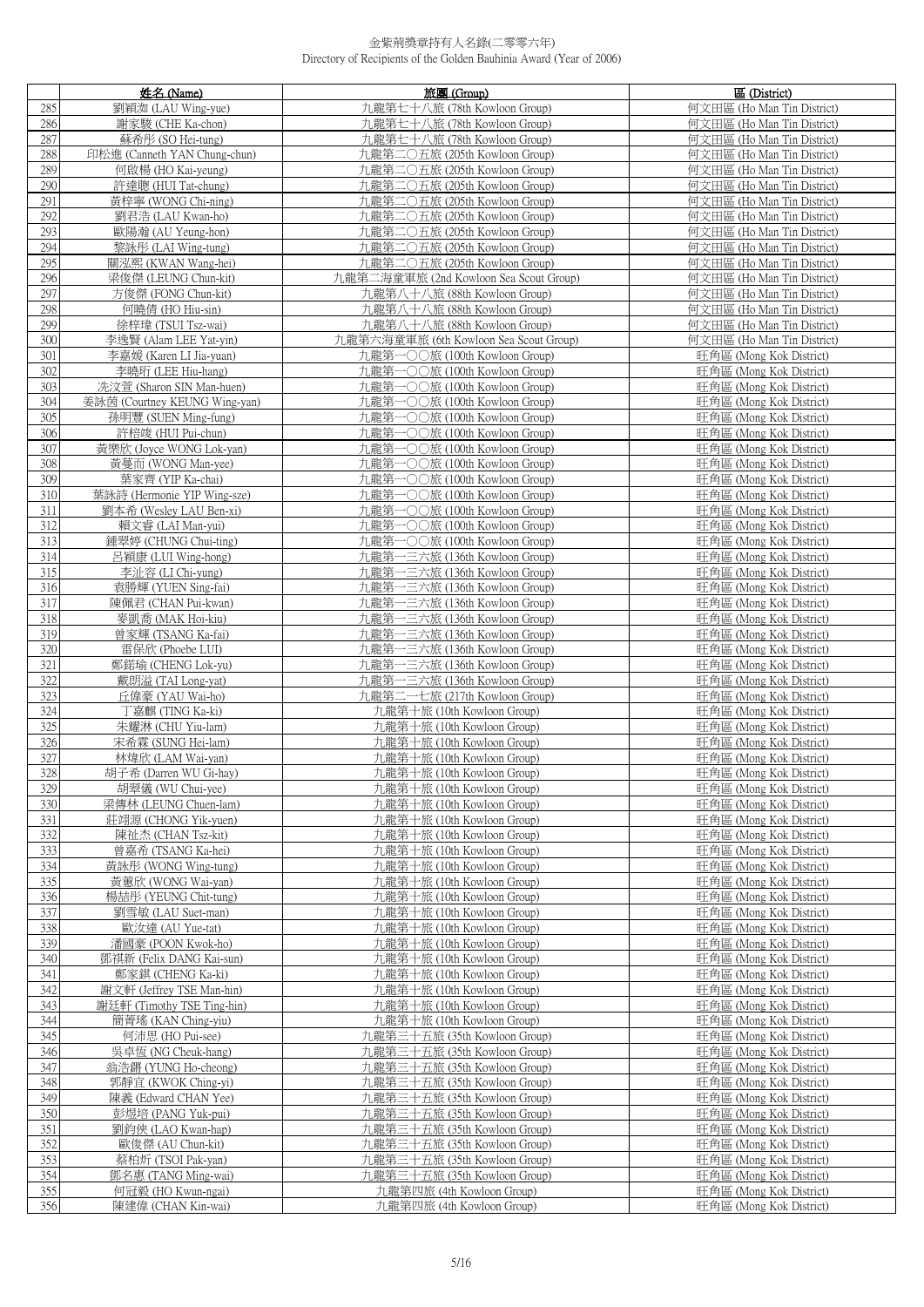|            | 姓名 (Name)                                      | 旅團 (Group)                                                              | 區 (District)                                                             |
|------------|------------------------------------------------|-------------------------------------------------------------------------|--------------------------------------------------------------------------|
| 357        | 陳敏浩 (CHAN Man-ho)                              | 九龍第四旅 (4th Kowloon Group)                                               | 旺角區 (Mong Kok District)                                                  |
| 358        | 黃銳良 (WONG Yui-leung)                           | 九龍第四旅 (4th Kowloon Group)                                               | 旺角區 (Mong Kok District)                                                  |
| 359        | 聾俊傑 (KUNG Chun-kit)                            | 九龍第四旅 (4th Kowloon Group)                                               | 旺角區 (Mong Kok District)                                                  |
| 360        | 何耀聰 (HO Yiu-chung)                             | 九龍第一〇九九旅 (1099th Kowloon Group)                                         | 油尖區 (Yau Tsim District)                                                  |
| 361        | 林嘉怡 (LAM Ka-yee)                               | 九龍第一〇九九旅 (1099th Kowloon Group)                                         | 油尖區 (Yau Tsim District)                                                  |
| 362        | 茹詠恩 (YU Wing-yan)                              | 九龍第一〇九九旅 (1099th Kowloon Group)                                         | 油尖區 (Yau Tsim District)                                                  |
| 363        | 許見榮 (HUI Kin-wing)                             | 九龍第一〇九九旅 (1099th Kowloon Group)                                         | 油尖區 (Yau Tsim District)                                                  |
| 364        | 何思穎 (HO Sze-wing)                              | 九龍第二十一旅 (21st Kowloon Group)                                            | 油尖區 (Yau Tsim District)                                                  |
| 365        | 容承安 (Fiona YUNG Shing-on)                      | 九龍第二十一旅 (21st Kowloon Group)                                            | 油尖區 (Yau Tsim District)                                                  |
| 366        | 陳炳烯 (CHAN Ping-hee)                            | 九龍第二十一旅 (21st Kowloon Group)                                            | 油尖區 (Yau Tsim District)                                                  |
| 367<br>368 | 吳家隆 (NG Ka-lung)<br>張天行 (CHEUNG Tin-hang)      | 九龍第十八旅 (18th Kowloon Group)                                             | 油尖區 (Yau Tsim District)                                                  |
| 369        | 曾仲廉 (Clement TSANG Chung-lim)                  | 九龍第十八旅 (18th Kowloon Group)<br>九龍第十八旅 (18th Kowloon Group)              | 油尖區 (Yau Tsim District)<br>油尖區 (Yau Tsim District)                       |
| 370        | 馮昉澄 (FUNG Fang-ching)                          | 九龍第十八旅 (18th Kowloon Group)                                             | 油尖區 (Yau Tsim District)                                                  |
| 371        | 黃景培 (WONG King-pui)                            | 九龍第十八旅 (18th Kowloon Group)                                             | 油尖區 (Yau Tsim District)                                                  |
| 372        | 趙諾謙 (Colman CHIU Lok-him)                      | 九龍第十八旅 (18th Kowloon Group)                                             | 油尖區 (Yau Tsim District)                                                  |
| 373        | 鄞志軒 (KUN Chi-hin)                              | 九龍第十八旅 (18th Kowloon Group)                                             | 油尖區 (Yau Tsim District)                                                  |
| 374        | 王鈺賢 (WONG Yuk-yin)                             | 九龍第十三海童軍旅 (13th Kowloon Sea Scout Group)                                | 油尖區 (Yau Tsim District)                                                  |
| 375        | 伍可琪 (NG Ho-kei)                                | 九龍第十三海童軍旅 (13th Kowloon Sea Scout Group)                                | 油尖區 (Yau Tsim District)                                                  |
| 376        | 陳暋匡 (CHAN Man-hong)                            | 九龍第十三海童軍旅 (13th Kowloon Sea Scout Group)                                | 油尖區 (Yau Tsim District)                                                  |
| 377        | 游晉偉 (Gordon YAU)                               | 九龍第十三海童軍旅 (13th Kowloon Sea Scout Group)                                | 油尖區 (Yau Tsim District)                                                  |
| 378        | 廖穎謙 (LIU Wing-him)                             | 九龍第十三海童軍旅 (13th Kowloon Sea Scout Group)                                | 油尖區 (Yau Tsim District)                                                  |
| 379        | 劉采穎 (Cherry LAU Tsoi-wing)                     | 九龍第十三海童軍旅 (13th Kowloon Sea Scout Group)                                | 油尖區 (Yau Tsim District)                                                  |
| 380        | 劉凱俐 (LAU Hoi-lee)                              | 九龍第十三海童軍旅 (13th Kowloon Sea Scout Group)                                | 油尖區 (Yau Tsim District)                                                  |
| 381        | 潘倩彤 (POON Sin-tung)                            | 九龍第十三海童軍旅 (13th Kowloon Sea Scout Group)                                | 油尖區 (Yau Tsim District)                                                  |
| 382        | 龔子珊 (KUNG Tsz-shan)                            | 九龍第十三海童軍旅 (13th Kowloon Sea Scout Group)                                | 油尖區 (Yau Tsim District)                                                  |
| 383        | 文馨琳 (MAN Hing-lam)                             | 九龍第四十七旅 (47th Kowloon Group)                                            | 油尖區 (Yau Tsim District)                                                  |
| 384<br>385 | 陸嘉寶 (LUK Ka-po)<br>程靖雯 (CHING Ching-man)       | 九龍第四十七旅 (47th Kowloon Group)<br>九龍第四十七旅 (47th Kowloon Group)            | 油尖區 (Yau Tsim District)<br>油尖區 (Yau Tsim District)                       |
| 386        | 馮詠芯 (FUNG Wing-sum)                            | 九龍第四十七旅 (47th Kowloon Group)                                            | 油尖區 (Yau Tsim District)                                                  |
| 387        | 一瀨明子 (ICHINOSE Akiko)                          | 九龍第一一五四旅 (1154th Kowloon Group)                                         | 紅磡區 (Hung Hom District)                                                  |
| 388        | 黃家恩 (WONG Ka-yan)                              | 九龍第一一五四旅 (1154th Kowloon Group)                                         | 紅磡區 (Hung Hom District)                                                  |
| 389        | 黎承軒 (LAI Shing-hin)                            | 九龍第一五〇旅 (150th Kowloon Group)                                           | 紅磡區 (Hung Hom District)                                                  |
| 390        | 李樂珩 (Iona LI Lok-hang)                         | 九龍第二十九旅 (29th Kowloon Group)                                            | 紅磡區 (Hung Hom District)                                                  |
| 391        | 尚玨溱 (SEUNG Kok-tsun)                           | 九龍第二十九旅 (29th Kowloon Group)                                            | 紅磡區 (Hung Hom District)                                                  |
| 392        | 林思穎 (Amy LAM See-wing)                         | 九龍第二十九旅 (29th Kowloon Group)                                            | 紅磡區 (Hung Hom District)                                                  |
| 393        | 莊錚燿 (CHONG Tsang-yiu)                          | 九龍第二十九旅 (29th Kowloon Group)                                            | 紅磡區 (Hung Hom District)                                                  |
| 394        | 許詠恩 (HUI Wing-yan)                             | 九龍第二十九旅 (29th Kowloon Group)                                            | 紅磡區 (Hung Hom District)                                                  |
| 395<br>396 | 彭詠韶 (PANG Wing-siu)<br>黃耀俊 (Ian WONG Yiu-chun) | 九龍第二十九旅 (29th Kowloon Group)<br>九龍第二十九旅 (29th Kowloon Group)            | 紅磡區 (Hung Hom District)<br>紅磡區 (Hung Hom District)                       |
| 397        | 葉浚麒 (IP Tsun-ki)                               | 九龍第二十九旅 (29th Kowloon Group)                                            | 紅磡區 (Hung Hom District)                                                  |
| 398        | 廖子鈞 (Eric LIU Chi-kwan)                        | 九龍第二十九旅 (29th Kowloon Group)                                            | 紅磡區 (Hung Hom District)                                                  |
| 399        | 趙婉妏 (GIU Yuen-man)                             | 九龍第二十九旅 (29th Kowloon Group)                                            | 紅磡區 (Hung Hom District)                                                  |
| 400        | 盧卓鋒 (LO Cheuk-fung)                            | 九龍第二十九旅 (29th Kowloon Group)                                            | 紅磡區 (Hung Hom District)                                                  |
| 401        | 盧晞楠 (Jason LO Hei-nam)                         | 九龍第二十九旅 (29th Kowloon Group)                                            | 紅磡區 (Hung Hom District)                                                  |
| 402        | 鍾紫凝 (CHUNG Tsz-ying)                           | 九龍第二十九旅 (29th Kowloon Group)                                            | 紅磡區 (Hung Hom District)                                                  |
| 403        | 鍾舜堯 (CHUNG Shun-yiu)                           | 九龍第二十九旅 (29th Kowloon Group)                                            | 紅磡區 (Hung Hom District)                                                  |
| 404        | 羅凱欣 (LAW Hoi-yan)<br>譚旭君 (TAM Yuk-kwan)        | 九龍第二十九旅 (29th Kowloon Group)                                            | 紅磡區 (Hung Hom District)                                                  |
| 405<br>406 | 竹村沙緒筣 (TAKEMURA Saori)                         | 九龍第二十九旅 (29th Kowloon Group)<br>九龍第四十二旅 (42nd Kowloon Group)            | 紅磡區 (Hung Hom District)<br>紅磡區 (Hung Hom District)                       |
| 407        | 黃思慈 (Josanna WONG Sze-chi)                     | 九龍第四十二旅 (42nd Kowloon Group)                                            | 紅磡區 (Hung Hom District)                                                  |
| 408        | 謝耀霆 (TSE Yiu-ting)                             | 九龍第四十二旅 (42nd Kowloon Group)                                            | 紅磡區 (Hung Hom District)                                                  |
| 409        | 張永禧 (Ian CHEUNG Wing-hei)                      | 九龍第四十三旅 (43rd Kowloon Group)                                            | 紅磡區 (Hung Hom District)                                                  |
| 410        | 許翰傑 (HUI Hon-kit)                              | 九龍第四十三旅 (43rd Kowloon Group)                                            | 紅磡區 (Hung Hom District)                                                  |
| 411        | 彭丞堅 (PANG Shing-kin)                           | 九龍第四十三旅 (43rd Kowloon Group)                                            | 紅磡區 (Hung Hom District)                                                  |
| 412        | 黃嘉華 (WONG Ka-wah)                              | 九龍第四十三旅 (43rd Kowloon Group)                                            | 紅磡區 (Hung Hom District)                                                  |
| 413        | 盧顯博 (LO Hin-pok)                               | 九龍第四十三旅 (43rd Kowloon Group)                                            | 紅磡區 (Hung Hom District)                                                  |
| 414        | 李嘉祺 (LEE Ka-ki)                                | 九龍第一八七旅 (187th Kowloon Group)                                           | 深水埗西區 (Sham Shui Po West District)                                       |
| 415        | 郭振輝 (KWOK Chun-fai)                            | 九龍第一八七旅 (187th Kowloon Group)                                           | 深水埗西區 (Sham Shui Po West District)                                       |
| 416<br>417 | 呂綺雯 (LUI Yee-man)<br>李罡毅 (LEE Kong-ngai)       | 九龍第一三五七旅 (1357th Kowloon Group)<br>九龍第一三五七旅 (1357th Kowloon Group)      | 深水埗西區 (Sham Shui Po West District)<br>深水埗西區 (Sham Shui Po West District) |
| 418        | 李筱雯 (LEE Siu-man)                              | -三五七旅 (1357th Kowloon Group)<br>九龍第一                                    | 深水埗西區 (Sham Shui Po West District)                                       |
| 419        | 凌品軒 (LING Pan-hin)                             | -三五七旅 (1357th Kowloon Group)<br>九龍第一                                    | 深水埗西區 (Sham Shui Po West District)                                       |
| 420        | 徐溢駿 (CHUI Yat-chun)                            | -三五七旅 (1357th Kowloon Group)<br>九龍第一                                    | 深水埗西區 (Sham Shui Po West District)                                       |
| 421        | 張綺筠 (CHEUNG Yee-kwan)                          | -三五七旅 (1357th Kowloon Group)<br>九龍第                                     | 深水埗西區 (Sham Shui Po West District)                                       |
| 422        | 陳海盛 (CHAN Hoi-shing)                           | 九龍第一三五七旅 (1357th Kowloon Group)                                         | 深水埗西區 (Sham Shui Po West District)                                       |
| 423        | 曾國銘 (TSANG Kwok-ming)                          | -三五七旅 (1357th Kowloon Group)<br>九龍第                                     | 深水埗西區 (Sham Shui Po West District)                                       |
| 424        | 馮競賢 (Justin FUNG King-yin)                     | -三五七旅 (1357th Kowloon Group)<br>九龍第一                                    | 深水埗西區 (Sham Shui Po West District)                                       |
| 425<br>426 | 黃家俊 (WONG Ka-chun)                             | 九龍第一<br>-三五七旅 (1357th Kowloon Group)                                    | 深水埗西區 (Sham Shui Po West District)<br>深水埗西區 (Sham Shui Po West District) |
| 427        | 蔡智軒 (CHOY Chi-hin)<br>蔡智聰 (CHOY Chi-chung)     | -三五七旅 (1357th Kowloon Group)<br>九龍第一<br>九龍第一三五七旅 (1357th Kowloon Group) | 深水埗西區 (Sham Shui Po West District)                                       |
| 428        | 謝俊朗 (TSE Chun-long)                            | 九龍第一三五七旅 (1357th Kowloon Group)                                         | 深水埗西區 (Sham Shui Po West District)                                       |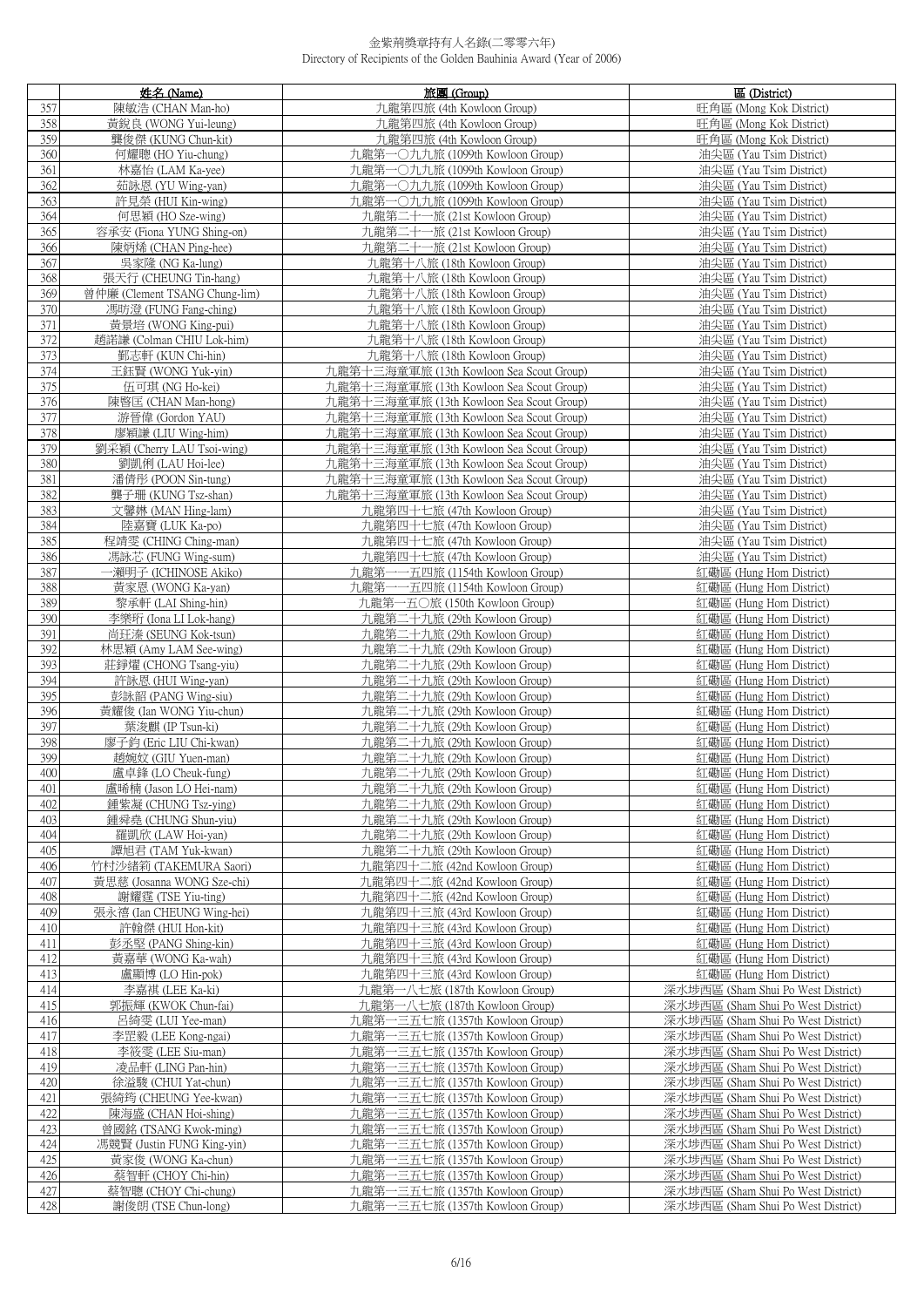|            | 姓名 (Name)                                          | 旅團 (Group)                                                     | 區 (District)                                                             |
|------------|----------------------------------------------------|----------------------------------------------------------------|--------------------------------------------------------------------------|
| 429        | 張浚軒 (CHEUNG Chun-hin)                              | 九龍第九十旅 (90th Kowloon Group)                                    | 深水埗西區 (Sham Shui Po West District)                                       |
| 430        | 梁栢鴻 (LEUNG Pak-hung)                               | 九龍第九十旅 (90th Kowloon Group)                                    | 深水埗西區 (Sham Shui Po West District)                                       |
| 431        | 陳衍宇 (CHAN Hin-yue)                                 | 九龍第九十旅 (90th Kowloon Group)                                    | 深水埗西區 (Sham Shui Po West District)                                       |
| 432        | 陳紫清 (CHAN Tze-ching)                               | 九龍第九十旅 (90th Kowloon Group)                                    | 深水埗西區 (Sham Shui Po West District)                                       |
| 433        | 湯沛樺 (TONG Pui-wah)                                 | 九龍第九十旅 (90th Kowloon Group)                                    | 深水埗西區 (Sham Shui Po West District)                                       |
| 434        | 黃成謙 (WONG Sing-him)                                | 九龍第九十旅 (90th Kowloon Group)                                    | 深水埗西區 (Sham Shui Po West District)                                       |
| 435        | 廖梓峰 (LIU Tsz-fung)                                 | 九龍第九十旅 (90th Kowloon Group)                                    | 深水埗西區 (Sham Shui Po West District)                                       |
| 436        | 黎雋穎 (LAI Chun-wing)                                | 九龍第九十旅 (90th Kowloon Group)                                    | 深水埗西區 (Sham Shui Po West District)                                       |
| 437        | 文日進 (MAN Yat-chun)                                 | 九龍第三十三旅 (33rd Kowloon Group)                                   | 深水埗西區 (Sham Shui Po West District)                                       |
| 438        | 方奕竣 (FONG Yik-chun)                                | 九龍第三十三旅 (33rd Kowloon Group)                                   | 深水埗西區 (Sham Shui Po West District)                                       |
| 439        | 葉向榮 (YIP Heung-wing)                               | 九龍第三十三旅 (33rd Kowloon Group)                                   | 深水埗西區 (Sham Shui Po West District)                                       |
| 440        | 廖煒源 (LIU Wai-yuen)                                 | 九龍第三十三旅 (33rd Kowloon Group)                                   | 深水埗西區 (Sham Shui Po West District)                                       |
| 441        | 潘梓朗 (POON Tsz-long)                                | 九龍第三十三旅 (33rd Kowloon Group)                                   | 深水埗西區 (Sham Shui Po West District)                                       |
| 442        | 鄧思瑋 (TANG Sze-wai)                                 | 九龍第三十三旅 (33rd Kowloon Group)                                   | 深水埗西區 (Sham Shui Po West District)                                       |
| 443        | 關展偉 (KWAN Chin-wai)                                | 九龍第三十三旅 (33rd Kowloon Group)                                   | 深水埗西區 (Sham Shui Po West District)                                       |
| 444        | 余彥曈 (YU Yin-tung)                                  | 九龍第五十四旅 (54th Kowloon Group)                                   | 深水埗西區 (Sham Shui Po West District)                                       |
| 445        | 侯卓儒 (HAU Cheuk-yu)                                 | 九龍第一五一旅 (151st Kowloon Group)                                  | 深水埗東區 (Sham Shui Po East District)                                       |
| 446        | 馬靜渝 (Tiffany MA Ching-yu)                          | 九龍第一五一旅 (151st Kowloon Group)                                  | 深水埗東區 (Sham Shui Po East District)                                       |
| 447        | 梁穎宜 (LEUNG Wing-lee)                               | 九龍第一五一旅 (151st Kowloon Group)                                  | 深水埗東區 (Sham Shui Po East District)                                       |
| 448        | 莫漢妍 (MOK Hon-in)                                   | 九龍第一五一旅 (151st Kowloon Group)                                  | 深水埗東區 (Sham Shui Po East District)                                       |
| 449        | 劉家欣 (LAU Ka-yan)                                   | 九龍第一五一旅 (151st Kowloon Group)                                  | 深水埗東區 (Sham Shui Po East District)                                       |
| 450        | 劉藹珍 (June LAU)                                     | 九龍第一五一旅 (151st Kowloon Group)                                  | 深水埗東區 (Sham Shui Po East District)                                       |
| 451        | 陳縉儉 (CHAN Chun-kim)                                | 九龍第三旅 (3rd Kowloon Group)                                      | 深水埗東區 (Sham Shui Po East District)                                       |
| 452        | 陳縉毅 (CHAN Chun-ngai)                               | 九龍第三旅 (3rd Kowloon Group)                                      | 深水埗東區 (Sham Shui Po East District)                                       |
| 453        | 朱菁蕾 (CHU Ching-lui)                                | 九龍第六十二旅 (62nd Kowloon Group)                                   | 深水埗東區 (Sham Shui Po East District)                                       |
| 454        | 江友唯 (KONG Yau-wai)                                 | 九龍第六十二旅 (62nd Kowloon Group)                                   | 深水埗東區 (Sham Shui Po East District)                                       |
| 455        | 李灝程 (LEE Ho-ching)                                 | 九龍第六十二旅 (62nd Kowloon Group)                                   | 深水埗東區 (Sham Shui Po East District)                                       |
| 456        | 徐皓頤 (Louisa TSI)                                   | 九龍第六十二旅 (62nd Kowloon Group)                                   | 深水埗東區 (Sham Shui Po East District)                                       |
| 457        | 張境麟 (CHEUNG King-lun)                              | 九龍第六十二旅 (62nd Kowloon Group)                                   | 深水埗東區 (Sham Shui Po East District)                                       |
| 458        | 張榮傑 (CHEUNG Wing-kit)                              | 九龍第六十二旅 (62nd Kowloon Group)                                   | 深水埗東區 (Sham Shui Po East District)                                       |
| 459        | 梁浩銘 (LEUNG Ho-ming)                                | 九龍第六十二旅 (62nd Kowloon Group)                                   | 深水埗東區 (Sham Shui Po East District)                                       |
| 460        | 郭俊朗 (KWOK Chun-long)                               | 九龍第六十二旅 (62nd Kowloon Group)                                   | 深水埗東區 (Sham Shui Po East District)                                       |
| 461        | 陳守理 (CHAN Sau-li)                                  | 九龍第六十二旅 (62nd Kowloon Group)                                   | 深水埗東區 (Sham Shui Po East District)                                       |
| 462<br>463 | 陳卓軒 (CHAN Cheuk-hin)<br>陳逸晉 (Mannix CHAN Yat-chun) | 九龍第六十二旅 (62nd Kowloon Group)<br>九龍第六十二旅 (62nd Kowloon Group)   | 深水埗東區 (Sham Shui Po East District)                                       |
| 464        | 馮心怡 (FUNG Sum-yee)                                 | 九龍第六十二旅 (62nd Kowloon Group)                                   | 深水埗東區 (Sham Shui Po East District)<br>深水埗東區 (Sham Shui Po East District) |
| 465        | 黃凱迎 (WONG Hoi-ying)                                | 九龍第六十二旅 (62nd Kowloon Group)                                   | 深水埗東區 (Sham Shui Po East District)                                       |
| 466        | 葉焯翹 (Nicholas IP)                                  | 九龍第六十二旅 (62nd Kowloon Group)                                   | 深水埗東區 (Sham Shui Po East District)                                       |
| 467        | 劉成庸 (LAU Shing-yung)                               | 九龍第六十二旅 (62nd Kowloon Group)                                   | 深水埗東區 (Sham Shui Po East District)                                       |
| 468        | 黎嘉宏 (LAI Ka-wang)                                  | 九龍第六十二旅 (62nd Kowloon Group)                                   | 深水埗東區 (Sham Shui Po East District)                                       |
| 469        | 盧彥翹 (LOO Yin-kiu)                                  | 九龍第六十二旅 (62nd Kowloon Group)                                   | 深水埗東區 (Sham Shui Po East District)                                       |
| 470        | 戴康妍 (TAI Hong-in)                                  | 九龍第六十二旅 (62nd Kowloon Group)                                   | 深水埗東區 (Sham Shui Po East District)                                       |
| 471        | 謝凱喬 (Heidi TSE Hoi-kiu)                            | 九龍第六十二旅 (62nd Kowloon Group)                                   | 深水埗東區 (Sham Shui Po East District)                                       |
| 472        | 許俊傑 (HUI Chun-kit)                                 | 九龍第一二〇一旅 (1201st Kowloon Group)                                | 深旺區 (Sham Mong District)                                                 |
| 473        | 譚文軒 (Jacky TAM)                                    | 九龍第一二〇一旅 (1201st Kowloon Group)                                | 深旺區 (Sham Mong District)                                                 |
| 474        | 何家明 (HO Ka-ming)                                   | 九龍第七十五旅 (75th Kowloon Group)                                   | 深旺區 (Sham Mong District)                                                 |
| 475        | 周叡晞 (Matthew CHOW Yui-hei)                         | 九龍第七十五旅 (75th Kowloon Group)                                   | 深旺區 (Sham Mong District)                                                 |
| 476        | 鍾兆軒 (CHUNG Siu-hin)                                | 九龍第七十五旅 (75th Kowloon Group)                                   | 深旺區 (Sham Mong District)                                                 |
| 477        | 石詠詩 (Cherry SHEK Wing-sze)                         | 九龍第二四九旅 (249th Kowloon Group)                                  | 深旺區 (Sham Mong District)                                                 |
| 478        | 石學濂 (SHEK Hok-lim)                                 | 九龍第二四九旅 (249th Kowloon Group)                                  | 深旺區 (Sham Mong District)                                                 |
| 479        | 李芷華 (LI Tsz-wah)                                   | 九龍第二四九旅 (249th Kowloon Group)                                  | 深旺區 (Sham Mong District)                                                 |
| 480        | 俞浩一 (YU Ho-yat)                                    | 九龍第二四九旅 (249th Kowloon Group)                                  | 深旺區 (Sham Mong District)                                                 |
| 481        | 徐泳淇 (TSUI Wing-kei)                                | 九龍第二四九旅 (249th Kowloon Group)                                  | 深旺區 (Sham Mong District)                                                 |
| 482        | 高雋彥 (KO Chun-yin)                                  | 九龍第二四九旅 (249th Kowloon Group)                                  | 深旺區 (Sham Mong District)                                                 |
| 483        | 許仕彰 (HUI Shi-cheung)                               | 九龍第二四九旅 (249th Kowloon Group)                                  | 深旺區 (Sham Mong District)                                                 |
| 484<br>485 | 陳彥儒 (CHAN Yin-yu)                                  | 九龍第二四九旅 (249th Kowloon Group)<br>九龍第二四九旅 (249th Kowloon Group) | 深旺區 (Sham Mong District)                                                 |
| 486        | 陳灝霖 (CHAN Ho-lam)                                  |                                                                | 深旺區 (Sham Mong District)                                                 |
| 487        | 陸彥嘉 (LUK Jin-kar)<br>馮子倩 (FUNG Tsz-sin)            | 九龍第二四九旅 (249th Kowloon Group)<br>九龍第二四九旅 (249th Kowloon Group) | 深旺區 (Sham Mong District)<br>深旺區 (Sham Mong District)                     |
| 488        | 潘海峂 (Toni POON Hoi-tung)                           | 九龍第二四九旅 (249th Kowloon Group)                                  | 深旺區 (Sham Mong District)                                                 |
| 489        | 黎智媛 (Gevon LAI Ge-woon)                            | 九龍第二四九旅 (249th Kowloon Group)                                  | 深旺區 (Sham Mong District)                                                 |
| 490        | 盧樂衡 (LO Lok-hang)                                  | 九龍第二四九旅 (249th Kowloon Group)                                  | 深旺區 (Sham Mong District)                                                 |
| 491        | 鍾盈煒 (Christy CHUNG Ying-wai)                       | 九龍第二四九旅 (249th Kowloon Group)                                  | 深旺區 (Sham Mong District)                                                 |
| 492        | 嚴婉平 (YIM Yuen-ping)                                | 九龍第二四九旅 (249th Kowloon Group)                                  | 深旺區 (Sham Mong District)                                                 |
| 493        | 黃裕峰 (WONG Yue-fung)                                | 九龍第六十五旅 (65th Kowloon Group)                                   | 深旺區 (Sham Mong District)                                                 |
| 494        | 趙樂添 (Timothy CHIU)                                 | 九龍第六十五旅 (65th Kowloon Group)                                   | 深旺區 (Sham Mong District)                                                 |
| 495        | 劉冠鵬 (LAU Kwun-pang)                                | 九龍第六十五旅 (65th Kowloon Group)                                   | 深旺區 (Sham Mong District)                                                 |

## 東九龍地域 (Kowloon East Region)

|     | 姓名<br>Mame)                                                                   | 旅團<br>(Group)                                                | 區 (District)                        |
|-----|-------------------------------------------------------------------------------|--------------------------------------------------------------|-------------------------------------|
| 496 | $\rightarrow$ $\rightarrow$<br><b>TONG</b><br>Chee-chung)<br>$\rightarrow$ Hi | the Astro<br>重.<br>1070th<br>龍津<br>. Group!<br>∟East Kowloon | ' District)<br>Kowloon Bay) ـ<br>弯血 |
| 497 | (SUM 1sz-sang)<br>∼                                                           | 申・<br>1070th<br>L龍弟<br>., Group)<br>i East Kowloon           | 九龍灣區 (Kowloon Bay District)         |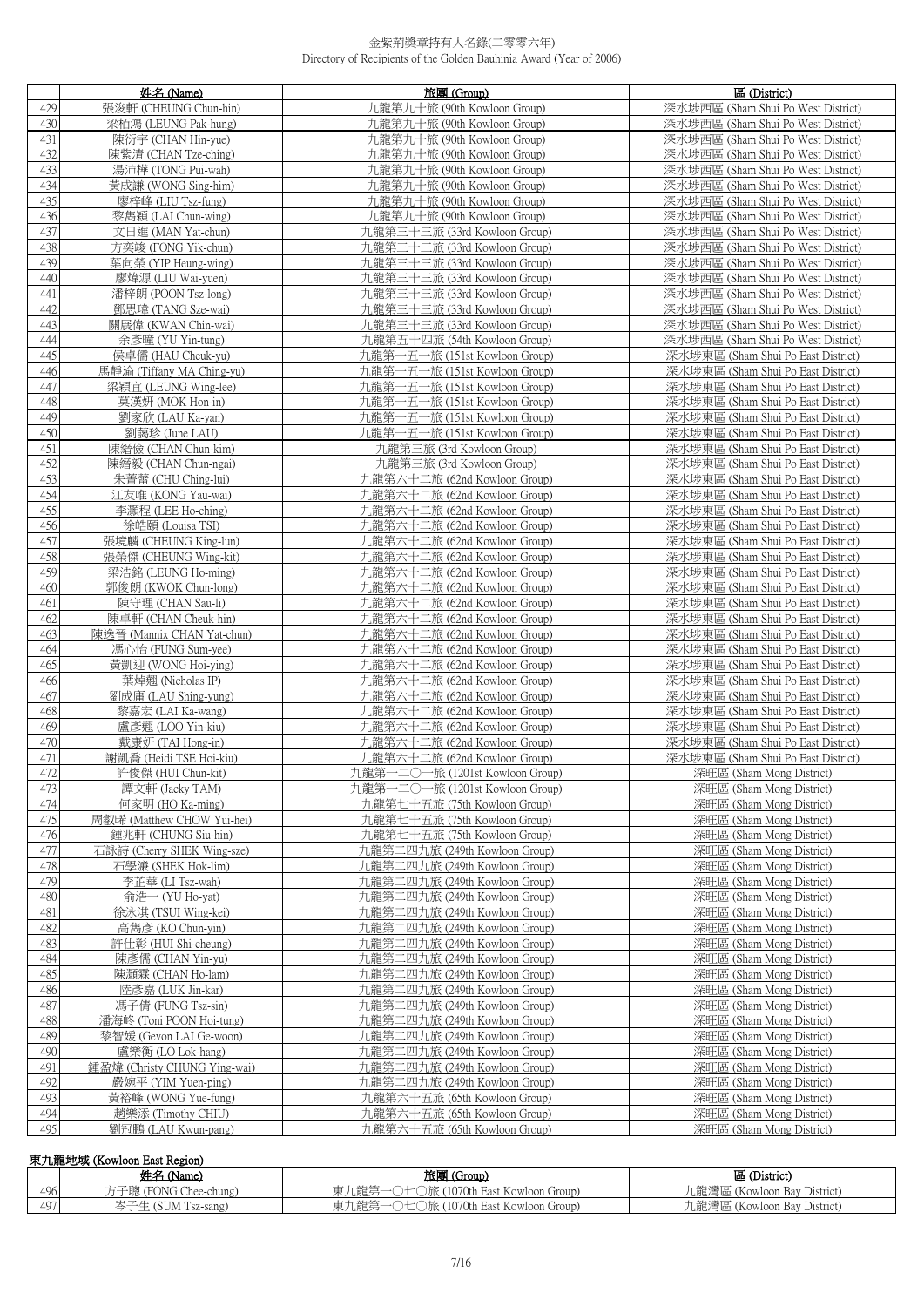|     | 姓名 (Name)              | 旅團 (Group)                                 | 區 (District)                  |
|-----|------------------------|--------------------------------------------|-------------------------------|
| 498 | 黃琬蕎 (WONG Yuen-kiu)    | 東九龍第一〇七〇旅 (1070th East Kowloon Group)      | 九龍灣區 (Kowloon Bay District)   |
| 499 | 何文輝 (HO Man-fai)       | 東九龍第一三八旅 (138th East Kowloon Group)        | 九龍灣區 (Kowloon Bay District)   |
| 500 | 李曉彤 (LEE Hiu-tung)     | 東九龍第一三八旅 (138th East Kowloon Group)        | 九龍灣區 (Kowloon Bay District)   |
| 501 | 林柏廉 (LAM Pak-lin)      | 東九龍第一三八旅 (138th East Kowloon Group)        | 九龍灣區 (Kowloon Bay District)   |
| 502 | 林寶如 (LAM Po-yu)        | 東九龍第一三八旅 (138th East Kowloon Group)        | 九龍灣區 (Kowloon Bay District)   |
| 503 | 姚詠蕾 (YIU Wing-lui)     | 東九龍第一三八旅 (138th East Kowloon Group)        | 九龍灣區 (Kowloon Bay District)   |
| 504 | 袁迪朗 (YUEN Tik-long)    | 東九龍第一三八旅 (138th East Kowloon Group)        | 九龍灣區 (Kowloon Bay District)   |
| 505 | 張天慧 (CHEUNG Tin-wai)   | 東九龍第一三八旅 (138th East Kowloon Group)        | 九龍灣區 (Kowloon Bay District)   |
| 506 | 陳基宏 (CHAN Kei-wang)    | 東九龍第一三八旅 (138th East Kowloon Group)        | 九龍灣區 (Kowloon Bay District)   |
| 507 | 鄧梓軒 (TANG Tsz-hin)     | 東九龍第一三八旅 (138th East Kowloon Group)        | 九龍灣區 (Kowloon Bay District)   |
| 508 | 鄭敏婷 (CHENG Man-ting)   | 東九龍第一三八旅 (138th East Kowloon Group)        | 九龍灣區 (Kowloon Bay District)   |
| 509 | 黎允健 (LAI Wan-ken)      | 東九龍第一三八旅 (138th East Kowloon Group)        | 九龍灣區 (Kowloon Bay District)   |
| 510 | 黎瀚銘 (LAI Hon-ming)     | 東九龍第一三八旅 (138th East Kowloon Group)        | 九龍灣區 (Kowloon Bay District)   |
| 511 | 盧芷欣 (LO Tsz-yan)       | 東九龍第一三八旅 (138th East Kowloon Group)        | 九龍灣區 (Kowloon Bay District)   |
| 512 | 關從善 (KWAN Chung-sin)   | 東九龍第一三八旅 (138th East Kowloon Group)        | 九龍灣區 (Kowloon Bay District)   |
| 513 | 關梓程 (KWAN Tsz-ching)   | 東九龍第一三八旅 (138th East Kowloon Group)        | 九龍灣區 (Kowloon Bay District)   |
| 514 | 林傲雄 (LAM Ngo-hung)     | 東九龍第一〇七七旅 (1077th East Kowloon Group)      | 西貢區 (Sai Kung District)       |
| 515 | 陳達賢 (CHAN Tat-yin)     | 東九龍第一○七七旅 (1077th East Kowloon Group)      | 西貢區 (Sai Kung District)       |
| 516 | 劉素雲 (LAU So-wan)       | 東九龍第一○七七旅 (1077th East Kowloon Group)      | 西貢區 (Sai Kung District)       |
| 517 | 尤俊 (Michael YAU)       | 東九龍第一七三旅 (173rd East Kowloon Group)        | 西貢區 (Sai Kung District)       |
| 518 | 李葆茵 (Angel LI Po-yan)  | 東九龍第一七三旅 (173rd East Kowloon Group)        | 西貢區 (Sai Kung District)       |
| 519 | 杜浚東 (TO Tsun-tung)     | 東九龍第一七三旅 (173rd East Kowloon Group)        | 西貢區 (Sai Kung District)       |
| 520 | 張捷男 (ZHANG Jienan)     | 東九龍第一七三旅 (173rd East Kowloon Group)        | 西貢區 (Sai Kung District)       |
| 521 | 陳栢熹 (CHAN Pak-hei)     | 東九龍第一七三旅 (173rd East Kowloon Group)        | 西貢區 (Sai Kung District)       |
| 522 | 陳德康 (CHAN Tak-hong)    | 東九龍第一七三旅 (173rd East Kowloon Group)        | 西貢區 (Sai Kung District)       |
| 523 | 黃鉦殷 (WONG Ching-yan)   | 東九龍第一七三旅 (173rd East Kowloon Group)        | 西貢區 (Sai Kung District)       |
| 524 | 楊開裕 (YEUNG Hoi-yu)     | 東九龍第一七三旅 (173rd East Kowloon Group)        | 西貢區 (Sai Kung District)       |
| 525 | 葉仲民 (IP Chung-man)     | 東九龍第一七三旅 (173rd East Kowloon Group)        | 西貢區 (Sai Kung District)       |
| 526 | 劉卓恩 (Peter LAU)        | 東九龍第一七三旅 (173rd East Kowloon Group)        | 西貢區 (Sai Kung District)       |
| 527 | 黎嘉敏 (LAI Ka-man)       | 東九龍第一七三旅 (173rd East Kowloon Group)        | 西貢區 (Sai Kung District)       |
| 528 | 何翊翀 (HO Yik-chung)     | 東九龍第一二二一旅 (1221st East Kowloon Group)      | 西貢區 (Sai Kung District)       |
| 529 | 馬綽然 (MA Cheuk-yin)     | 東九龍第一二二一旅 (1221st East Kowloon Group)      | 西貢區 (Sai Kung District)       |
| 530 | 莊婉瑩 (CHONG Yuen-ying)  | 東九龍第一二二一旅 (1221st East Kowloon Group)      | 西貢區 (Sai Kung District)       |
| 531 | 莫淯麟 (MOK Yuk-lun)      | 東九龍第一二二一旅 (1221st East Kowloon Group)      | 西貢區 (Sai Kung District)       |
| 532 | 陳倩琪 (CHAN Sin-ki)      | 東九龍第一二二一旅 (1221st East Kowloon Group)      | 西貢區 (Sai Kung District)       |
| 533 | 黎韻儀 (LAI Wanny)        | 東九龍第一二二一旅 (1221st East Kowloon Group)      | 西貢區 (Sai Kung District)       |
| 534 | 鍾芳瑜 (CHUNG Fong-yu)    | 東九龍第一二二一旅 (1221st East Kowloon Group)      | 西貢區 (Sai Kung District)       |
| 535 | 鍾柱謙 (CHUNG Chu-him)    | 東九龍第一二二一旅 (1221st East Kowloon Group)      | 西貢區 (Sai Kung District)       |
| 536 | 關卓賢 (KWAN Cheuk-yin)   | 東九龍第一二二一旅 (1221st East Kowloon Group)      | 西貢區 (Sai Kung District)       |
| 537 | 余佩泰 (YU Pui-tai)       | 東九龍第四十四旅 (44th East Kowloon Group)         | 西貢區 (Sai Kung District)       |
| 538 | 吳穎瑜 (NG Wing-yu)       | 東九龍第四十四旅 (44th East Kowloon Group)         | 西貢區 (Sai Kung District)       |
| 539 | 呂秉謙 (LUI Ping-hing)    | 東九龍第四十四旅 (44th East Kowloon Group)         | 西貢區 (Sai Kung District)       |
| 540 | 洪雅頤 (HUNG Nga-yee)     | 東九龍第四十四旅 (44th East Kowloon Group)         | 西貢區 (Sai Kung District)       |
| 541 | 唐嘉傑 (TONG Ka-kit)      | 東九龍第四十四旅 (44th East Kowloon Group)         | 西貢區 (Sai Kung District)       |
| 542 | 容曉東 (YUNG Hiu-tung)    | 東九龍第四十四旅 (44th East Kowloon Group)         | 西貢區 (Sai Kung District)       |
| 543 | 張蓓蕾 (CHEUNG Pui-lui)   | 東九龍第四十四旅 (44th East Kowloon Group)         | 西貢區 (Sai Kung District)       |
| 544 | 陳加成 (CHAN Ka-shing)    | 東九龍第四十四旅 (44th East Kowloon Group)         | 西貢區 (Sai Kung District)       |
| 545 | 黃鴻癸 (WONG Hung-kwai)   | 東九龍第四十四旅 (44th East Kowloon Group)         | 西貢區 (Sai Kung District)       |
| 546 | 劉雪瑩 (LAU Suet-ying)    | 東九龍第四十四旅 (44th East Kowloon Group)         | 西貢區 (Sai Kung District)       |
| 547 | 羅盛洲 (LAW Shing-chau)   | 東九龍第四十四旅 (44th East Kowloon Group)         | 西貢區 (Sai Kung District)       |
| 548 | 何俊健 (HO Chun-kin)      | 東九龍第二一二旅 (212th East Kowloon Group)        | 秀茂坪區 (Sau Mau Ping District)  |
| 549 | 李暢恁 (LEE Cheong-yam)   | 東九龍第三十五旅 (35th East Kowloon Group)         | 秀茂坪區 (Sau Mau Ping District)  |
| 550 | 陳梓峰 (CHAN Tsz-fung)    | 東九龍第三十五旅 (35th East Kowloon Group)         | 秀茂坪區 (Sau Mau Ping District)  |
| 551 | 蔡偉傑 (CHOY Wai-kit)     | 東九龍第三十五旅 (35th East Kowloon Group)         | 秀茂坪區 (Sau Mau Ping District)  |
| 552 | 簡樂年 (KAN Lok-nin)      | 東九龍第三十五旅 (35th East Kowloon Group)         | 秀茂坪區 (Sau Mau Ping District)  |
| 553 | 龔偉健 (KUNG Wai-kin)     | 東九龍第三十五旅 (35th East Kowloon Group)         | 秀茂坪區 (Sau Mau Ping District)  |
| 554 | 卓琬雯 (CHEUK Yuen-man)   | 東九龍第一一〇三旅 (1103rd East Kowloon Group)      | 將軍澳區 (Tseung Kwan O District) |
| 555 | 莫梓尉 (MOK Tsz-wai)      | 東九龍第一一〇三旅 (1103rd East Kowloon Group)      | 將軍澳區 (Tseung Kwan O District) |
| 556 | 陳穎霜 (CHAN Wing-sheung) | 一〇三旅 (1103rd East Kowloon Group)<br>東九龍第·  | 將軍澳區 (Tseung Kwan O District) |
| 557 | 林兆霆 (LAM Siu-ting)     | 一七八旅 (1178th East Kowloon Group)<br>東九龍第一  | 將軍澳區 (Tseung Kwan O District) |
| 558 | 徐澤恆 (Trahern TSUI)     | 東九龍第-<br>-一七八旅 (1178th East Kowloon Group) | 將軍澳區 (Tseung Kwan O District) |
| 559 | 高善瑜 (KO Sin-yu)        | 一七八旅 (1178th East Kowloon Group)<br>東九龍第-  | 將軍澳區 (Tseung Kwan O District) |
| 560 | 梁晉昇 (LEUNG Tsun-sing)  | 七八旅 (1178th East Kowloon Group)<br>東九龍第    | 將軍澳區 (Tseung Kwan O District) |
| 561 | 傅明萱 (FU Ming-huen)     | 東九龍第-<br>一一七八旅 (1178th East Kowloon Group) | 將軍澳區 (Tseung Kwan O District) |
| 562 | 羅日軒 (LAW Yat-hin)      | 東九龍第一一七八旅 (1178th East Kowloon Group)      | 將軍澳區 (Tseung Kwan O District) |
| 563 | 何家敏 (HO Ka-min)        | 東九龍第一六八旅 (168th East Kowloon Group)        | 將軍澳區 (Tseung Kwan O District) |
| 564 | 余順然 (YU Shun-yin)      | 東九龍第一六八旅 (168th East Kowloon Group)        | 將軍澳區 (Tseung Kwan O District) |
| 565 | 周啓彥 (CHAU Kai-yin)     | 東九龍第一六八旅 (168th East Kowloon Group)        | 將軍澳區 (Tseung Kwan O District) |
| 566 | 胡柏朗 (WA Pak-long)      | 東九龍第一六八旅 (168th East Kowloon Group)        | 將軍澳區 (Tseung Kwan O District) |
| 567 | 張穎 (CHEUNG Wing)       | 東九龍第一六八旅 (168th East Kowloon Group)        | 將軍澳區 (Tseung Kwan O District) |
| 568 | 梁展邦 (LEUNG Chin-pong)  | 東九龍第一六八旅 (168th East Kowloon Group)        | 將軍澳區 (Tseung Kwan O District) |
| 569 | 劉外男 (LAU Oi-nam)       | 東九龍第一六八旅 (168th East Kowloon Group)        | 將軍澳區 (Tseung Kwan O District) |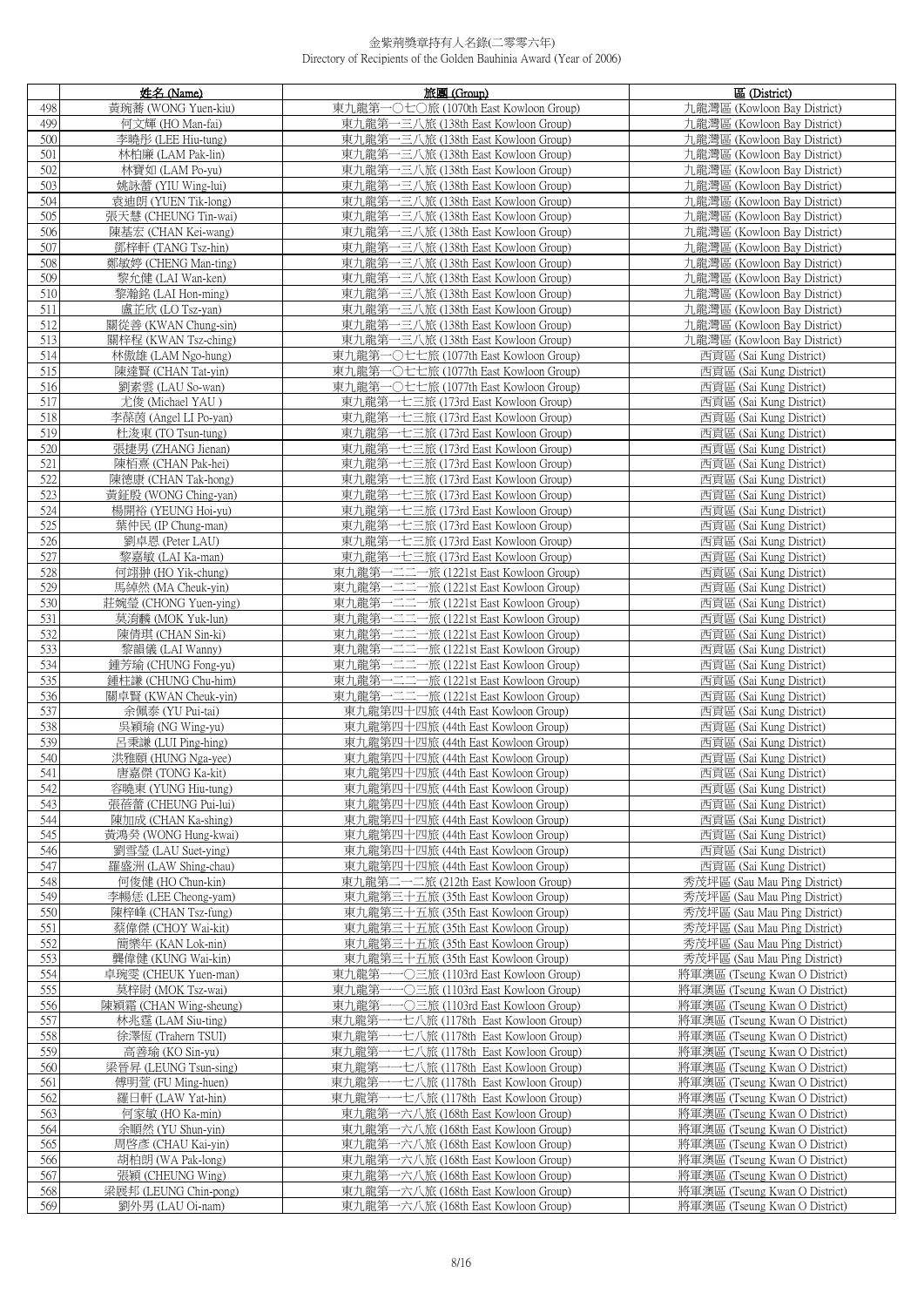|            | 姓名 (Name)                                   | 旅團 (Group)                                                                 | 區 (District)                                                 |
|------------|---------------------------------------------|----------------------------------------------------------------------------|--------------------------------------------------------------|
| 570        | 韓斯揚 (HON Sze-yeung)                         | 東九龍第一六八旅 (168th East Kowloon Group)                                        | 將軍澳區 (Tseung Kwan O District)                                |
| 571        | 林穎欣 (LAM Wing-yan)                          | 東九龍第-<br>一一七旅 (117th East Kowloon Group)                                   | 黃大仙區 (Wong Tai Sin District)                                 |
| 572        | 程浩朗 (CHING Ho-long)                         | 東九龍第一一七旅 (117th East Kowloon Group)                                        | 黃大仙區 (Wong Tai Sin District)                                 |
| 573        | 黃梓峰 (WONG Tsz-fung)                         | 東九龍第一一七旅 (117th East Kowloon Group)                                        | 黃大仙區 (Wong Tai Sin District)                                 |
| 574        | 黃曉琳 (WONG Hio-lam)                          | 東九龍第一一七旅 (117th East Kowloon Group)                                        | 黃大仙區 (Wong Tai Sin District)                                 |
| 575        | 盧展朗 (LO Chin-long)                          | 東九龍第一一七旅 (117th East Kowloon Group)                                        | 黃大仙區 (Wong Tai Sin District)                                 |
| 576        | 錢俊軒 (CHING Chun-hin)                        | 東九龍第一一七旅 (117th East Kowloon Group)                                        | 黃大仙區 (Wong Tai Sin District)                                 |
| 577        | 張浩斌 (CHEUNG Ho-bun)                         | 東九龍第一二七〇旅 (1270th East Kowloon Group)                                      | 黃大仙區 (Wong Tai Sin District)                                 |
| 578        | 張僥盈 (CHEUNG Hiu-ying)                       | 東九龍第一二七〇旅 (1270th East Kowloon Group)                                      | 黃大仙區 (Wong Tai Sin District)                                 |
| 579        | 謝凱婷 (Hady TSE Hoi-ting)                     | 東九龍第一二七〇旅 (1270th East Kowloon Group)                                      | 黃大仙區 (Wong Tai Sin District)                                 |
| 580        | 鍾耀昇 (CHUNG Yiu-sing)                        | 東九龍第一二七〇旅 (1270th East Kowloon Group)                                      | 黃大仙區 (Wong Tai Sin District)                                 |
| 581        | 羅苑霖 (LAW Yuen-lam)                          | 東九龍第一二七〇旅 (1270th East Kowloon Group)                                      | 黃大仙區 (Wong Tai Sin District)                                 |
| 582        | 丁冠杰 (TING Kwun-kit)                         | 東九龍第一二六旅 (126th East Kowloon Group)                                        | 黃大仙區 (Wong Tai Sin District)                                 |
| 583<br>584 | 胡桂傑 (WU Kwai-kit)<br>梁于婷 (LEUNG Yu-ting)    | 東九龍第一二六旅 (126th East Kowloon Group)<br>東九龍第一二六旅 (126th East Kowloon Group) | 黃大仙區 (Wong Tai Sin District)<br>黃大仙區 (Wong Tai Sin District) |
| 585        | 郭雅芸 (KWOK Nga-wan)                          | 東九龍第一二六旅 (126th East Kowloon Group)                                        | 黃大仙區 (Wong Tai Sin District)                                 |
| 586        | 陳立穎 (CHAN Lap-wing)                         | 東九龍第一二六旅 (126th East Kowloon Group)                                        | 黃大仙區 (Wong Tai Sin District)                                 |
| 587        | 陳奕山 (CHAN Yik-shan)                         | 東九龍第一二六旅 (126th East Kowloon Group)                                        | 黃大仙區 (Wong Tai Sin District)                                 |
| 588        | 黃棗兒 (WONG Tso-vi)                           | 東九龍第一二六旅 (126th East Kowloon Group)                                        | 黃大仙區 (Wong Tai Sin District)                                 |
| 589        | 李彥強 (LI Yin-keung)                          | 東九龍第一八〇旅 (180th East Kowloon Group)                                        | 黃大仙區 (Wong Tai Sin District)                                 |
| 590        | 林文傑 (LAM Man-kit)                           | 東九龍第一八〇旅 (180th East Kowloon Group)                                        | 黃大仙區 (Wong Tai Sin District)                                 |
| 591        | 林展民 (LAM Chin-man)                          | 東九龍第一八〇旅 (180th East Kowloon Group)                                        | 黃大仙區 (Wong Tai Sin District)                                 |
| 592        | 陳詠彤 (CHAN Wing-tung)                        | 東九龍第一八〇旅 (180th East Kowloon Group)                                        | 黃大仙區 (Wong Tai Sin District)                                 |
| 593        | 鄭宇庭 (CHENG Yue-ting)                        | 東九龍第一八〇旅 (180th East Kowloon Group)                                        | 黃大仙區 (Wong Tai Sin District)                                 |
| 594        | 盧兆豐 (LO Siu-fung)                           | 東九龍第一八五旅 (185th East Kowloon Group)                                        | 黃大仙區 (Wong Tai Sin District)                                 |
| 595        | 朱俊穎 (CHU Chun-wing)                         | 東九龍第九十五旅 (95th East Kowloon Group)                                         | 黃大仙區 (Wong Tai Sin District)                                 |
| 596        | 林景安 (LAM King-on)                           | 東九龍第九十五旅 (95th East Kowloon Group)                                         | 黃大仙區 (Wong Tai Sin District)                                 |
| 597        | 范梓謙 (FAN Tsz-him)                           | 東九龍第九十五旅 (95th East Kowloon Group)                                         | 黃大仙區 (Wong Tai Sin District)                                 |
| 598        | 陳俊樂 (CHAN Chun-lok)                         | 東九龍第九十五旅 (95th East Kowloon Group)                                         | 黃大仙區 (Wong Tai Sin District)                                 |
| 599        | 陳家灝 (CHAN Kar-ho)                           | 東九龍第九十五旅 (95th East Kowloon Group)                                         | 黃大仙區 (Wong Tai Sin District)                                 |
| 600        | 黃嘉謙 (WONG Ka-him)                           | 東九龍第九十五旅 (95th East Kowloon Group)                                         | 黃大仙區 (Wong Tai Sin District)                                 |
| 601        | 劉振希 (LAU Chun-hei)                          | 東九龍第九十五旅 (95th East Kowloon Group)                                         | 黃大仙區 (Wong Tai Sin District)                                 |
| 602        | 劉朗然 (LAU Long-yin)                          | 東九龍第九十五旅 (95th East Kowloon Group)                                         | 黃大仙區 (Wong Tai Sin District)                                 |
| 603        | 王才煜 (WONG Choi-yuk)                         | 東九龍第二十七旅 (27th East Kowloon Group)                                         | 黃大仙區 (Wong Tai Sin District)                                 |
| 604        | 王俊達 (WONG Chun-tat)                         | 東九龍第二十七旅 (27th East Kowloon Group)                                         | 黃大仙區 (Wong Tai Sin District)                                 |
| 605<br>606 | 林汶軒 (LAM Man-hin)<br>胡靖渝 (WOO Ching-yu)     | 東九龍第二十七旅 (27th East Kowloon Group)<br>東九龍第二十七旅 (27th East Kowloon Group)   | 黃大仙區 (Wong Tai Sin District)<br>黃大仙區 (Wong Tai Sin District) |
| 607        | 張啓正 (CHEUNG Kai-ching)                      | 東九龍第二十七旅 (27th East Kowloon Group)                                         | 黃大仙區 (Wong Tai Sin District)                                 |
| 608        | 劉德朗 (LAU Tak-long)                          | 東九龍第二十七旅 (27th East Kowloon Group)                                         | 黃大仙區 (Wong Tai Sin District)                                 |
| 609        | 鄭文軒 (CHENG Man-hin)                         | 東九龍第二十七旅 (27th East Kowloon Group)                                         | 黃大仙區 (Wong Tai Sin District)                                 |
| 610        | 蕭舜鴻 (SIU Shun-hung)                         | 東九龍第二十七旅 (27th East Kowloon Group)                                         | 黃大仙區 (Wong Tai Sin District)                                 |
| 611        | 鍾俊彥 (CHUNG Chun-yin)                        | 東九龍第二十七旅 (27th East Kowloon Group)                                         | 黃大仙區 (Wong Tai Sin District)                                 |
| 612        | 譚穎瑤 (TAM Wing-yiu)                          | 東九龍第二十七旅 (27th East Kowloon Group)                                         | 黃大仙區 (Wong Tai Sin District)                                 |
| 613        | 吳桂炎 (NG Kwai-yim)                           | 東九龍第二十旅 (20th East Kowloon Group)                                          | 黃大仙區 (Wong Tai Sin District)                                 |
| 614        | 翁嘉泓 (YUNG Ka-wang)                          | 東九龍第二十旅 (20th East Kowloon Group)                                          | 黃大仙區 (Wong Tai Sin District)                                 |
| 615        | 許雋民 (HUI Chun-man)                          | 東九龍第二十旅 (20th East Kowloon Group)                                          | 黃大仙區 (Wong Tai Sin District)                                 |
| 616        | 陳駿威 (CHAN Chun-wai)                         | 東九龍第二十旅 (20th East Kowloon Group)                                          | 黃大仙區 (Wong Tai Sin District)                                 |
| 617        | 李彥麒 (LI Yin-ki)                             | 東九龍第六十七旅 (67th East Kowloon Group)                                         | 黃大仙區 (Wong Tai Sin District)                                 |
| 618        | 李浩然 (LEE Ho-yin)                            | 東九龍第六十七旅 (67th East Kowloon Group)                                         | 黃大仙區 (Wong Tai Sin District)                                 |
| 619        | 周芷樂 (CHOW Tsz-lok)                          | 東九龍第六十七旅 (67th East Kowloon Group)                                         | 黃大仙區 (Wong Tai Sin District)                                 |
| 620        | 周凱欣 (CHOW Hoi-yan)                          | 東九龍第六十七旅 (67th East Kowloon Group)                                         | 黃大仙區 (Wong Tai Sin District)                                 |
| 621        | 屈健成 (WAT Kin-shing)                         | 東九龍第六十七旅 (67th East Kowloon Group)                                         | 黃大仙區 (Wong Tai Sin District)                                 |
| 622<br>623 | 林淑婷 (LAM Shuk-ting)<br>梁竣揮 (LEUNG Chun-fai) | 東九龍第六十七旅 (67th East Kowloon Group)<br>東九龍第六十七旅 (67th East Kowloon Group)   | 黃大仙區 (Wong Tai Sin District)<br>黃大仙區 (Wong Tai Sin District) |
| 624        | 梁樂恩 (LEUNG Lok-yan)                         | 東九龍第六十七旅 (67th East Kowloon Group)                                         | 黃大仙區 (Wong Tai Sin District)                                 |
| 625        | 連瑋軒 (LIN Wai-hin)                           | 東九龍第六十七旅 (67th East Kowloon Group)                                         | 黃大仙區 (Wong Tai Sin District)                                 |
| 626        | 陳可欣 (CHAN Ho-yan)                           | 東九龍第六十七旅 (67th East Kowloon Group)                                         | 黃大仙區 (Wong Tai Sin District)                                 |
| 627        | 溫藹明 (WAN Oi-ming)                           | 東九龍第六十七旅 (67th East Kowloon Group)                                         | 黃大仙區 (Wong Tai Sin District)                                 |
| 628        | 葉漢斌 (IP Hon-pan)                            | 東九龍第六十七旅 (67th East Kowloon Group)                                         | 黃大仙區 (Wong Tai Sin District)                                 |
| 629        | 鍾銘鴻 (CHUNG Ming-hung)                       | 東九龍第六十七旅 (67th East Kowloon Group)                                         | 黃大仙區 (Wong Tai Sin District)                                 |
| 630        | 羅穎兒 (LAW Wing-yee)                          | 東九龍第六十七旅 (67th East Kowloon Group)                                         | 黃大仙區 (Wong Tai Sin District)                                 |
| 631        | 何嘉淇 (HO Ka-ki)                              | 東九龍第四十三旅 (43rd East Kowloon Group)                                         | 黃大仙區 (Wong Tai Sin District)                                 |
| 632        | 李俊傑 (LEE Chun-kit)                          | 東九龍第四十三旅 (43rd East Kowloon Group)                                         | 黃大仙區 (Wong Tai Sin District)                                 |
| 633        | 陳建行 (CHAN Kin-hang)                         | 東九龍第四十三旅 (43rd East Kowloon Group)                                         | 黃大仙區 (Wong Tai Sin District)                                 |
| 634        | 陳智康 (CHAN Chi-hong)                         | 東九龍第四十三旅 (43rd East Kowloon Group)                                         | 黃大仙區 (Wong Tai Sin District)                                 |
| 635        | 曾兆聰 (TSANG Siu-chung)                       | 東九龍第四十三旅 (43rd East Kowloon Group)                                         | 黃大仙區 (Wong Tai Sin District)                                 |
| 636        | 黃曉彤 (WONG Hiu-tung)                         | 東九龍第四十三旅 (43rd East Kowloon Group)                                         | 黃大仙區 (Wong Tai Sin District)                                 |
| 637        | 葉源培 (YIP Yuen-pui)                          | 東九龍第四十三旅 (43rd East Kowloon Group)                                         | 黃大仙區 (Wong Tai Sin District)                                 |
| 638        | 王柏楊 (WONG Pak-yeung)                        | 東九龍第九十八旅 (98th East Kowloon Group)                                         | 慈雲山區 (Tsz Wan Shan District)                                 |
| 639        | 司徒奇峰 (SZETO Ki-fung)                        | 東九龍第九十八旅 (98th East Kowloon Group)                                         | 慈雲山區 (Tsz Wan Shan District)                                 |
| 640        | 吳栢進 (NG Pak-chun)                           | 東九龍第九十八旅 (98th East Kowloon Group)                                         | 慈雲山區 (Tsz Wan Shan District)                                 |
| 641        | 姚俊偉 (YIU Chun-wai)                          | 東九龍第九十八旅 (98th East Kowloon Group)                                         | 慈雲山區 (Tsz Wan Shan District)                                 |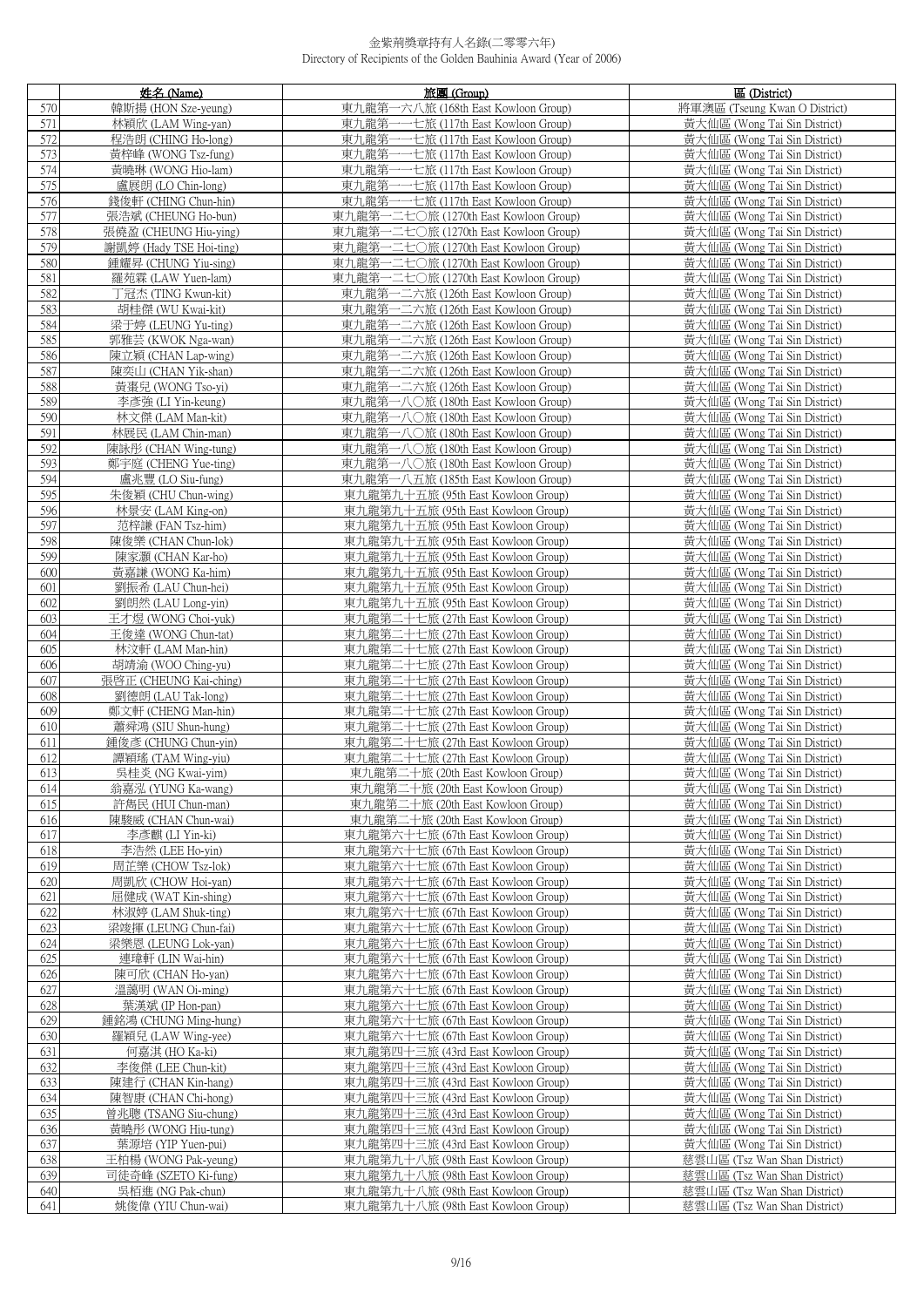|     | 姓名 (Name)                | 旅團 (Group)                          | 區 (District)                 |
|-----|--------------------------|-------------------------------------|------------------------------|
| 642 | 郭健豐 (KWOK Kin-fung)      | 東九龍第九十八旅 (98th East Kowloon Group)  | 蒸雲山區 (Tsz Wan Shan District) |
| 643 | 葉浩賢 (YIP Ho-yin)         | 東九龍第九十八旅 (98th East Kowloon Group)  | 慈雲山區 (Tsz Wan Shan District) |
| 644 | 盧柏豐 (LO Pak-fung)        | 東九龍第九十八旅 (98th East Kowloon Group)  | 慈雲山區 (Tsz Wan Shan District) |
| 645 | 張仲銘 (CHEUNG Chung-ming)  | 東九龍第九十三旅 (93rd East Kowloon Group)  | 慈雲山區 (Tsz Wan Shan District) |
| 646 | 陳棣華 (CHAN Tai-wa)        | 東九龍第九十三旅 (93rd East Kowloon Group)  | 慈雲山區 (Tsz Wan Shan District) |
| 647 | 陳樂天 (CHAN Lok-tin)       | 東九龍第九十三旅 (93rd East Kowloon Group)  | 慈雲山區 (Tsz Wan Shan District) |
| 648 | 黃嘉嶠 (WONG Ka-kiu)        | 東九龍第九十三旅 (93rd East Kowloon Group)  | 慈雲山區 (Tsz Wan Shan District) |
| 649 | 劉健霆 (LAU Kin-ting)       | 東九龍第九十三旅 (93rd East Kowloon Group)  | 慈雲山區 (Tsz Wan Shan District) |
| 650 | 鄭維亮 (CHENG Wai-leong)    | 東九龍第九十三旅 (93rd East Kowloon Group)  | 慈雲山區 (Tsz Wan Shan District) |
| 651 | 盧彥羲 (LO Yin-hei)         | 東九龍第九十三旅 (93rd East Kowloon Group)  | 慈雲山區 (Tsz Wan Shan District) |
| 652 | 羅國樞 (LAW Kwok-shu)       | 東九龍第九十三旅 (93rd East Kowloon Group)  | 慈雲山區 (Tsz Wan Shan District) |
| 653 | 蔡汶倢 (CHOI Man-chit)      | 東九龍第四十旅 (40th East Kowloon Group)   | 鲤魚門區 (Lei Yue Mun District)  |
| 654 | 伍展邦 (NG Chin-pong)       | 東九龍第一八二旅 (182nd East Kowloon Group) | 觀塘區 (Kwun Tong District)     |
| 655 | 吳劉檢 (NG Lau-kim)         | 東九龍第一八二旅 (182nd East Kowloon Group) | 觀塘區 (Kwun Tong District)     |
| 656 | 林梓峯 (LAM Tsz-fung)       | 東九龍第一八二旅 (182nd East Kowloon Group) | 觀塘區 (Kwun Tong District)     |
| 657 | 姚楠煒 (YIU Nam-wai)        | 東九龍第一八二旅 (182nd East Kowloon Group) | 觀塘區 (Kwun Tong District)     |
| 658 | 梁錫洪 (LEUNG Sik-hung)     | 東九龍第一八二旅 (182nd East Kowloon Group) | 觀塘區 (Kwun Tong District)     |
| 659 | 劉于祺 (LAU Yu-ki)          | 東九龍第一八二旅 (182nd East Kowloon Group) | 觀塘區 (Kwun Tong District)     |
| 660 | 歐廷鋒 (AU Ting-fung)       | 東九龍第一八二旅 (182nd East Kowloon Group) | 觀塘區 (Kwun Tong District)     |
| 661 | 文佩儀 (MAN Pui-yee)        | 東九龍第一五九旅 (159th East Kowloon Group) | 觀塘區 (Kwun Tong District)     |
| 662 | 李鎧薇 (LI Hoi-mei)         | 東九龍第一五九旅 (159th East Kowloon Group) | 觀塘區 (Kwun Tong District)     |
| 663 | 邱爾洲 (YAU Yi-chau)        | 東九龍第一五九旅 (159th East Kowloon Group) | 觀塘區 (Kwun Tong District)     |
| 664 | 梁嘉軒 (LEUNG Ka-hin)       | 東九龍第一五九旅 (159th East Kowloon Group) | 觀塘區 (Kwun Tong District)     |
| 665 | 陳俊杰 (CHAN Chun-kit)      | 東九龍第一五九旅 (159th East Kowloon Group) | 觀塘區 (Kwun Tong District)     |
| 666 | 陳碧虹 (CHAN Pik-hung)      | 東九龍第一五九旅 (159th East Kowloon Group) | 觀塘區 (Kwun Tong District)     |
| 667 | 劉嘉詠 (LAU Kar-wing)       | 東九龍第一五九旅 (159th East Kowloon Group) | 觀塘區 (Kwun Tong District)     |
| 668 | 潘家源 (POON Ka-yuen)       | 東九龍第一五九旅 (159th East Kowloon Group) | 觀塘區 (Kwun Tong District)     |
| 669 | 蕭月渟 (SIU Yuet-ting)      | 東九龍第一五九旅 (159th East Kowloon Group) | 觀塘區 (Kwun Tong District)     |
| 670 | 朱曉彤 (CHU Hiu-tung)       | 東九龍第二三〇旅 (230th East Kowloon Group) | 觀塘區 (Kwun Tong District)     |
| 671 | 林梓翹 (LAM Tsz-kiu)        | 東九龍第二三〇旅 (230th East Kowloon Group) | 觀塘區 (Kwun Tong District)     |
| 672 | 莫嘉豪 (MOK Ka-ho)          | 東九龍第二三〇旅 (230th East Kowloon Group) | 觀塘區 (Kwun Tong District)     |
| 673 | 陳子銓 (CHAN Tsz-chuen)     | 東九龍第二三〇旅 (230th East Kowloon Group) | 觀塘區 (Kwun Tong District)     |
| 674 | 劉俊禧 (LAU Chun-hei)       | 東九龍第二三〇旅 (230th East Kowloon Group) | 觀塘區 (Kwun Tong District)     |
| 675 | 盧卓羚 (LO Cheuk-ling)      | 東九龍第二三一旅 (231st East Kowloon Group) | 觀塘區 (Kwun Tong District)     |
| 676 | 陳俊光 (CHAN Chun-kwong)    | 東九龍第十二旅 (12th East Kowloon Group)   | 觀塘區 (Kwun Tong District)     |
| 677 | 沈德諾 (SHUM Tak-lok)       | 東九龍第十五旅 (15th East Kowloon Group)   | 觀塘區 (Kwun Tong District)     |
| 678 | 陳健文 (CHAN Kin-man)       | 東九龍第十五旅 (15th East Kowloon Group)   | 觀塘區 (Kwun Tong District)     |
| 679 | 陳愷凝 (CHAN Hoi-ying)      | 東九龍第十五旅 (15th East Kowloon Group)   | 觀塘區 (Kwun Tong District)     |
| 680 | 黃文駿 (WONG Man-chun)      | 東九龍第十五旅 (15th East Kowloon Group)   | 觀塘區 (Kwun Tong District)     |
| 681 | 楊思漢 (YEUNG Sze-hon)      | 東九龍第十五旅 (15th East Kowloon Group)   | 觀塘區 (Kwun Tong District)     |
| 682 | 楊駿飛 (YEUNG Tsui-fei)     | 東九龍第十五旅 (15th East Kowloon Group)   | 觀塘區 (Kwun Tong District)     |
| 683 | 廖澔銘 (LIU Ho-ming)        | 東九龍第十五旅 (15th East Kowloon Group)   | 觀塘區 (Kwun Tong District)     |
| 684 | 鄭芷晴 (CHENG Tsz-ching)    | 東九龍第十五旅 (15th East Kowloon Group)   | 觀塘區 (Kwun Tong District)     |
| 685 | 李子翹 (Jackie LEE Tsz-kiu) | 東九龍第三〇〇旅 (300th East Kowloon Group) | 觀塘區 (Kwun Tong District)     |
| 686 | 李雄發 (LEE Hung-fat)       | 東九龍第三〇〇旅 (300th East Kowloon Group) | 觀塘區 (Kwun Tong District)     |
| 687 | 李雅瑤 (LEE Nga-yiu)        | 東九龍第三〇〇旅 (300th East Kowloon Group) | 觀塘區 (Kwun Tong District)     |

## **新界地域 (New Territories Region)**

|     | 姓名 (Name)             | 旅團 (Group)                              | 區 (District)                   |
|-----|-----------------------|-----------------------------------------|--------------------------------|
| 688 | 何俊穎 (Michelle HO)     | 十八鄉第二旅 (2nd Shap Pat Heung Group)       | 十八鄉區 (Shap Pat Heung District) |
| 689 | 何俊諭 (Jane HO)         | 十八鄉第二旅 (2nd Shap Pat Heung Group)       | 十八鄉區 (Shap Pat Heung District) |
| 690 | 吳君煒 (NG Kwan-wai)     | 十八鄉第二旅 (2nd Shap Pat Heung Group)       | 十八鄉區 (Shap Pat Heung District) |
| 691 | 張子杰 (CHEUNG Tsz-kit)  | 十八鄉第二旅 (2nd Shap Pat Heung Group)       | 十八鄉區 (Shap Pat Heung District) |
| 692 | 張子熙 (CHEUNG Tsz-hei)  | 十八鄉第二旅 (2nd Shap Pat Heung Group)       | 十八鄉區 (Shap Pat Heung District) |
| 693 | 鄔祐昇 (WU Yau-sing)     | 十八鄉第二旅 (2nd Shap Pat Heung Group)       | 十八鄉區 (Shap Pat Heung District) |
| 694 | 龍子然 (LUNG Tsz-yin)    | 十八鄉第三旅 (3rd Shap Pat Heung Group)       | 十八鄉區 (Shap Pat Heung District) |
| 695 | 何肇庭 (HO Siu-ting)     | 新界第一三六四旅 (1364th New Territories Group) | 十八鄉區 (Shap Pat Heung District) |
| 696 | 張子朗 (CHEUNG Tsz-long) | 新界第一三六四旅 (1364th New Territories Group) | 十八鄉區 (Shap Pat Heung District) |
| 697 | 陳偉勤 (CHAN Wai-kan)    | 新界第一三六四旅 (1364th New Territories Group) | 十八鄉區 (Shap Pat Heung District) |
| 698 | 麥子楓 (MAK Chi-fung)    | 新界第一三六四旅 (1364th New Territories Group) | 十八鄉區 (Shap Pat Heung District) |
| 699 | 彭皓霖 (PANG Ho-lam)     | 新界第一三六四旅 (1364th New Territories Group) | 十八鄉區 (Shap Pat Heung District) |
| 700 | 黃澧漳 (WONG Lai-cheung) | 新界第一三六四旅 (1364th New Territories Group) | 十八鄉區 (Shap Pat Heung District) |
| 701 | 文卓軒 (MAN Cheuk-hin)   | 元朗西第七旅 (7th Yuen Long West Group)       | 元朗西區 (Yuen Long West District) |
| 702 | 王樂天 (WONG Lok-tin)    | 元朗西第七旅 (7th Yuen Long West Group)       | 元朗西區 (Yuen Long West District) |
| 703 | 伍家昌 (NG Ka-cheong)    | 元朗西第七旅 (7th Yuen Long West Group)       | 元朗西區 (Yuen Long West District) |
| 704 | 朱俊岳 (CHU Chung-ngok)  | 元朗西第七旅 (7th Yuen Long West Group)       | 元朗西區 (Yuen Long West District) |
| 705 | 何善愉 (HO Sin-yue)      | 元朗西第七旅 (7th Yuen Long West Group)       | 元朗西區 (Yuen Long West District) |
| 706 | 李澤鈞 (LEE Chak-kwan)   | 元朗西第七旅 (7th Yuen Long West Group)       | 元朗西區 (Yuen Long West District) |
| 707 | 林芷戎 (LAM Tsz-yung)    | 元朗西第七旅 (7th Yuen Long West Group)       | 元朗西區 (Yuen Long West District) |
| 708 | 孫海鈴 (SUEN Hoi-ling)   | 元朗西第七旅 (7th Yuen Long West Group)       | 元朗西區 (Yuen Long West District) |
| 709 | 高皓謙 (KO Ho-him)       | 元朗西第七旅 (7th Yuen Long West Group)       | 元朗西區 (Yuen Long West District) |
| 710 | 梁涴斯 (LEUNG Yuen-sze)  | 元朗西第七旅 (7th Yuen Long West Group)       | 元朗西區 (Yuen Long West District) |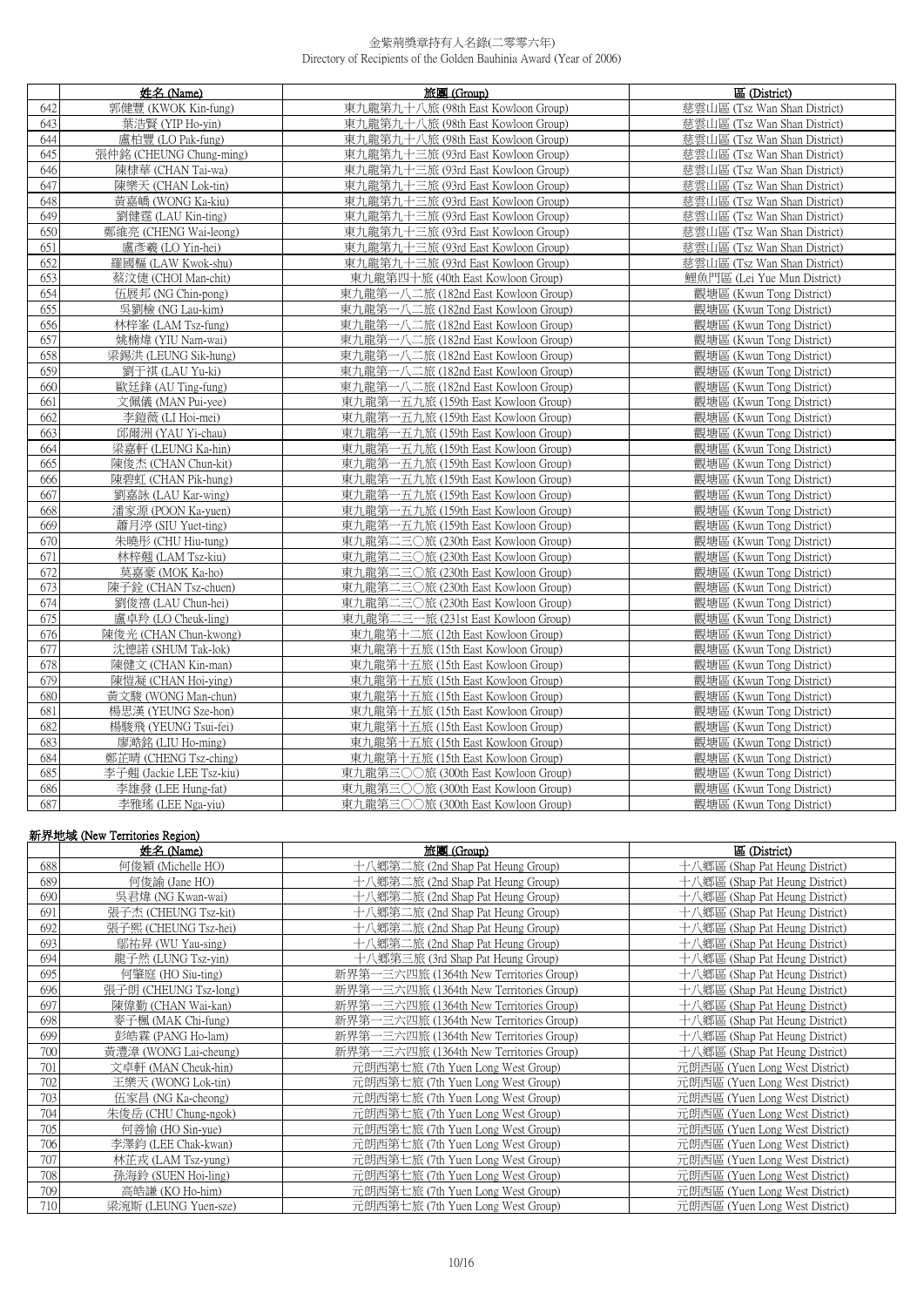|            | 姓名 (Name)                                   | 旅團 (Group)                                                                         | 區 (District)                                                     |
|------------|---------------------------------------------|------------------------------------------------------------------------------------|------------------------------------------------------------------|
| 711        | 陳子健 (CHAN Tsz-kin)                          | 元朗西第七旅 (7th Yuen Long West Group)                                                  | 元朗西區 (Yuen Long West District)                                   |
| 712        | 陳家濠 (CHAN Ka-ho)                            | 元朗西第七旅 (7th Yuen Long West Group)                                                  | 元朗西區 (Yuen Long West District)                                   |
| 713        | 陳澤昊 (CHAN Chak-ho)                          | 元朗西第七旅 (7th Yuen Long West Group)                                                  | 元朗西區 (Yuen Long West District)                                   |
| 714        | 曾伊廷 (TSANG Yi-ting)                         | 元朗西第七旅 (7th Yuen Long West Group)                                                  | 元朗西區 (Yuen Long West District)                                   |
| 715        | 馮展嵐 (FONG Chin-lam)                         | 元朗西第七旅 (7th Yuen Long West Group)                                                  | 元朗西區 (Yuen Long West District)                                   |
| 716        | 馮殷 (Cecilia FUNG Yan)                       | 元朗西第七旅 (7th Yuen Long West Group)                                                  | 元朗西區 (Yuen Long West District)                                   |
| 717        | 黃思頴 (WONG Sze-wing)                         | 元朗西第七旅 (7th Yuen Long West Group)                                                  | 元朗西區 (Yuen Long West District)                                   |
| 718        | 黃淑萍 (WONG Shuk-ping)                        | 元朗西第七旅 (7th Yuen Long West Group)                                                  | 元朗西區 (Yuen Long West District)                                   |
| 719        | 黃莉家 (WONG Lee-ka)                           | 元朗西第七旅 (7th Yuen Long West Group)                                                  | 元朗西區 (Yuen Long West District)                                   |
| 720        | 黃駿軒 (WONG Chun-hin)                         | 元朗西第七旅 (7th Yuen Long West Group)                                                  | 元朗西區 (Yuen Long West District)                                   |
| 721<br>722 | 楊倩語 (YEUNG Sin-yu)                          | 元朗西第七旅 (7th Yuen Long West Group)<br>元朗西第七旅 (7th Yuen Long West Group)             | 元朗西區 (Yuen Long West District)                                   |
| 723        | 雷偉樂 (LUI Wai-lok)<br>劉軒 (LAU Hin)           | 元朗西第七旅 (7th Yuen Long West Group)                                                  | 元朗西區 (Yuen Long West District)<br>元朗西區 (Yuen Long West District) |
| 724        | 劉善德 (LAU Sin-tak)                           | 元朗西第七旅 (7th Yuen Long West Group)                                                  | 元朗西區 (Yuen Long West District)                                   |
| 725        | 黎承恩 (LAI Shing-yan)                         | 元朗西第七旅 (7th Yuen Long West Group)                                                  | 元朗西區 (Yuen Long West District)                                   |
| 726        | 鍾文熙 (CHUNG Man-hei)                         | 元朗西第七旅 (7th Yuen Long West Group)                                                  | 元朗西區 (Yuen Long West District)                                   |
| 727        | 沈東熹 (SHUM Tung-hei)                         | 元朗西第二十二旅 (22nd Yuen Long West Group)                                               | 元朗西區 (Yuen Long West District)                                   |
| 728        | 梁耀基 (LEUNG Yiu-kei)                         | 元朗西第二十二旅 (22nd Yuen Long West Group)                                               | 元朗西區 (Yuen Long West District)                                   |
| 729        | 陳煒晴 (CHAN Wai-ching)                        | 元朗西第二十二旅 (22nd Yuen Long West Group)                                               | 元朗西區 (Yuen Long West District)                                   |
| 730        | 傅頌恩 (FU Chung-yan)                          | 元朗西第二十二旅 (22nd Yuen Long West Group)                                               | 元朗西區 (Yuen Long West District)                                   |
| 731        | 黃凌鋒 (WONG Ling-fung)                        | 元朗西第二十二旅 (22nd Yuen Long West Group)                                               | 元朗西區 (Yuen Long West District)                                   |
| 732        | 黃詩敏 (WONG Sze-man)                          | 元朗西第二十二旅 (22nd Yuen Long West Group)                                               | 元朗西區 (Yuen Long West District)                                   |
| 733        | 鄔承志 (WO Shing-chi)                          | 元朗西第二十二旅 (22nd Yuen Long West Group)                                               | 元朗西區 (Yuen Long West District)                                   |
| 734        | 吳嘉明 (NG Ka-ming)                            | 元朗西第二十四旅 (24th Yuen Long West Group)                                               | 元朗西區 (Yuen Long West District)                                   |
| 735        | 吳藝妍 (NG Ngai-yin)                           | 元朗西第二十四旅 (24th Yuen Long West Group)                                               | 元朗西區 (Yuen Long West District)                                   |
| 736        | 周諾濤 (CHOW Nok-to)                           | 元朗西第二十四旅 (24th Yuen Long West Group)                                               | 元朗西區 (Yuen Long West District)                                   |
| 737<br>738 | 林詩詠 (LAM Sze-wing)<br>梁煒隴 (LEUNG Wai-lung)  | 元朗西第二十四旅 (24th Yuen Long West Group)<br>元朗西第二十四旅 (24th Yuen Long West Group)       | 元朗西區 (Yuen Long West District)<br>元朗西區 (Yuen Long West District) |
| 739        | 梁翹伊 (LEUNG Kiu-yi)                          | 元朗西第二十四旅 (24th Yuen Long West Group)                                               | 元朗西區 (Yuen Long West District)                                   |
| 740        | 梁藹琳 (LEUNG Oi-lam)                          | 元朗西第二十四旅 (24th Yuen Long West Group)                                               | 元朗西區 (Yuen Long West District)                                   |
| 741        | 陳子俊 (CHAN Tsz-chun)                         | 元朗西第二十四旅 (24th Yuen Long West Group)                                               | 元朗西區 (Yuen Long West District)                                   |
| 742        | 陳樂鋒 (CHAN Lok-fung)                         | 元朗西第二十四旅 (24th Yuen Long West Group)                                               | 元朗西區 (Yuen Long West District)                                   |
| 743        | 楊沁琪 (YEUNG Sum-ki)                          | 元朗西第二十四旅 (24th Yuen Long West Group)                                               | 元朗西區 (Yuen Long West District)                                   |
| 744        | 蔡明朗 (CHOI Ming-long)                        | 元朗西第二十四旅 (24th Yuen Long West Group)                                               | 元朗西區 (Yuen Long West District)                                   |
| 745        | 黎晉銘 (LAI Chun-ming)                         | 元朗西第二十四旅 (24th Yuen Long West Group)                                               | 元朗西區 (Yuen Long West District)                                   |
| 746        | 羅宛姍 (LAW Yuen-san)                          | 元朗西第二十四旅 (24th Yuen Long West Group)                                               | 元朗西區 (Yuen Long West District)                                   |
| 747<br>748 | 李嘉傑 (LEE Ka-kit)<br>劉凱閔 (LAU Hoi-man)       | 元朗西第八旅 (8th Yuen Long West Group)<br>元朗西第八旅 (8th Yuen Long West Group)             | 元朗西區 (Yuen Long West District)<br>元朗西區 (Yuen Long West District) |
| 749        | 陸朗熙 (LUK Long-hei)                          | 元朗西第十二旅 (12th Yuen Long West Group)                                                | 元朗西區 (Yuen Long West District)                                   |
| 750        | 李浩軒 (LEE Ho-hin)                            | 元朗西第十五旅 (15th Yuen Long West Group)                                                | 元朗西區 (Yuen Long West District)                                   |
| 751        | 范道茵 (FAN Tao-yan)                           | 元朗西第十五旅 (15th Yuen Long West Group)                                                | 元朗西區 (Yuen Long West District)                                   |
| 752        | 馬君錠 (MA Kwan-ting)                          | 元朗西第十五旅 (15th Yuen Long West Group)                                                | 元朗西區 (Yuen Long West District)                                   |
| 753        | 梁天培 (LEONG Tin-pui)                         | 元朗西第十五旅 (15th Yuen Long West Group)                                                | 元朗西區 (Yuen Long West District)                                   |
| 754        | 郭顯斌 (KWOK Hin-pan)                          | 元朗西第十五旅 (15th Yuen Long West Group)                                                | 元朗西區 (Yuen Long West District)                                   |
| 755        | 陳祺峰 (CHAN Ki-fung)                          | 元朗西第十五旅 (15th Yuen Long West Group)                                                | 元朗西區 (Yuen Long West District)                                   |
| 756<br>757 | 蔡穎笙 (CHOI Wing-sang)<br>鄧淩瀚 (TANG Ling-hon) | 元朗西第十五旅 (15th Yuen Long West Group)<br>元朗西第十五旅 (15th Yuen Long West Group)         | 元朗西區 (Yuen Long West District)<br>元朗西區 (Yuen Long West District) |
| 758        | 譚浩朝 (TAM Ho-chiu)                           | 元朗西第十五旅 (15th Yuen Long West Group)                                                | 元朗西區 (Yuen Long West District)                                   |
| 759        | 譚海盈 (TAM Hoi-ying)                          | 元朗西第十五旅 (15th Yuen Long West Group)                                                | 元朗西區 (Yuen Long West District)                                   |
| 760        | 王秋怡 (WONG Chau-yi)                          | 元朗西第十四旅 (14th Yuen Long West Group)                                                | 元朗西區 (Yuen Long West District)                                   |
| 761        | 何梓榆 (HO Tsz-vu)                             | 元朗西第十四旅 (14th Yuen Long West Group)                                                | 元朗西區 (Yuen Long West District)                                   |
| 762        | 洪智誠 (HUNG Chi-shing)                        | 元朗西第十四旅 (14th Yuen Long West Group)                                                | 元朗西區 (Yuen Long West District)                                   |
| 763        | 梁偉豪 (LEUNG Wai-ho)                          | 元朗西第十四旅 (14th Yuen Long West Group)                                                | 元朗西區 (Yuen Long West District)                                   |
| 764        | 陳學謙 (CHAN Hok-him)                          | 元朗西第十四旅 (14th Yuen Long West Group)<br>元朗西第十四旅 (14th Yuen Long West Group)         | 元朗西區 (Yuen Long West District)                                   |
| 765<br>766 | 馮皓朗 (FUNG Ho-long)<br>葉翹恩 (IP Kiu-yan)      | 元朗西第十四旅 (14th Yuen Long West Group)                                                | 元朗西區 (Yuen Long West District)<br>元朗西區 (Yuen Long West District) |
| 767        | 劉鎮彰 (LAU Chun-cheung)                       | 元朗西第十四旅 (14th Yuen Long West Group)                                                | 元朗西區 (Yuen Long West District)                                   |
| 768        | 黃栢潼 (WONG Pak-tung)                         | 元朗西第五十二旅 (52nd Yuen Long West Group)                                               | 元朗西區 (Yuen Long West District)                                   |
| 769        | 黃雪文 (WONG Suet-man)                         | 元朗西第五十二旅 (52nd Yuen Long West Group)                                               | 元朗西區 (Yuen Long West District)                                   |
| 770        | 黃曉彤 (WONG Hiu-tung)                         | 新界第一二〇七旅 (1207th New Territories Group)                                            | 元朗西區 (Yuen Long West District)                                   |
| 771        | 楊曉恩 (YEUNG Hiu-yau)                         | 新界第一二〇七旅 (1207th New Territories Group)                                            | 元朗西區 (Yuen Long West District)                                   |
| 772        | 楊穎翹 (YEUNG Wing-kiu)                        | 新界第一二〇七旅 (1207th New Territories Group)                                            | 元朗西區 (Yuen Long West District)                                   |
| 773        | 何縉傑 (HO Chun-kit)                           | 新界第一二四〇旅 (1240th New Territories Group)                                            | 元朗西區 (Yuen Long West District)                                   |
| 774        | 麥琳珮 (MAK Lam-pui)                           | 新界第-<br>一二四○旅 (1240th New Territories Group)                                       | 元朗西區 (Yuen Long West District)                                   |
| 775<br>776 | 譚詩琪 (TAM Sze-ki)<br>馬海峰 (MA Hoi-fung)       | 新界第一二四〇旅 (1240th New Territories Group)<br>新界第一三二七旅 (1327th New Territories Group) | 元朗西區 (Yuen Long West District)<br>元朗東區 (Yuen Long East District) |
| 777        | 張浩德 (CHEUNG Ho-tak)                         | 新界第一三二七旅 (1327th New Territories Group)                                            | 元朗東區 (Yuen Long East District)                                   |
| 778        | 陳澤權 (CHAN Chak-kuen)                        | - 三二七旅 (1327th New Territories Group)<br>新界第-                                      | 元朗東區 (Yuen Long East District)                                   |
| 779        | 舒敏 (Ahmana SULTANA)                         | 新界第一三二七旅 (1327th New Territories Group)                                            | 元朗東區 (Yuen Long East District)                                   |
| 780        | 黃穎欣 (WONG Wing-yan)                         | 新界第一三二七旅 (1327th New Territories Group)                                            | 元朗東區 (Yuen Long East District)                                   |
| 781        | 楊子聰 (YEUNG Tsz-chung)                       | 新界第一三二七旅 (1327th New Territories Group)                                            | 元朗東區 (Yuen Long East District)                                   |
| 782        | 布諭亨 (PO Yu-hang)                            | 屯門西第二十一旅 (21st Tuen Mun West Group)                                                | 屯門西區 (Tuen Mun West District)                                    |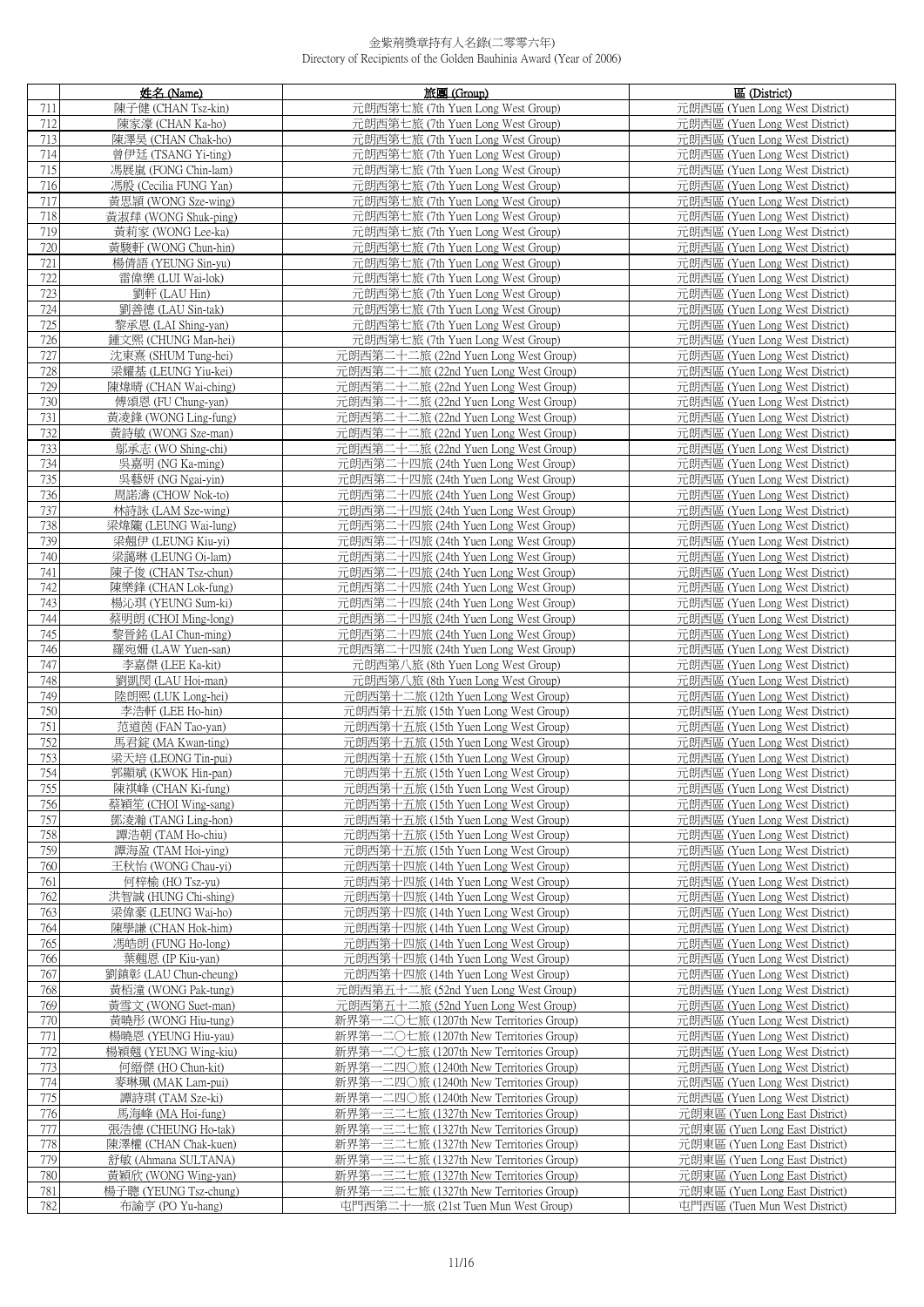|            | 姓名 (Name)                                   | 旅團 (Group)                                                                         | 區 (District)                                                   |
|------------|---------------------------------------------|------------------------------------------------------------------------------------|----------------------------------------------------------------|
| 783        | 甘珀瑜 (KAM Jade Crystal)                      | 屯門西第二十一旅 (21st Tuen Mun West Group)                                                | 屯門西區 (Tuen Mun West District)                                  |
| 784        | 伍軍樂 (NG Kwan-lok)                           | 屯門西第二十一旅 (21st Tuen Mun West Group)                                                | 屯門西區 (Tuen Mun West District)                                  |
| 785        | 余希彤 (YU Hei-tung)                           | 屯門西第二十一旅 (21st Tuen Mun West Group)                                                | 屯門西區 (Tuen Mun West District)                                  |
| 786        | 李詠詩 (LEE Wing-sze)                          | 屯門西第二十一旅 (21st Tuen Mun West Group)                                                | 屯門西區 (Tuen Mun West District)                                  |
| 787        | 杜嘉鍵 (TO Ka-kin)                             | 屯門西第二十一旅 (21st Tuen Mun West Group)                                                | 屯門西區 (Tuen Mun West District)                                  |
| 788        | 胡偉灝 (WU Wai-ho)                             | 屯門西第二十一旅 (21st Tuen Mun West Group)                                                | 屯門西區 (Tuen Mun West District)                                  |
| 789        | 梁倬瑤 (LEUNG Cheuk-yiu)                       | 屯門西第二十一旅 (21st Tuen Mun West Group)                                                | 屯門西區 (Tuen Mun West District)                                  |
| 790        | 梁嘎敏 (LEUNG Ka-man)                          | 屯門西第二十一旅 (21st Tuen Mun West Group)                                                | 屯門西區 (Tuen Mun West District)                                  |
| 791        | 陳嘉盈 (CHAN Ka-ying)                          | 屯門西第二十一旅 (21st Tuen Mun West Group)                                                | 屯門西區 (Tuen Mun West District)                                  |
| 792        | 彭璟威 (PANG King-wai)                         | 屯門西第二十一旅 (21st Tuen Mun West Group)                                                | 屯門西區 (Tuen Mun West District)                                  |
| 793<br>794 | 曾兆宇 (TSIENG Siu-yu)                         | 屯門西第二十一旅 (21st Tuen Mun West Group)                                                | 屯門西區 (Tuen Mun West District)<br>屯門西區 (Tuen Mun West District) |
| 795        | 鄭少宣 (CHENG Siu-suen)<br>蘇嘉漢 (SO Ka-hon)     | 屯門西第二十一旅 (21st Tuen Mun West Group)<br>屯門西第二十一旅 (21st Tuen Mun West Group)         | 屯門西區 (Tuen Mun West District)                                  |
| 796        | 甘麗婷 (KAM Lai-ting)                          | 屯門西第十八旅 (18th Tuen Mun West Group)                                                 | 屯門西區 (Tuen Mun West District)                                  |
| 797        | 梁竣渝 (LEUNG Tsun-yu)                         | 屯門西第十八旅 (18th Tuen Mun West Group)                                                 | 屯門西區 (Tuen Mun West District)                                  |
| 798        | 陳卓詩 (Tracy CHAN Cheuk-sze)                  | 屯門西第十八旅 (18th Tuen Mun West Group)                                                 | 屯門西區 (Tuen Mun West District)                                  |
| 799        | 鄭嘉進 (CHENG Ka-tsun)                         | 屯門西第十八旅 (18th Tuen Mun West Group)                                                 | 屯門西區 (Tuen Mun West District)                                  |
| 800        | 黃熙允 (WONG Hei-wan)                          | 屯門西第三十三旅 (33rd Tuen Mun West Group)                                                | 屯門西區 (Tuen Mun West District)                                  |
| 801        | 詹文樂 (CHIM Man-lok)                          | 屯門西第三十三旅 (33rd Tuen Mun West Group)                                                | 屯門西區 (Tuen Mun West District)                                  |
| 802        | 詹浩軒 (CHIM Ho-hin)                           | 屯門西第三十三旅 (33rd Tuen Mun West Group)                                                | 屯門西區 (Tuen Mun West District)                                  |
| 803        | 關愷熙 (KWAN Hoi-hei)                          | 屯門西第三十三旅 (33rd Tuen Mun West Group)                                                | 屯門西區 (Tuen Mun West District)                                  |
| 804        | 何佩玲 (HO Pui-ling)                           | 屯門西第五十四旅 (54th Tuen Mun West Group)                                                | 屯門西區 (Tuen Mun West District)                                  |
| 805        | 郭偉霖 (KWOK Wai-lam)                          | 屯門西第五十四旅 (54th Tuen Mun West Group)                                                | 屯門西區 (Tuen Mun West District)                                  |
| 806        | 方至朗 (FONG Chi-long)                         | 屯門西第四十一旅 (41st Tuen Mun West Group)                                                | 屯門西區 (Tuen Mun West District)                                  |
| 807        | 杜詠詩 (TO Wing-sze)                           | 屯門西第四十一旅 (41st Tuen Mun West Group)                                                | 屯門西區 (Tuen Mun West District)                                  |
| 808        | 邱頌雅 (YAU Chung-nga)                         | 屯門西第四十一旅 (41st Tuen Mun West Group)                                                | 屯門西區 (Tuen Mun West District)                                  |
| 809<br>810 | 侯俊杰 (HAU Chun-kit)<br>張凱韻 (CHEUNG Hoi-wan)  | 屯門西第四十一旅 (41st Tuen Mun West Group)<br>屯門西第四十一旅 (41st Tuen Mun West Group)         | 屯門西區 (Tuen Mun West District)<br>屯門西區 (Tuen Mun West District) |
| 811        | 戚詠賢 (CHIK Wing-yin)                         | 屯門西第四十一旅 (41st Tuen Mun West Group)                                                | 屯門西區 (Tuen Mun West District)                                  |
| 812        | 梁汶鐿 (LEUNG Man-yee)                         | 屯門西第四十一旅 (41st Tuen Mun West Group)                                                | 屯門西區 (Tuen Mun West District)                                  |
| 813        | 黃嘉儀 (WONG Ka-yi)                            | 屯門西第四十一旅 (41st Tuen Mun West Group)                                                | 屯門西區 (Tuen Mun West District)                                  |
| 814        | 楊兆欣 (YEUNG Shu-yan)                         | 屯門西第四十一旅 (41st Tuen Mun West Group)                                                | 屯門西區 (Tuen Mun West District)                                  |
| 815        | 鄧嘉靜 (TANG Ka-ching)                         | 屯門西第四十一旅 (41st Tuen Mun West Group)                                                | 屯門西區 (Tuen Mun West District)                                  |
| 816        | 顏穎晞 (NGAN Wing-hei)                         | 屯門西第四十一旅 (41st Tuen Mun West Group)                                                | 屯門西區 (Tuen Mun West District)                                  |
| 817        | 馬凱琳 (MA Hoi-lam)                            | 屯門西第四十九旅 (49th Tuen Mun West Group)                                                | 屯門西區 (Tuen Mun West District)                                  |
| 818<br>819 | 湛梓晧 (CHAM Tsz-ho)                           | 屯門西第四十九旅 (49th Tuen Mun West Group)<br>屯門西第四十九旅 (49th Tuen Mun West Group)         | 屯門西區 (Tuen Mun West District)                                  |
| 820        | 馮沛珊 (FUNG Pui-shan)<br>溫琪華 (WAN Ki-wa)      | 屯門西第四十九旅 (49th Tuen Mun West Group)                                                | 屯門西區 (Tuen Mun West District)<br>屯門西區 (Tuen Mun West District) |
| 821        | 鄒文麗 (CHAU man-lai)                          | 屯門西第四十九旅 (49th Tuen Mun West Group)                                                | 屯門西區 (Tuen Mun West District)                                  |
| 822        | 賴靖婷 (LAI Ching-ting)                        | 屯門西第四十九旅 (49th Tuen Mun West Group)                                                | 屯門西區 (Tuen Mun West District)                                  |
| 823        | 王俊彥 (WONG Chun-yin)                         | 新界第一〇五五旅 (1055th New Territories Group)                                            | 屯門西區 (Tuen Mun West District)                                  |
| 824        | 黃曉彤 (WONG Hiu-tung)                         | 新界第一〇五五旅 (1055th New Territories Group)                                            | 屯門西區 (Tuen Mun West District)                                  |
| 825        | 李芊慧 (LI Chin-wai)                           | 新界第一一○○旅 (1100th New Territories Group)                                            | 屯門西區 (Tuen Mun West District)                                  |
| 826        | 張俊皓 (CHEUNG Chun-ho)                        | 新界第一一〇〇旅 (1100th New Territories Group)                                            | 屯門西區 (Tuen Mun West District)                                  |
| 827        | 陳俊豪 (CHAN Chun-ho)                          | 屯門東第二十八旅 (28th Tuen Mun East Group)                                                | 屯門東區 (Tuen Mun East District)                                  |
| 828<br>829 | 陳梓謙 (CHAN Tsz-him)<br>鍾卓謙 (CHUNG Cheuk-him) | 屯門東第二十八旅 (28th Tuen Mun East Group)<br>屯門東第二十八旅 (28th Tuen Mun East Group)         | 屯門東區 (Tuen Mun East District)<br>屯門東區 (Tuen Mun East District) |
| 830        | 敖畯琋 (NGAO Tsun-hai)                         | 屯門東第十旅 (10th Tuen Mun East Group)                                                  | 屯門東區 (Tuen Mun East District)                                  |
| 831        | 董家曦 (TUNG Ka-hei)                           | 屯門東第十旅 (10th Tuen Mun East Group)                                                  | 屯門東區 (Tuen Mun East District)                                  |
| 832        | 顏靖妍 (NGAN Ching-in)                         | 屯門東第十旅 (10th Tuen Mun East Group)                                                  | 屯門東區 (Tuen Mun East District)                                  |
| 833        | 伍焯謙 (NG Cheuk-him)                          | 屯門東第三十五旅 (35th Tuen Mun East Group)                                                | 屯門東區 (Tuen Mun East District)                                  |
| 834        | 黃天樂 (WONG Tin-lok)                          | 屯門東第三十五旅 (35th Tuen Mun East Group)                                                | 屯門東區 (Tuen Mun East District)                                  |
| 835        | 劉俊謙 (LAU Chun-him)                          | 屯門東第三十五旅 (35th Tuen Mun East Group)                                                | 屯門東區 (Tuen Mun East District)                                  |
| 836        | 周敬洸 (CHAU King-kwong)                       | 屯門東第四十旅 (40th Tuen Mun East Group)                                                 | 屯門東區 (Tuen Mun East District)                                  |
| 837        | 莫偉超 (MOK Wai-chiu)                          | 新界第一二六一旅 (1261st New Territories Group)                                            | 屯門東區 (Tuen Mun East District)                                  |
| 838<br>839 | 黃煒銓 (WONG Wai-chuen)<br>劉暢華 (LAU Cheong-wa) | 新界第一二六一旅 (1261st New Territories Group)<br>新界第一二六一旅 (1261st New Territories Group) | 屯門東區 (Tuen Mun East District)<br>屯門東區 (Tuen Mun East District) |
| 840        | 鄭樂遙 (CHENG Lok-yiu)                         | 新界第一二六一旅 (1261st New Territories Group)                                            | 屯門東區 (Tuen Mun East District)                                  |
| 841        | 蔡善媛 (CHOY Sin-woon)                         | 青衣第一四三九旅 (1439th Tsing Yi Group)                                                   | 青衣區 (Tsing Yi District)                                        |
| 842        | 王志德 (WONG Chi-tak)                          | 青衣第七旅 (7th Tsing Yi Group)                                                         | 青衣區 (Tsing Yi District)                                        |
| 843        | 何淑怡 (HO Shuk-yi)                            | 青衣第七旅 (7th Tsing Yi Group)                                                         | 青衣區 (Tsing Yi District)                                        |
| 844        | 吳恩奇 (NG Yan-ki)                             | 青衣第七旅 (7th Tsing Yi Group)                                                         | 青衣區 (Tsing Yi District)                                        |
| 845        | 李寶翠 (LEE Po-chui)                           | 青衣第七旅 (7th Tsing Yi Group)                                                         | 青衣區 (Tsing Yi District)                                        |
| 846        | 李寶燕 (LEE Po-yin)                            | 青衣第七旅 (7th Tsing Yi Group)                                                         | 青衣區 (Tsing Yi District)                                        |
| 847<br>848 | 周志明 (CHAU Chi-ming)<br>郭嘉麗 (KWOK Ka-lai)    | 青衣第七旅 (7th Tsing Yi Group)<br>青衣第七旅 (7th Tsing Yi Group)                           | 青衣區 (Tsing Yi District)<br>青衣區 (Tsing Yi District)             |
| 849        | 黃慧敏 (WONG Wai-man)                          | 青衣第七旅 (7th Tsing Yi Group)                                                         | 青衣區 (Tsing Yi District)                                        |
| 850        | 葉慧敏 (YIP Wai-man)                           | 青衣第七旅 (7th Tsing Yi Group)                                                         | 青衣區 (Tsing Yi District)                                        |
| 851        | 廖鳳鈴 (LIU Fung-ling)                         | 青衣第七旅 (7th Tsing Yi Group)                                                         | 青衣區 (Tsing Yi District)                                        |
| 852        | 翟衍晴 (Tiffany CHAK)                          | 青衣第七旅 (7th Tsing Yi Group)                                                         | 青衣區 (Tsing Yi District)                                        |
| 853        | 蔡淑妮 (CHOI Shuk-ni)                          | 青衣第七旅 (7th Tsing Yi Group)                                                         | 青衣區 (Tsing Yi District)                                        |
| 854        | 蔡駿業 (CHOY Chun-yip)                         | 青衣第七旅 (7th Tsing Yi Group)                                                         | 青衣區 (Tsing Yi District)                                        |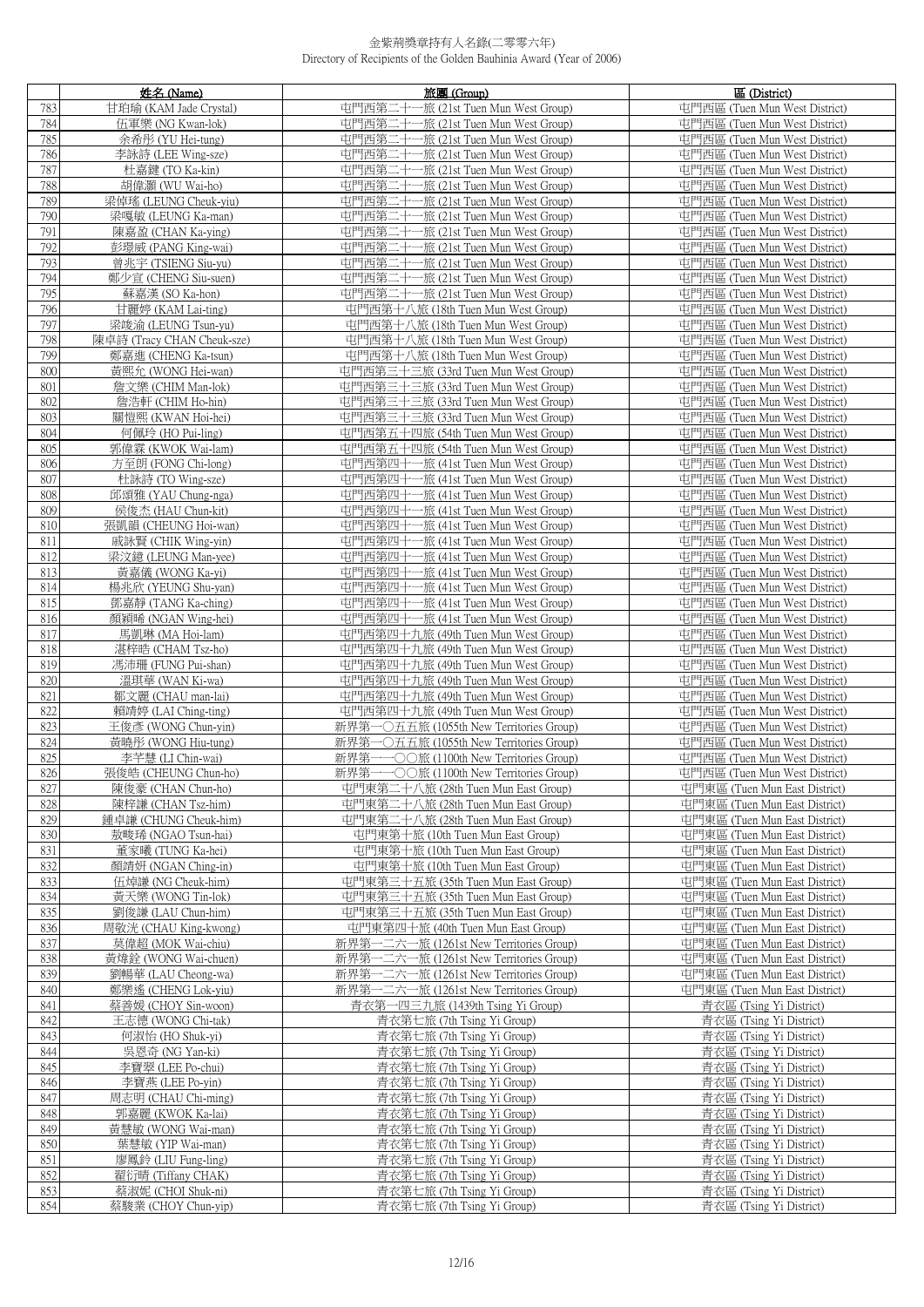|            | 姓名 (Name)                              | 旅團 (Group)                                                                       | 區 (District)                                                         |
|------------|----------------------------------------|----------------------------------------------------------------------------------|----------------------------------------------------------------------|
| 855        | 吳嘉駿 (NG Ka-chun)                       | 青衣第二十三旅 (23rd Tsing Yi Group)                                                    | 青衣區 (Tsing Yi District)                                              |
| 856        | 林映樹 (LAM Ying-shu)                     | 青衣第二十三旅 (23rd Tsing Yi Group)                                                    | 青衣區 (Tsing Yi District)                                              |
| 857        | 徐信賢 (CHUI Shun-yin)                    | 青衣第二十三旅 (23rd Tsing Yi Group)                                                    | 青衣區 (Tsing Yi District)                                              |
| 858        | 黃凱榮 (WONG Hoi-wing)                    | 青衣第二十三旅 (23rd Tsing Yi Group)                                                    | 青衣區 (Tsing Yi District)                                              |
| 859        | 黃逸豐 (WONG Yat-fung)                    | 青衣第二十三旅 (23rd Tsing Yi Group)                                                    | 青衣區 (Tsing Yi District)                                              |
| 860        | 盧偉豪 (LO Wai-ho)                        | 青衣第二十三旅 (23rd Tsing Yi Group)                                                    | 青衣區 (Tsing Yi District)                                              |
| 861        | 余穎葒 (YU Wing-hung)                     | 青衣第十七旅 (17th Tsing Yi Group)                                                     | 青衣區 (Tsing Yi District)                                              |
| 862        | 劉偉志 (LAU Wai-chi)                      | 青衣第十七旅 (17th Tsing Yi Group)                                                     | 青衣區 (Tsing Yi District)                                              |
| 863        | 劉康怡 (LAU Hong-yi)                      | 青衣第十七旅 (17th Tsing Yi Group)                                                     | 青衣區 (Tsing Yi District)                                              |
| 864        | 李樂遙 (LI Lok-yiu)                       | 青衣第三十旅 (30th Tsing Yi Group)                                                     | 青衣區 (Tsing Yi District)                                              |
| 865        | 李霜兒 (LEE Sheung-yi)                    | 青衣第三十旅 (30th Tsing Yi Group)                                                     | 青衣區 (Tsing Yi District)                                              |
| 866        | 周士心 (CHOW Sze-sum)                     | 青衣第三十旅 (30th Tsing Yi Group)                                                     | 青衣區 (Tsing Yi District)                                              |
| 867<br>868 | 耿浩輝 (KUN Ho-fai)                       | 青衣第三十旅 (30th Tsing Yi Group)<br>青衣第三十旅 (30th Tsing Yi Group)                     | 青衣區 (Tsing Yi District)<br>青衣區 (Tsing Yi District)                   |
| 869        | 梁文傑 (LEUNG Man-kit)<br>羅進 (LO Chun)    | 青衣第三十旅 (30th Tsing Yi Group)                                                     | 青衣區 (Tsing Yi District)                                              |
| 870        | 吳海潮 (NG Hoi-chiu)                      | 青衣第三旅 (3rd Tsing Yi Group)                                                       | 青衣區 (Tsing Yi District)                                              |
| 871        | 陸詠詩 (LUK Wing-sze)                     | 青衣第三旅 (3rd Tsing Yi Group)                                                       | 青衣區 (Tsing Yi District)                                              |
| 872        | 黃嘉雯 (Carmen WONG Ka-man)               | 青衣第三旅 (3rd Tsing Yi Group)                                                       | 青衣區 (Tsing Yi District)                                              |
| 873        | 吳穎堯 (NG Wing-yiu)                      | 新界第一一九九旅 (1199th New Territories Group)                                          | 青衣區 (Tsing Yi District)                                              |
| 874        | 林泓 (Chris LAM Wang)                    | 新界第一一九九旅 (1199th New Territories Group)                                          | 青衣區 (Tsing Yi District)                                              |
| 875        | 胡耀明 (WU Yin-ming)                      | 新界第一一九九旅 (1199th New Territories Group)                                          | 青衣區 (Tsing Yi District)                                              |
| 876        | 梁肇文 (LEUNG Siu-man)                    | 新界第一一九九旅 (1199th New Territories Group)                                          | 青衣區 (Tsing Yi District)                                              |
| 877        | 許志軒 (HUI Chi-hin)                      | 新界第一一九九旅 (1199th New Territories Group)                                          | 青衣區 (Tsing Yi District)                                              |
| 878        | 黃嘉晉 (WONG Ka-chun)                     | 新界第一一九九旅 (1199th New Territories Group)                                          | 青衣區 (Tsing Yi District)                                              |
| 879        | 黃馨楹 (WONG Hing-ying)                   | 新界第一一九九旅 (1199th New Territories Group)                                          | 青衣區 (Tsing Yi District)                                              |
| 880        | 劉明洋 (LAU Ming-yeung)                   | 新界第一一九九旅 (1199th New Territories Group)                                          | 青衣區 (Tsing Yi District)                                              |
| 881        | 黎浩天 (LAI Ho-tin)                       | 新界第一一九九旅 (1199th New Territories Group)                                          | 青衣區 (Tsing Yi District)                                              |
| 882        | 李俊傑 (LEE Chun-kit)                     | 新界第一二三七旅 (1237th New Territories Group)                                          | 青衣區 (Tsing Yi District)                                              |
| 883        | 曾超朗 (TSANG Chiu-long)                  | 新界第一二三七旅 (1237th New Territories Group)                                          | 青衣區 (Tsing Yi District)                                              |
| 884        | 何芷欣 (HO Tsz-yan)                       | 南葵涌第二十四旅 (24th South Kwai Chung Group)                                           | 南葵涌區 (South Kwai Chung District)                                     |
| 885        | 余倩彤 (YU Sin-tung)                      | 南葵涌第二十四旅 (24th South Kwai Chung Group)                                           | 南葵涌區 (South Kwai Chung District)                                     |
| 886        | 吳紫晴 (WU Tsz-ching)                     | 南葵涌第二十四旅 (24th South Kwai Chung Group)                                           | 南葵涌區 (South Kwai Chung District)                                     |
| 887        | 徐梓洋 (TSUI Tsz-yeung)                   | 南葵涌第二十四旅 (24th South Kwai Chung Group)                                           | 南葵涌區 (South Kwai Chung District)                                     |
| 888<br>889 | 高嘉娸 (KO Ka-kei)<br>黃俊軒 (WONG Chun-hin) | 南葵涌第二十四旅 (24th South Kwai Chung Group)<br>南葵涌第二十四旅 (24th South Kwai Chung Group) | 南葵涌區 (South Kwai Chung District)<br>南葵涌區 (South Kwai Chung District) |
| 890        | 葉天諾 (YIP Tin-lok)                      | 南葵涌第二十四旅 (24th South Kwai Chung Group)                                           | 南葵涌區 (South Kwai Chung District)                                     |
| 891        | 黎諾恆 (LAI Nok-hang)                     | 南葵涌第二十四旅 (24th South Kwai Chung Group)                                           | 南葵涌區 (South Kwai Chung District)                                     |
| 892        | 石嘉昇 (SHEK Ka-sing)                     | 南葵涌第八旅 (8th South Kwai Chung Group)                                              | 南葵涌區 (South Kwai Chung District)                                     |
| 893        | 林泳棋 (LAM Wing-kee)                     | 南葵涌第八旅 (8th South Kwai Chung Group)                                              | 南葵涌區 (South Kwai Chung District)                                     |
| 894        | 柯茜 (OR Sin)                            | 南葵涌第八旅 (8th South Kwai Chung Group)                                              | 南葵涌區 (South Kwai Chung District)                                     |
| 895        | 鍾楚翹 (CHUNG Cho-kiu)                    | 南葵涌第八旅 (8th South Kwai Chung Group)                                              | 南葵涌區 (South Kwai Chung District)                                     |
| 896        | 周家麟 (CHAU Ka-lun)                      | 荃灣第二十八旅 (28th Tsuen Wan Group)                                                   | 荃灣區 (Tsuen Wan District)                                             |
| 897        | 周朗怡 (CHOW Long-yee)                    | 荃灣第二十八旅 (28th Tsuen Wan Group)                                                   | 荃灣區 (Tsuen Wan District)                                             |
| 898        | 易思汶 (YICK Sze-man)                     | 荃灣第二十八旅 (28th Tsuen Wan Group)                                                   | 荃灣區 (Tsuen Wan District)                                             |
| 899        | 范希文 (FAN Hei-man)                      | 荃灣第二十八旅 (28th Tsuen Wan Group)                                                   | 荃灣區 (Tsuen Wan District)                                             |
| 900        | 張綺玲 (CHEUNG Yee-ling)                  | 荃灣第二十八旅 (28th Tsuen Wan Group)                                                   | 荃灣區 (Tsuen Wan District)                                             |
| 901        | 梁祖欣 (LEUNG Cho-yan)                    | 荃灣第二十八旅 (28th Tsuen Wan Group)                                                   | 荃灣區 (Tsuen Wan District)                                             |
| 902        | 梁詩穎 (LEUNG Sze-wing)                   | 荃灣第二十八旅 (28th Tsuen Wan Group)                                                   | 荃灣區 (Tsuen Wan District)                                             |
| 903        | 許穎彤 (HUI Wing-tung)                    | 荃灣第二十八旅 (28th Tsuen Wan Group)                                                   | 荃灣區 (Tsuen Wan District)                                             |
| 904<br>905 | 單尚坪 (SIN Sheung-ping)                  | 荃灣第二十八旅 (28th Tsuen Wan Group)                                                   | 荃灣區 (Tsuen Wan District)                                             |
| 906        | 蔡善然 (CHOI Sin-yin)                     | 荃灣第二十八旅 (28th Tsuen Wan Group)<br>荃灣第二十八旅 (28th Tsuen Wan Group)                 | 荃灣區 (Tsuen Wan District)<br>荃灣區 (Tsuen Wan District)                 |
| 907        | 羅悅爾 (LO Yuet-yi)<br>蘇希彤 (SO Hei-tung)  | 荃灣第二十八旅 (28th Tsuen Wan Group)                                                   | 荃灣區 (Tsuen Wan District)                                             |
| 908        | 周明慧 (CHOW Ming-wai)                    | 荃灣第二十三旅 (23rd Tsuen Wan Group)                                                   | 荃灣區 (Tsuen Wan District)                                             |
| 909        | 周豊泓 (CHOW Lai-wang)                    | 荃灣第二十三旅 (23rd Tsuen Wan Group)                                                   | 荃灣區 (Tsuen Wan District)                                             |
| 910        | 香詠彤 (HEUNG Wing-tung)                  | 荃灣第二十三旅 (23rd Tsuen Wan Group)                                                   | 荃灣區 (Tsuen Wan District)                                             |
| 911        | 倪進軒 (NGAI Chu-hin)                     | 荃灣第二十三旅 (23rd Tsuen Wan Group)                                                   | 荃灣區 (Tsuen Wan District)                                             |
| 912        | 張頌敏 (CHEUNG Chung-man)                 | 荃灣第二十三旅 (23rd Tsuen Wan Group)                                                   | 荃灣區 (Tsuen Wan District)                                             |
| 913        | 麥嘉朗 (MAK Ka-long)                      | 荃灣第二十三旅 (23rd Tsuen Wan Group)                                                   | 荃灣區 (Tsuen Wan District)                                             |
| 914        | 楊雅婷 (YEUNG Nga-ting)                   | 荃灣第二十三旅 (23rd Tsuen Wan Group)                                                   | 荃灣區 (Tsuen Wan District)                                             |
| 915        | 龍樂嬈 (LUNG Lok-iu)                      | 荃灣第二十三旅 (23rd Tsuen Wan Group)                                                   | 荃灣區 (Tsuen Wan District)                                             |
| 916        | 布庭瑋 (PO Ting-wai)                      | 荃灣第八旅 (8th Tsuen Wan Group)                                                      | 荃灣區 (Tsuen Wan District)                                             |
| 917        | 鄧鈞耀 (TANG Kwan-yiu)                    | 荃灣第八旅 (8th Tsuen Wan Group)                                                      | 荃灣區 (Tsuen Wan District)                                             |
| 918        | 鍾文意 (CHUNG Man-yi)                     | 荃灣第八旅 (8th Tsuen Wan Group)                                                      | 荃灣區 (Tsuen Wan District)                                             |
| 919<br>920 | 劉寶琳 (LAU Po-lam)                       | 荃灣第十一旅 (11th Tsuen Wan Group)                                                    | 荃灣區 (Tsuen Wan District)                                             |
| 921        | 邱志傑 (YAU Chi-kit)                      | 荃灣第十四旅 (14th Tsuen Wan Group)<br>荃灣第十四旅 (14th Tsuen Wan Group)                   | 荃灣區 (Tsuen Wan District)<br>荃灣區 (Tsuen Wan District)                 |
| 922        | 唐琛 (TONG Sum)<br>譚卓穎 (TAM Cheuk-wing)  | 荃灣第十四旅 (14th Tsuen Wan Group)                                                    | 荃灣區 (Tsuen Wan District)                                             |
| 923        | 蘇禾誠 (SO Wo-shing)                      | 荃灣第十四旅 (14th Tsuen Wan Group)                                                    | 荃灣區 (Tsuen Wan District)                                             |
| 924        | 呂杏蕾 (LUI Hang-lui)                     | 荃灣第三十一旅 (31st Tsuen Wan Group)                                                   | 荃灣區 (Tsuen Wan District)                                             |
| 925        | 堵可羑 (TU Ho-yau)                        | 荃灣第三十一旅 (31st Tsuen Wan Group)                                                   | 荃灣區 (Tsuen Wan District)                                             |
| 926        | 謝雅琪 (TSE Nga-ki)                       | 荃灣第三十一旅 (31st Tsuen Wan Group)                                                   | 荃灣區 (Tsuen Wan District)                                             |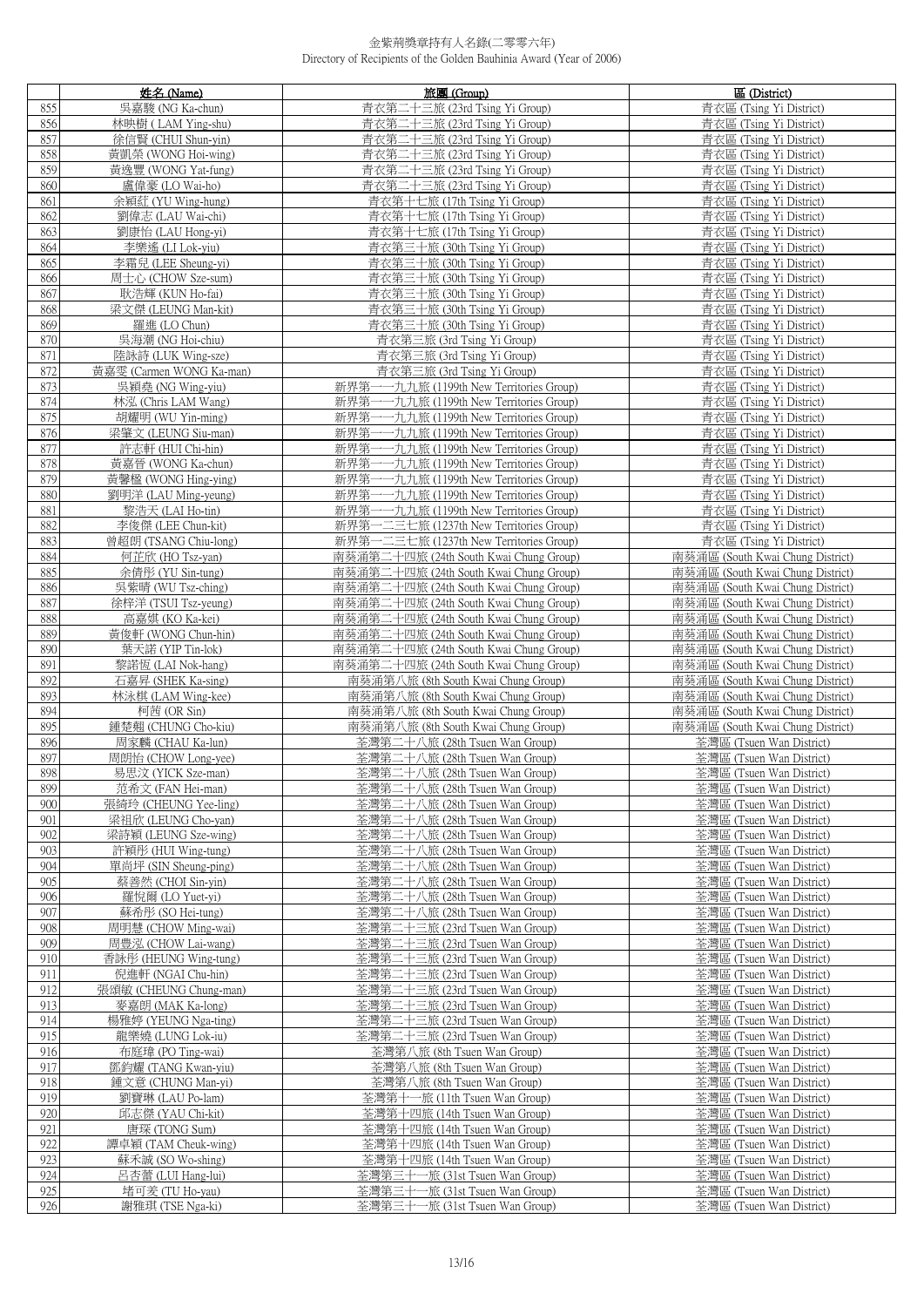|     | 姓名 (Name)             | 旅團 (Group)                              | 區 (District)             |
|-----|-----------------------|-----------------------------------------|--------------------------|
| 927 | 李樂兒 (LEE Lok-yi)      | 荃灣第三旅 (3rd Tsuen Wan Group)             | 荃灣區 (Tsuen Wan District) |
| 928 | 徐芯妍 (TSUI Sum-in)     | 荃灣第三旅 (3rd Tsuen Wan Group)             | 荃灣區 (Tsuen Wan District) |
| 929 | 湯鎮謙 (TONG Chun-him)   | 荃灣第三旅 (3rd Tsuen Wan Group)             | 荃灣區 (Tsuen Wan District) |
| 930 | 戴佑仁 (TAI Yau-yan)     | 荃灣第三旅 (3rd Tsuen Wan Group)             | 荃灣區 (Tsuen Wan District) |
| 931 | 方祉敦 (FONG Tsz-tun)    | 荃灣第五旅 (5th Tsuen Wan Group)             | 荃灣區 (Tsuen Wan District) |
| 932 | 郭德麟 (KWOK Tak-lun)    | 荃灣第五旅 (5th Tsuen Wan Group)             | 荃灣區 (Tsuen Wan District) |
| 933 | 蔡梓熙 (CHOI Tsz-hei)    | 荃灣第五旅 (5th Tsuen Wan Group)             | 荃灣區 (Tsuen Wan District) |
| 934 | 鍾孝業 (CHUNG Hau-yip)   | 荃灣第六旅 (6th Tsuen Wan Group)             | 荃灣區 (Tsuen Wan District) |
| 935 | 范凱譽 (FAN Hoi-yu)      | 新界第一四〇九旅 (1409th New Territories Group) | 荃灣區 (Tsuen Wan District) |
| 936 | 史啟賢 (SZE Kai-yin)     | 離島第十八旅 (18th Islands Group)             | 離島區 (Island District)    |
| 937 | 張偉寶 (CHEUNG Wai-po)   | 離島第十八旅 (18th Islands Group)             | 離島區 (Island District)    |
| 938 | 曹振盛 (TSO Chun-shing)  | 離島第十八旅 (18th Islands Group)             | 離島區 (Island District)    |
| 939 | 陳德雯 (CHAN Tak-man)    | 離島第十八旅 (18th Islands Group)             | 離島區 (Island District)    |
| 940 | 程家茵 (CHING Ka-yan)    | 離島第十八旅 (18th Islands Group)             | 離島區 (Island District)    |
| 941 | 黎鎮昇 (LAI Chun-sing)   | 離島第十八旅 (18th Islands Group)             | 離島區 (Island District)    |
| 942 | 蕭詣津 (SIU Ngai-chun)   | 離島第十八旅 (18th Islands Group)             | 離島區 (Island District)    |
| 943 | 李舒婷 (LEE Shu-ting)    | 離島第十三旅 (13th Islands Group)             | 離島區 (Island District)    |
| 944 | 區迪祺 (AU Tik-ki)       | 離島第十三旅 (13th Islands Group)             | 離島區 (Island District)    |
| 945 | 梁展鴻 (LEUNG Chin-hung) | 離島第十三旅 (13th Islands Group)             | 離島區 (Island District)    |
| 946 | 梅堯天 (MIU Yiu-tin)     | 離島第十三旅 (13th Islands Group)             | 離島區 (Island District)    |
| 947 | 郭浩文 (KWOK Ho-man)     | 離島第十三旅 (13th Islands Group)             | 離島區 (Island District)    |
| 948 | 馮智諾 (FUNG Chi-lok)    | 離島第十三旅 (13th Islands Group)             | 離島區 (Island District)    |
| 949 | 楊梓熹 (YEUNG Tsz-hei)   | 離島第十三旅 (13th Islands Group)             | 離島區 (Island District)    |
| 950 | 蕭嘉儀 (SIU Ka-yee)      | 離島第十三旅 (13th Islands Group)             | 離島區 (Island District)    |

## **新界東地域 (New Territories East Region)**

|     | 姓名 (Name)                 | 旅團 (Group)                                    | 區 (District)                 |
|-----|---------------------------|-----------------------------------------------|------------------------------|
| 951 | 文展鞍 (MAN Chin-on)         | 大埔北第十七旅 (17th Tai Po North Group)             | 大埔北區 (Tai Po North District) |
| 952 | 朱嘉華 (Arthur CHU Ka-wah)   | 大埔北第十七旅 (17th Tai Po North Group)             | 大埔北區 (Tai Po North District) |
| 953 | 王文軒 (WONG Man-hin)        | 大埔北第十旅 (10th Tai Po North Group)              | 大埔北區 (Tai Po North District) |
| 954 | 李俊衡 (LI Chun-hang)        | 大埔北第十旅 (10th Tai Po North Group)              | 大埔北區 (Tai Po North District) |
| 955 | 郭浩楠 (KWOK Ho-nam)         | 大埔北第十旅 (10th Tai Po North Group)              | 大埔北區 (Tai Po North District) |
| 956 | 陳浩賢 (CHAN Ho-yin)         | 大埔北第十旅 (10th Tai Po North Group)              | 大埔北區 (Tai Po North District) |
| 957 | 黃焯輪 (WONG Cheuk-lun)      | 大埔北第十旅 (10th Tai Po North Group)              | 大埔北區 (Tai Po North District) |
| 958 | 葉雅穎 (YIP Nga-wing)        | 大埔北第十旅 (10th Tai Po North Group)              | 大埔北區 (Tai Po North District) |
| 959 | 蔡佩珊 (CHOY Pui-shan)       | 大埔北第十旅 (10th Tai Po North Group)              | 大埔北區 (Tai Po North District) |
| 960 | 呂芷恩 (LUI Tsz-yan)         | 大埔北第五十五旅 (55th Tai Po North Group)            | 大埔北區 (Tai Po North District) |
| 961 | 林穎茵 (LAM Wing-yan)        | 大埔北第五十五旅 (55th Tai Po North Group)            | 大埔北區 (Tai Po North District) |
| 962 | 潘駿軒 (POON Chun-hin)       | 大埔北第五十五旅 (55th Tai Po North Group)            | 大埔北區 (Tai Po North District) |
| 963 | 鄧兆揮 (TANG Siu-fai)        | 大埔北第五十五旅 (55th Tai Po North Group)            | 大埔北區 (Tai Po North District) |
| 964 | 周秉毅 (CHOW Ping-ngai)      | 新界東第一四七六旅 (1476th New Territories East Group) | 大埔北區 (Tai Po North District) |
| 965 | 陸興倫 (LUK Hing-lun)        | 新界東第一四七六旅 (1476th New Territories East Group) | 大埔北區 (Tai Po North District) |
| 966 | 伍柏行 (NG Pak-hang)         | 大埔南第二十一旅 (21st Tai Po South Group)            | 大埔南區 (Tai Po South District) |
| 967 | 梁峻榮 (LEUNG Chun-wing)     | 大埔南第二十一旅 (21st Tai Po South Group)            | 大埔南區 (Tai Po South District) |
| 968 | 張凱琦 (CHEUNG Hoi-kei)      | 大埔南第二十七旅 (27th Tai Po South Group)            | 大埔南區 (Tai Po South District) |
| 969 | 何芷蟬 (HO Tsz-sim)          | 大埔南第二旅 (2nd Tai Po South Group)               | 大埔南區 (Tai Po South District) |
| 970 | 李寶珊 (LEE Po-shan)         | 大埔南第二旅 (2nd Tai Po South Group)               | 大埔南區 (Tai Po South District) |
| 971 | 余志衡 (YU Chi-hang)         | 大埔南第十七旅 (17th Tai Po South Group)             | 大埔南區 (Tai Po South District) |
| 972 | 吳家豪 (NG Ka-ho)            | 大埔南第十七旅 (17th Tai Po South Group)             | 大埔南區 (Tai Po South District) |
| 973 | 李智恒 (LEE Chi-hang)        | 大埔南第十七旅 (17th Tai Po South Group)             | 大埔南區 (Tai Po South District) |
| 974 | 林明欣 (LAM Ming-yan)        | 大埔南第十七旅 (17th Tai Po South Group)             | 大埔南區 (Tai Po South District) |
| 975 | 林家欣 (LAM Ka-yan)          | 大埔南第十七旅 (17th Tai Po South Group)             | 大埔南區 (Tai Po South District) |
| 976 | 張忠蜆 (CHEUNG Chung-hin)    | 大埔南第十七旅 (17th Tai Po South Group)             | 大埔南區 (Tai Po South District) |
| 977 | 張嘉程 (CHEUNG Ka-ching)     | 大埔南第十七旅 (17th Tai Po South Group)             | 大埔南區 (Tai Po South District) |
| 978 | 梁思諾 (LEUNG Sze-nok)       | 大埔南第十七旅 (17th Tai Po South Group)             | 大埔南區 (Tai Po South District) |
| 979 | 陳偉希 (CHAN Wai-hei)        | 大埔南第十七旅 (17th Tai Po South Group)             | 大埔南區 (Tai Po South District) |
| 980 | 麥婷欣 (Gloria MAK Ting-yan) | 大埔南第十七旅 (17th Tai Po South Group)             | 大埔南區 (Tai Po South District) |
| 981 | 葉姵妏 (IP Pei-man)          | 大埔南第十七旅 (17th Tai Po South Group)             | 大埔南區 (Tai Po South District) |
| 982 | 薛聿強 (SIT Lut-keung)       | 大埔南第十七旅 (17th Tai Po South Group)             | 大埔南區 (Tai Po South District) |
| 983 | 鍾幸儒 (CHUNG Hang-yu)       | 大埔南第十七旅 (17th Tai Po South Group)             | 大埔南區 (Tai Po South District) |
| 984 | 關景熙 (KWAN King-hei)       | 大埔南第十七旅 (17th Tai Po South Group)             | 大埔南區 (Tai Po South District) |
| 985 | 嚴展曦 (YIM Chin-hei)        | 大埔南第十七旅 (17th Tai Po South Group)             | 大埔南區 (Tai Po South District) |
| 986 | 甘濠銘 (KAM Ho-ming)         | 大埔南第三十七旅 (37th Tai Po South Group)            | 大埔南區 (Tai Po South District) |
| 987 | 朱瑋霖 (CHU Wai-lam)         | 大埔南第三十七旅 (37th Tai Po South Group)            | 大埔南區 (Tai Po South District) |
| 988 | 何梓晞 (HO Tsz-hei)          | 大埔南第三十七旅 (37th Tai Po South Group)            | 大埔南區 (Tai Po South District) |
| 989 | 吳日軒 (NG Yat-hin)          | 大埔南第三十七旅 (37th Tai Po South Group)            | 大埔南區 (Tai Po South District) |
| 990 | 麥倬榮 (MAK Cheuk-wing)      | 大埔南第三十七旅 (37th Tai Po South Group)            | 大埔南區 (Tai Po South District) |
| 991 | 李鎧耀 (LEE Hoi-yiu)         | 大埔南第四十一旅 (41st Tai Po South Group)            | 大埔南區 (Tai Po South District) |
| 992 | 梁玉暘 (LEUNG Yuk-veung)     | 新界東第一〇五六旅 (1056th New Territories East Group) | 大埔南區 (Tai Po South District) |
| 993 | 陳冬兒 (CHAN Dong-yee)       | 新界東第一〇五六旅 (1056th New Territories East Group) | 大埔南區 (Tai Po South District) |
| 994 | 葉耀鋒 (YIP Yiu-fung)        | 新界東第一〇五六旅 (1056th New Territories East Group) | 大埔南區 (Tai Po South District) |
| 995 | 蘇蔚妍 (SO Wai-vin)          | 新界東第一四三六旅 (1436th New Territories East Group) | 大埔南區 (Tai Po South District) |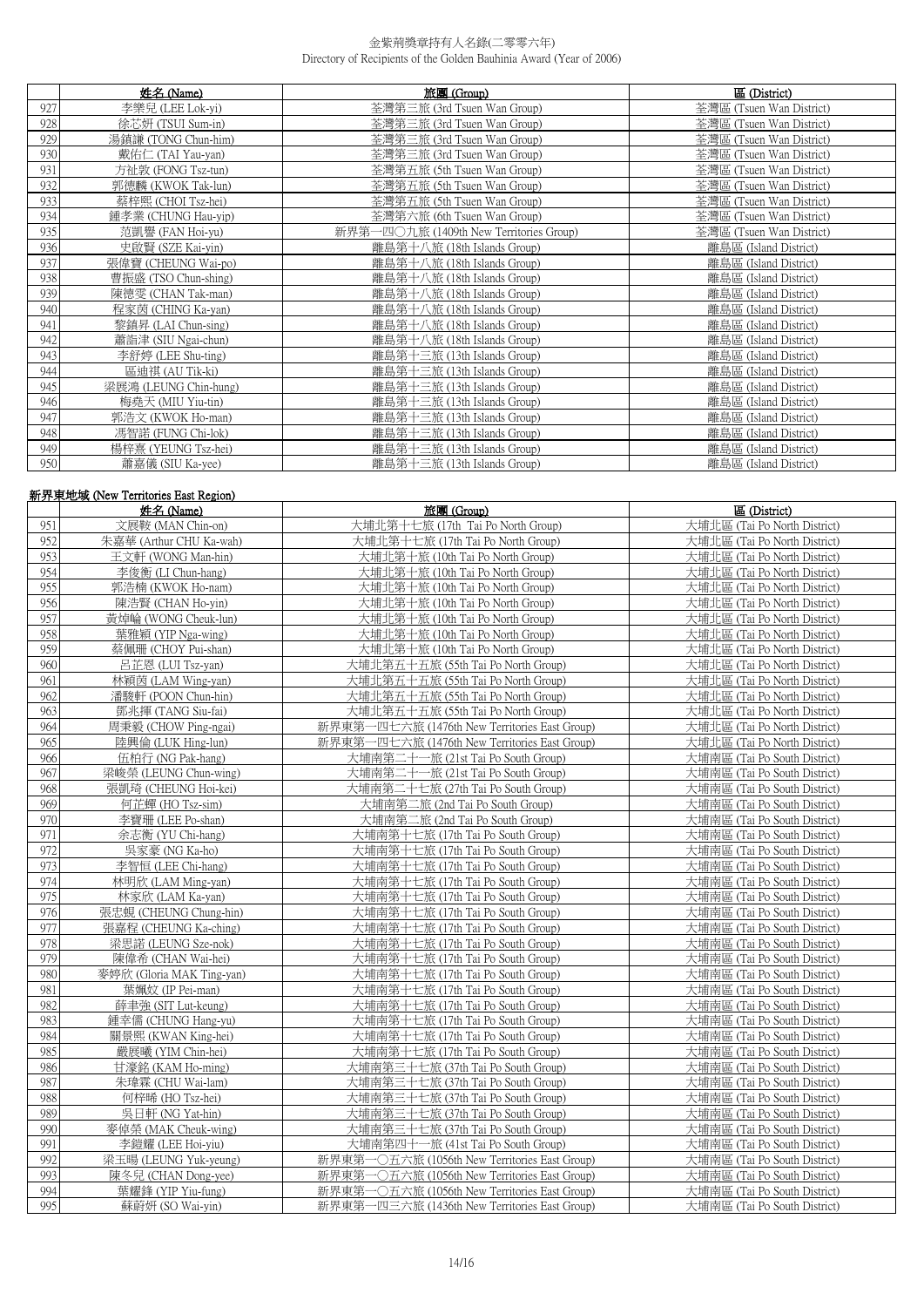|              | 姓名 (Name)                                  | 旅團 (Group)                                                                                     | 區 (District)                                                 |
|--------------|--------------------------------------------|------------------------------------------------------------------------------------------------|--------------------------------------------------------------|
| 996          | 植雁謙 (CHIK Ngan-him)                        | 沙田北第十九旅 (19th Shatin North Group)                                                              | 沙田北區 (Shatin North District)                                 |
| 997          | 劉芷晞 (LAU Tsz-hei)                          | 沙田北第十九旅 (19th Shatin North Group)                                                              | 沙田北區 (Shatin North District)                                 |
| 998          | 鄧慧瑜 (TANG Wai-yu)                          | 沙田北第十九旅 (19th Shatin North Group)                                                              | 沙田北區 (Shatin North District)                                 |
| 999          | 陶嘉熙 (TO Ka-hei)                            | 沙田北第十六旅 (16th Shatin North Group)                                                              | 沙田北區 (Shatin North District)                                 |
| 1000         | 賀天璇 (HO Tin-shuen)                         | 沙田北第十六旅 (16th Shatin North Group)                                                              | 沙田北區 (Shatin North District)                                 |
| 1001         | 楊震廷 (YEUNG Chun-ting)                      | 沙田北第十六旅 (16th Shatin North Group)                                                              | 沙田北區 (Shatin North District)                                 |
| 1002         | 鄭安怡 (CHENG On-yi)                          | 沙田北第十六旅 (16th Shatin North Group)                                                              | 沙田北區 (Shatin North District)                                 |
| 1003         | 羅詠湘 (LO_Wing-sheung)                       | 沙田北第十六旅 (16th Shatin North Group)                                                              | 沙田北區 (Shatin North District)                                 |
| 1004         | 梁冠禧 (LEUNG Kwun-hei)                       | 沙田北第三十四旅 (34th Shatin North Group)                                                             | 沙田北區 (Shatin North District)                                 |
| 1005         | 黃桂敏 (WONG Kwai-man)                        | 沙田北第三十四旅 (34th Shatin North Group)                                                             | 沙田北區 (Shatin North District)                                 |
| 1006<br>1007 | 郭晉熹 (KWOK Chun-hei)<br>楊博皓 (YEUNG Pak-ho)  | 沙田北第五旅 (5th Shatin North Group)<br>沙田北第五旅 (5th Shatin North Group)                             | 沙田北區 (Shatin North District)<br>沙田北區 (Shatin North District) |
| 1008         | 吳帥成 (NG Sui-shing)                         | 新界東第一二〇九旅 (1209th New Territories East Group)                                                  | 沙田北區 (Shatin North District)                                 |
| 1009         | 張芍而 (CHEUNG Cheuk-yi)                      | 新界東第一二〇九旅 (1209th New Territories East Group)                                                  | 沙田北區 (Shatin North District)                                 |
| 1010         | 陳詠瑜 (CHAN Wing-yu)                         | 新界東第一二〇九旅 (1209th New Territories East Group)                                                  | 沙田北區 (Shatin North District)                                 |
| 1011         | 蔡允珩 (CHOI Wan-hang)                        | 新界東第一二〇九旅 (1209th New Territories East Group)                                                  | 沙田北區 (Shatin North District)                                 |
| 1012         | 呂瑞峰 (Alex LUI Shui-fung)                   | 新界東第一二一四旅 (1214th New Territories East Group)                                                  | 沙田北區 (Shatin North District)                                 |
| 1013         | 李沛鈞 (LI Pui-kwan)                          | 新界東第一二一四旅 (1214th New Territories East Group)                                                  | 沙田北區 (Shatin North District)                                 |
| 1014         | 李俊熙 (LEE Chun-hay)                         | 新界東第一二一四旅 (1214th New Territories East Group)                                                  | 沙田北區 (Shatin North District)                                 |
| 1015         | 李偉麟 (LI Wai-lun)                           | 新界東第一二一四旅 (1214th New Territories East Group)                                                  | 沙田北區 (Shatin North District)                                 |
| 1016         | 林節清 (Samuel LAM Chit-ching)                | 新界東第一二一四旅 (1214th New Territories East Group)                                                  | 沙田北區 (Shatin North District)                                 |
| 1017         | 徐子軒 (CHUI Tsz-hin)                         | 新界東第一二一四旅 (1214th New Territories East Group)                                                  | 沙田北區 (Shatin North District)                                 |
| 1018         | 張景豪 (CHEUNG King-ho)                       | 新界東第一二一四旅 (1214th New Territories East Group)                                                  | 沙田北區 (Shatin North District)                                 |
| 1019         | 梁諾維 (Lovell LEUNG Lok-wai)                 | 新界東第一二一四旅 (1214th New Territories East Group)                                                  | 沙田北區 (Shatin North District)                                 |
| 1020         | 郭晁霖 (KWOK Chiu-lam)                        | 新界東第一二一四旅 (1214th New Territories East Group)<br>新界東第一二一四旅 (1214th New Territories East Group) | 沙田北區 (Shatin North District)                                 |
| 1021<br>1022 | 陳重安 (CHAN Chung-on)<br>陳溢朗 (CHAN Tat-long) | 新界東第一二一四旅 (1214th New Territories East Group)                                                  | 沙田北區 (Shatin North District)<br>沙田北區 (Shatin North District) |
| 1023         | 黃冠陞 (Keith WONG Kwun-sing)                 | 新界東第一二一四旅 (1214th New Territories East Group)                                                  | 沙田北區 (Shatin North District)                                 |
| 1024         | 黃展韜 (WONG Chin-to)                         | 新界東第一二一四旅 (1214th New Territories East Group)                                                  | 沙田北區 (Shatin North District)                                 |
| 1025         | 黃梓麒 (WONG Tsz-ki)                          | 新界東第一二一四旅 (1214th New Territories East Group)                                                  | 沙田北區 (Shatin North District)                                 |
| 1026         | 葛晉庭 (Benjamin KOT Chun-ting)               | 新界東第一二一四旅 (1214th New Territories East Group)                                                  | 沙田北區 (Shatin North District)                                 |
| 1027         | 鄭梓峰 (CHENG Tsz-fung)                       | 新界東第一二一四旅 (1214th New Territories East Group)                                                  | 沙田北區 (Shatin North District)                                 |
| 1028         | 鄭超鳴 (CHENG Chiu-ming)                      | 新界東第一二一四旅 (1214th New Territories East Group)                                                  | 沙田北區 (Shatin North District)                                 |
| 1029         | 鍾學熙 (CHUNG Hok-hei)                        | 新界東第一二一四旅 (1214th New Territories East Group)                                                  | 沙田北區 (Shatin North District)                                 |
| 1030         | 劉子夆 (LAU Tsz-fung)                         | 沙田西第一旅 (1st Shatin West Group)                                                                 | 沙田西區 (Shatin West District)                                  |
| 1031<br>1032 | 劉耀明 (LAU Yiu-ming)<br>鍾浩正 (CHUNG Ho-ching) | 沙田西第一旅 (1st Shatin West Group)<br>沙田西第一旅 (1st Shatin West Group)                               | 沙田西區 (Shatin West District)<br>沙田西區 (Shatin West District)   |
| 1033         | 李頴宜 (LI Wing-yi)                           | 沙田西第二十四旅 (24th Shatin West Group)                                                              | 沙田西區 (Shatin West District)                                  |
| 1034         | 陸銘浩 (LUK Ming-ho)                          | 沙田西第二十四旅 (24th Shatin West Group)                                                              | 沙田西區 (Shatin West District)                                  |
| 1035         | 黃家亮 (WONG Ka-leung)                        | 沙田西第二十四旅 (24th Shatin West Group)                                                              | 沙田西區 (Shatin West District)                                  |
| 1036         | 鄧珀麗 (TANG Pak-lai)                         | 沙田西第二十四旅 (24th Shatin West Group)                                                              | 沙田西區 (Shatin West District)                                  |
| 1037         | 何智朗(HO Chi-long)                           | 沙田西第十旅 (10th Shatin West Group)                                                                | 沙田西區 (Shatin West District)                                  |
| 1038         | 何翹宇 (HO Kiu-yue)                           | 沙田西第十旅 (10th Shatin West Group)                                                                | 沙田西區 (Shatin West District)                                  |
| 1039         | 冼啓名 (SIN Kai-ming)                         | 沙田西第十旅 (10th Shatin West Group)                                                                | 沙田西區 (Shatin West District)                                  |
| 1040<br>1041 | 冼嘉蔚 (SIN Ka-wai)<br>侯智謙 (HAU Chi-him)      | 沙田西第十旅 (10th Shatin West Group)<br>沙田西第十旅 (10th Shatin West Group)                             | 沙田西區 (Shatin West District)<br>沙田西區 (Shatin West District)   |
| 1042         | 袁淑慧 (YUEN Shuk-wai)                        | 沙田西第十旅 (10th Shatin West Group)                                                                | 沙田西區 (Shatin West District)                                  |
| 1043         | 黃樂森 (WONG Lok-sum)                         | 沙田西第十旅 (10th Shatin West Group)                                                                | 沙田西區 (Shatin West District)                                  |
| 1044         | 謝凱恩 (TSE Hoi-yan)                          | 沙田西第十旅 (10th Shatin West Group)                                                                | 沙田西區 (Shatin West District)                                  |
| 1045         | 梁迦南 (LEUNG Ka-nam)                         | 新界東第一一一〇旅 (1110th New Territories East Group)                                                  | 沙田西區 (Shatin West District)                                  |
| 1046         | 梁嘉裕 (LEUNG Ka-yu)                          | 新界東第一一一〇旅 (1110th New Territories East Group)                                                  | 沙田西區 (Shatin West District)                                  |
| 1047         | 黃震賢 (WONG Chun-yin)                        | 新界東第一一一〇旅 (1110th New Territories East Group)                                                  | 沙田西區 (Shatin West District)                                  |
| 1048         | 簡卓昕 (KAN Cheuk-yan)                        | 新界東第一一一〇旅 (1110th New Territories East Group)<br>新界東第一一一六旅 (1116th New Territories East Group) | 沙田西區 (Shatin West District)<br>沙田西區 (Shatin West District)   |
| 1049<br>1050 | 陳皓揚 (CHAN Ho-yeung)<br>潘志謙 (POON Chi-him)  | 新界東第一一一六旅 (1116th New Territories East Group)                                                  | 沙田西區 (Shatin West District)                                  |
| 1051         | 王榮斌 (WONG Wing-pan)                        | 沙田東第八旅 (8th Shatin East Group)                                                                 | 沙田東區 (Shatin East District)                                  |
| 1052         | 丘樂思 (YAU Lok-sze)                          | 沙田東第八旅 (8th Shatin East Group)                                                                 | 沙田東區 (Shatin East District)                                  |
| 1053         | 吳梓文 (NG Tsz-man)                           | 沙田東第八旅 (8th Shatin East Group)                                                                 | 沙田東區 (Shatin East District)                                  |
| 1054         | 李秀瓊 (LEE Sau-king)                         | 沙田東第八旅 (8th Shatin East Group)                                                                 | 沙田東區 (Shatin East District)                                  |
| 1055         | 李嘉棋 (LEE Ka-ki)                            | 沙田東第八旅 (8th Shatin East Group)                                                                 | 沙田東區 (Shatin East District)                                  |
| 1056         | 張俊浩 (CHEUNG Chun-ho)                       | 沙田東第八旅 (8th Shatin East Group)                                                                 | 沙田東區 (Shatin East District)                                  |
| 1057<br>1058 | 梁灝明 (LEUNG Ho-ming)                        | 沙田東第八旅 (8th Shatin East Group)                                                                 | 沙田東區 (Shatin East District)<br>沙田東區 (Shatin East District)   |
| 1059         | 陳啟彬 (CHAN Kai-pan)<br>劉卓鋒 (LAU Cheuk-fung) | 沙田東第八旅 (8th Shatin East Group)<br>沙田東第八旅 (8th Shatin East Group)                               | 沙田東區 (Shatin East District)                                  |
| 1060         | 鄧劭勤 (TANG Shiu-kan)                        | 沙田東第八旅 (8th Shatin East Group)                                                                 | 沙田東區 (Shatin East District)                                  |
| 1061         | 羅樂怡 (LO Lok-yi)                            | 沙田東第八旅 (8th Shatin East Group)                                                                 | 沙田東區 (Shatin East District)                                  |
| 1062         | 譚凱銘 (TAM Hoi-ming)                         | 沙田東第八旅 (8th Shatin East Group)                                                                 | 沙田東區 (Shatin East District)                                  |
| 1063         | 王詠駿 (WONG Wing-chun)                       | 沙田南第十六旅 (16th Shatin South Group)                                                              | 沙田南區 (Shatin South District)                                 |
| 1064         | 宋國匯 (SUNG Kwok-wui)                        | 沙田南第十六旅 (16th Shatin South Group)                                                              | 沙田南區 (Shatin South District)                                 |
| 1065         | 李曉霖 (LEE Hiu-lam)                          | 沙田南第十六旅 (16th Shatin South Group)                                                              | 沙田南區 (Shatin South District)                                 |
| 1066         | 周梓豐 (CHOW Tsz-fung)                        | 沙田南第十六旅 (16th Shatin South Group)                                                              | 沙田南區 (Shatin South District)                                 |
| 1067         | 張晉業 (CHEUNG Chun-yip)                      | 沙田南第十六旅 (16th Shatin South Group)                                                              | 沙田南區 (Shatin South District)                                 |